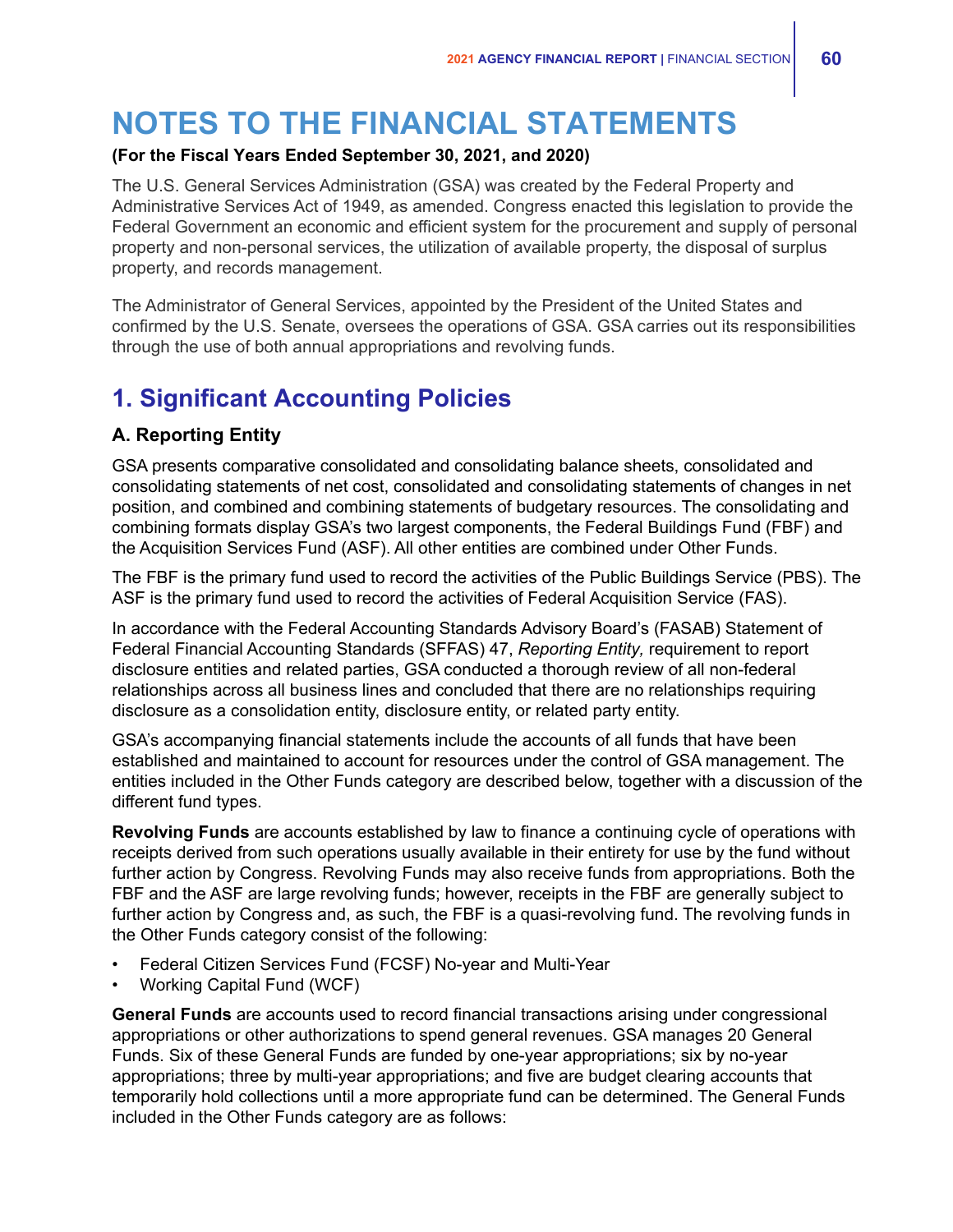- Allowances and Office Staff for Former Presidents
- Budget Clearing Account Broker Rebates
- Budget Clearing Account Proceeds of Sales, Personal Property
- Budget Clearing Account Real Property
- Budget Clearing Account Suspense
- Budget Clearing Account Undistributed Intragovernmental Payments
- Civilian Board of Contract Appeals
- Data Driven Innovation Executive Office of the President (EOP) Child
- Excess and Surplus Real and Related Personal Property Holding Account
- Expenses, Government-wide Policy
- Expenses, Government-wide Policy Multi-Year
- Expenses, Presidential Transition
- Pre-election Presidential Transition
- Information Technology Oversight and Reform EOP Child
- Expenses, OIG
- OIG No-Year
- Operating Expenses, GSA
- Real Property Relocation
- Technology Modernization Fund (TMF)
- TMF Multi-Year

**Special and Trust Funds** are accounts established for receipts dedicated by law for a specific purpose, but are not generated by a cycle of operations for which there is continuing authority to reuse such receipts. In accordance with FASAB SFFAS 43, *Funds from Dedicated Collections: Amending Statement of Federal Financial Accounting Standards 27, Identifying and Reporting Earmarked Funds*, these special and trust funds are classified as funds from dedicated collections. GSA uses special fund receipts to pay certain costs associated with the disposal of surplus real property, for funding of the Transportation Audits program, and to fund the Acquisition Workforce Training program. GSA has one trust fund with authority to accept unconditional gifts of property in aid of any project or function within its jurisdiction. GSA's special and trust funds consist of the following:

- Asset Proceeds and Space Management Fund<sup>2</sup>
- **•** Environmental Review Improvement Fund  $2,3$
- Expenses, Disposal of Surplus Real and Related Personal Property
- Expenses, Transportation Audit Contracts and Contract Administration
- Expenses, Acquisition Workforce Training Fund
- Other Receipts, Surplus Real and Related Personal Property
- Receipts of Rent, Leases and Lease Payments for Government-Owned Real Property
- Receipts, Transportation Audit Contracts and Contract Administration
- Receipts, Acquisition Workforce Training Fund
- Transfers of Surplus Real and Related Personal Property Receipts
- Unconditional Gifts of Real, Personal, or Other Property

**Miscellaneous Receipt and Deposit Funds** are considered non-entity accounts since GSA management does not exercise control over how the monies in these accounts can be used. Miscellaneous receipt fund accounts hold receipts and accounts receivable resulting from miscellaneous activities of GSA where, by law, such monies may not be deposited into funds under GSA management control. The U.S. Department of the Treasury (Treasury) automatically transfers

 $2$  This fund, as of the end of FY 2021, has yet to receive any funds from dedicated collections.

<sup>&</sup>lt;sup>3</sup> Management of the Environmental Review Improvement Fund was transferred out of GSA. The Agency still has an obligation to report residual balances to the Treasury.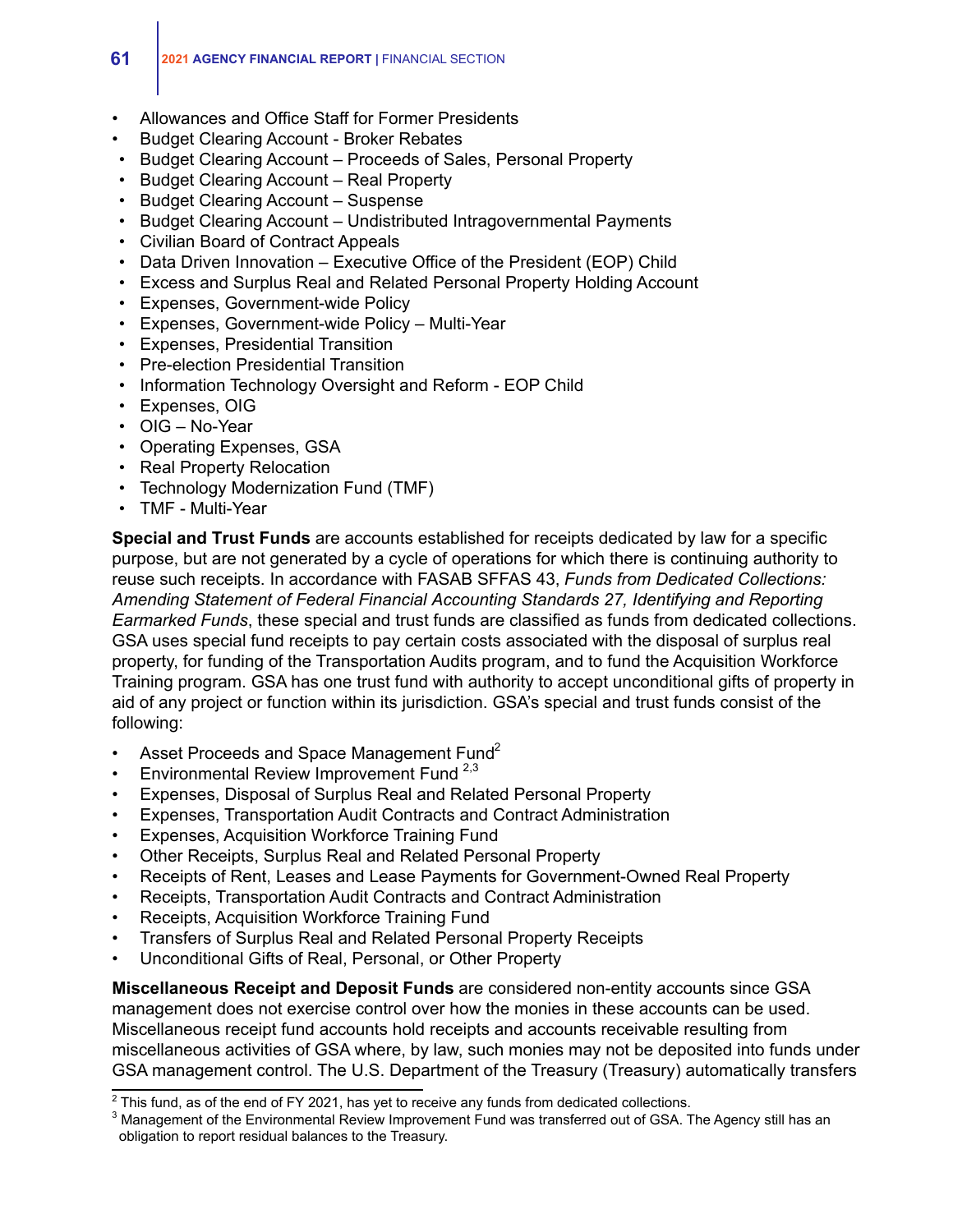all cash balances in these receipt accounts to the general fund of the U.S. Treasury at the end of each fiscal year. Deposit fund accounts hold monies outside the budget. Accordingly, their transactions do not affect budget surplus or deficit.

These accounts include:

- Deposits received for which GSA is acting as an agent or custodian
- Unidentified remittances
- Monies withheld from payments for goods and services received, and
- Monies whose distribution awaits a legal determination or investigation.

The receipt and deposit funds in the Other Funds category consist of the following:

- Advances Without Orders from Non-Federal Sources
- GSA Child Care Deposits
- Fines, Penalties, and Forfeitures, Not Otherwise Classified
- Forfeitures of Unclaimed Money and Property
- General Fund Proprietary Interest, Not Otherwise Classified
- General Fund Proprietary Receipts, Not Otherwise Classified, All Other
- Other Earnings from Business Operations and Intragovernmental Revolving Funds
- Proceeds from Sale of Surplus Property
- **Small Escrow Amounts**
- Special and Trust Fund Proprietary Receipts Returned to the General Fund of the U.S. Treasury
- Withheld State and Local Taxes

GSA is able to delegate authority for certain programs and financial operations to other Federal agencies to execute on GSA's behalf. Unique sub-accounts, also known as allocation accounts (child), of GSA funds (parent) are created in the U.S. Treasury to provide for the reporting of obligations and outlays incurred by such other agencies.

All child allocation account financial activity is reportable in combination with the results of the parent fund, from which the underlying legislative authority, appropriations, and budget apportionments are derived.

In addition, other agencies may delegate certain programs and financial operations to GSA to execute on their behalf. The GSA Data Driven Innovation Fund was established in fiscal year (FY) 2015 as a child account to the EOP Data Driven Innovation Fund. The amount transferred to this child account supports an initiative to increase tax filings by potentially eligible Earned Income Tax Credit claimants. In accordance with Office of Management and Budget (OMB) Circular A-136, *Financial Reporting Requirements*, agencies that receive allocation transfers from the EOP are to include such balances in their financial statements.

### **B. Basis of Accounting and Presentation**

The principal financial statements are prepared from the books and records of GSA, in accordance with generally accepted accounting principles (GAAP) as promulgated by the FASAB and OMB Circular A-136, in all material respects. FASAB SFFAS 34, *The Hierarchy of Generally Accepted Accounting Principles*, including the Application of Standards Issued by the Financial Accounting Standards Board, established the hierarchy of GAAP for Federal financial statements. The Consolidated Balance Sheets present the financial position of GSA using a format segregating intragovernmental balances. The format of the Balance Sheet changed in FY 2021, to reflect more detail for certain line items, as required for all significant reporting entities by OMB Circular A-136. This change does not affect totals for assets, liabilities, or net position; instead, it allows readers to see how the amounts shown on the Balance Sheet are reflected on the Government-wide Balance Sheet, thereby supporting the preparation and audit of the Financial Report of the United States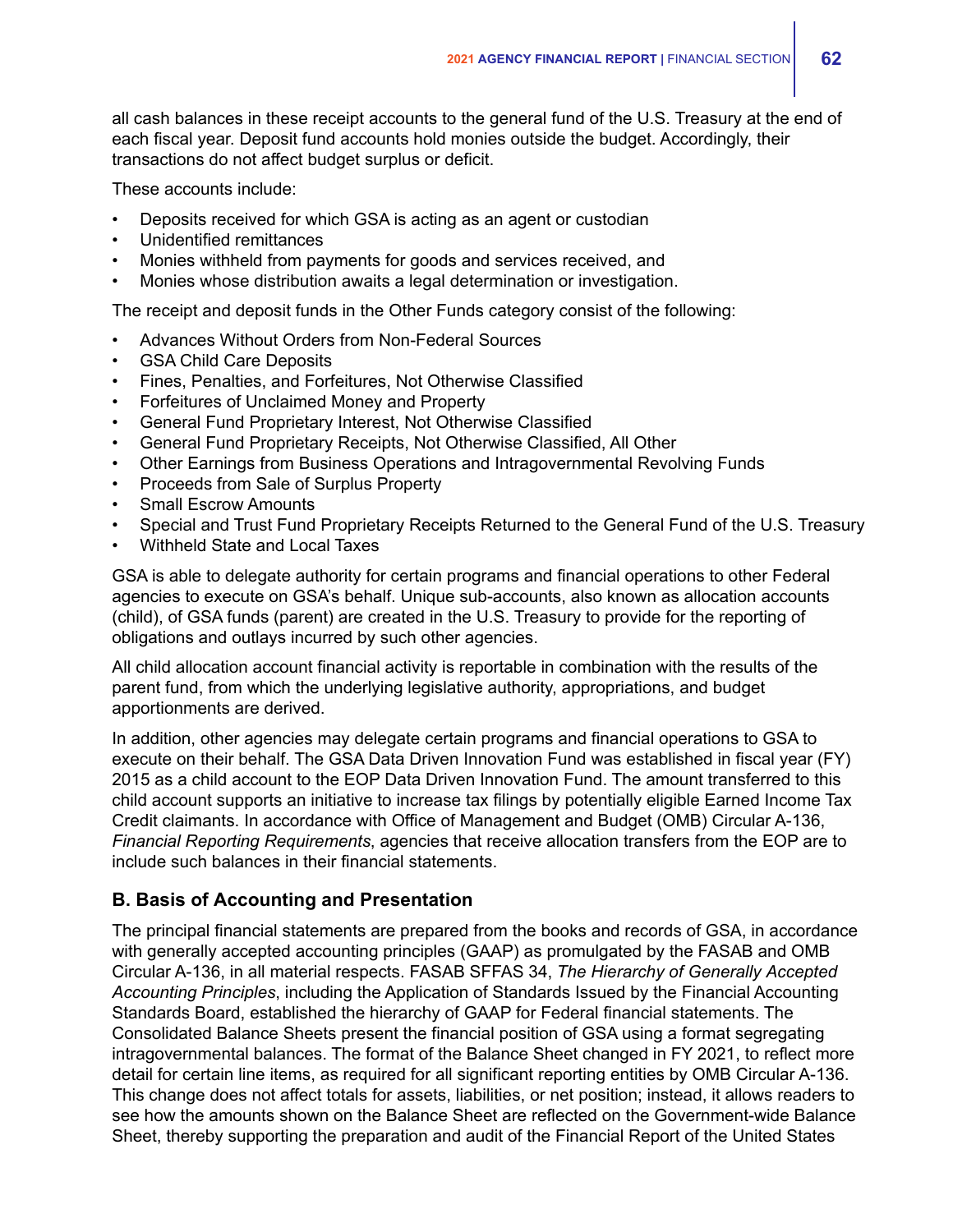Government. The presentation of the FY 2020 Balance Sheet was modified to be consistent with the FY 2021 presentation. The Consolidated Statements of Net Cost present the operating results of the FBF, ASF, and Other Fund functions, as well as GSA consolidated operating results as a whole. The Consolidated Statements of Changes in Net Position display the changes in Cumulative Results of Operations and Unexpended Appropriations. The Combined Statements of Budgetary Resources (CSBR) present the sources, status, and uses of GSA budgetary resources.

Transactions are recorded on both an accrual and budgetary basis. Under the accrual method of accounting, revenues are recognized when earned and expenses are recognized when incurred without regard to receipt or payment of cash. Budgetary accounting principles, on the other hand, are designed to facilitate compliance with legal requirements and controls over the use of Federal funds.

GSA reconciles all intragovernmental fiduciary transaction activity and works with agency partners to reduce significant or material differences in conformance with the Treasury's Federal Entity Reporting Requirements for the Financial Report of the United States Government and requirements of OMB Circular A-136. On the Consolidated Balance Sheets, Consolidated Statements of Changes in Net Cost, and Consolidated Statements of Changes in Net Position, all significant intra-agency balances and transactions are eliminated in consolidation. Additionally, adjustments are applied to eliminate GSA's intra-fund activity on the applicable financial statements. No such eliminations are made on the CSBR.

On the Consolidating Statements of Net Cost, intra-GSA eliminations of revenue and expenses are displayed separately, and results displayed as FBF, ASF, and Other Funds reflect the full amounts of such balances that flowed through those funds. Certain amounts of expenses eliminated on the Consolidating Statements of Net Cost are imputed costs for which the matching resource is not revenue on this statement, but imputed resources provided by others, displayed on the Consolidating Statements of Changes in Net Position. Accordingly, on the Consolidating Statements of Net Cost, the revenue and expense eliminations do not match. The Consolidating Statements of Changes in Net Position display the offsetting balances between these categories.

The preparation of financial statements requires management to make estimates and assumptions that affect the reported amounts of assets and liabilities and disclosure of contingent assets and liabilities at the date of the financial statements and the reported amounts of revenues and expenses during the reporting period. Actual results may differ from those estimates. Operating expenses and related accounts payable accruals and estimates are recorded in the period goods or services are received.

Accounting standards require all reporting entities to disclose that accounting standards allow certain presentations and disclosures to be modified, if needed, to prevent the disclosure of classified information.

### **C. Revenue Recognition and Appropriations Used**

Substantially all revenues reported by GSA funds on the Consolidated Statements of Net Cost are generated from intragovernmental sales of goods and services, with only 3 percent of revenues earned from non-federal customers for the years ended September 30, 2021, and 2020, the most significant of which are in the ASF. Expenses are primarily incurred with non-federal entities supplying the underlying goods and services being provided to GSA and its Federal customers. Each revolving fund has established rate-setting processes governed by the laws authorizing its activities. In most cases, the rates charged are intended to cover the full cost that GSA funds will pay for such goods and services and to provide capital maintenance. In accordance with the governing laws, rates are generally not designed to recover imputed costs not borne by GSA, but covered by other funds or entities of the U.S. Government, such as for post-employment costs. As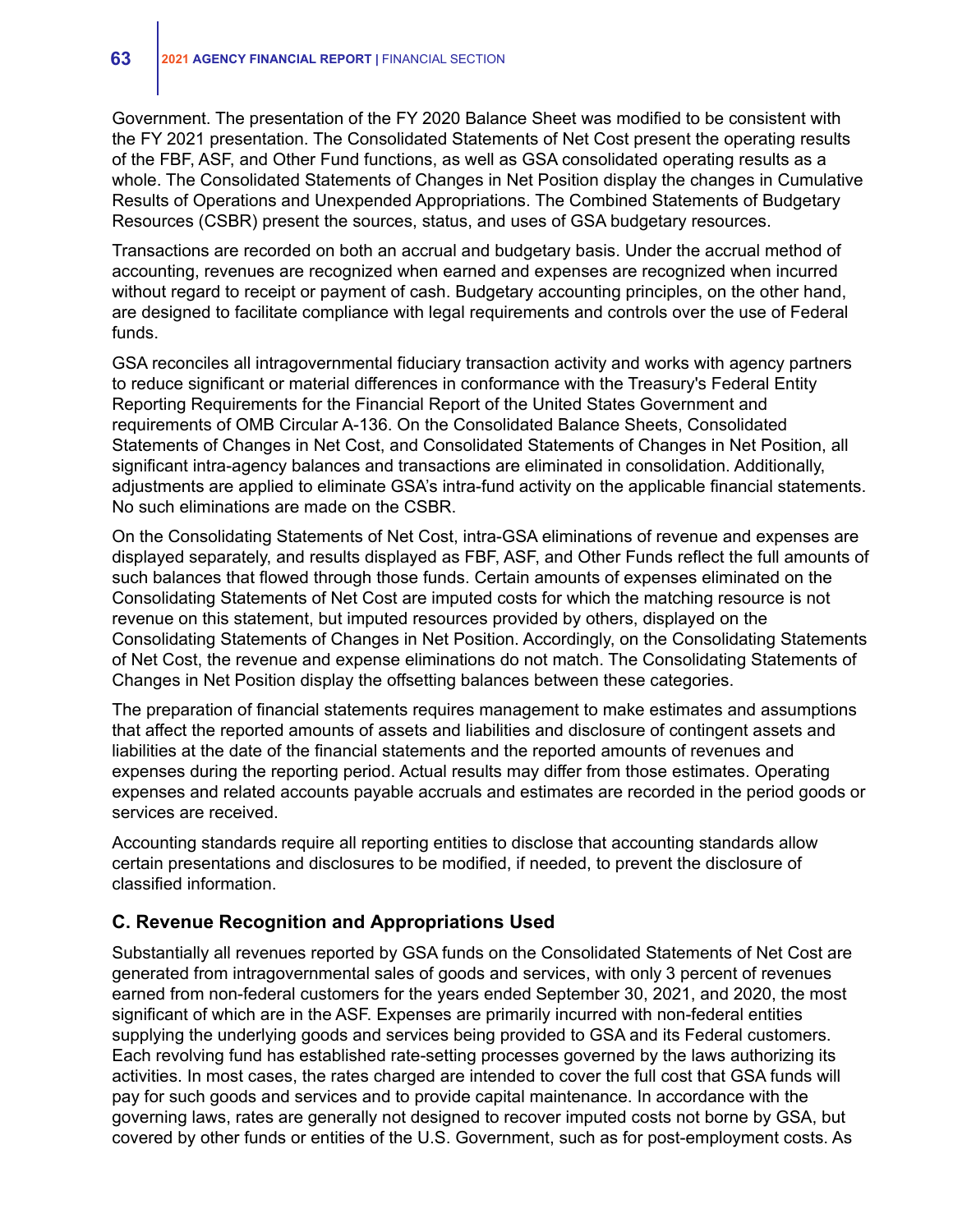the amount of services provided to non-federal customers is generally insignificant, maintaining separate rate structures for these customers to recover imputed costs is not warranted.

Generally, revolving fund and reimbursable general fund revenue is recognized when goods have been delivered or services rendered.

In the FBF, rent revenues are earned based on occupancy agreements (OA) with customers as space and services are provided. Agencies housed in buildings leased by GSA are generally billed at rates to recover the cost of that space. In some instances, special rates are arranged in accordance with congressional guidance or other authorized purposes. Most agencies using funding from Trust Funds have rent rates set to recover full cost. For revenue under non-recurring reimbursable building repairs and alterations (R&A) projects, GSA charges customers the actual cost and, as a result, revenues are generally earned to match the costs incurred.

In the ASF, General Supplies and Services (GS&S) revenues are recognized when goods are provided to customers. In the Travel, Transportation and Logistics portfolio, vehicle acquisition revenues are recognized when goods are provided. Vehicle leasing revenues are recognized based on rental arrangements over the period vehicles are dispatched. Assisted Acquisition Services revenues are recognized when goods or services are provided. Information Technology revenues are earned when goods or services are provided or as reimbursable project costs are incurred. Telecommunications service revenues are generally recognized based on customer usage or on fixed line rates. Fee revenues in the GSA Schedules programs are earned from non-federal vendors based on estimated and actual usage of GSA contracting vehicles by other agencies. The Schedules programs generated \$252 million in fees, constituting 1 percent of ASF revenues in FY 2021, and \$219 million in fees, constituting 1 percent of ASF revenues in FY 2020.

The Working Capital Fund charges fees based on a fee schedule established through an annual rate-setting process performed collaboratively with customers. The rate-setting process is generally designed to provide revenues sufficient to match the spending that will be incurred for the goods, services, and resources provided to customers and also provides information to customers to assist in their resource management.

Non-Exchange Revenues are recognized on an accrual basis on the Consolidated Statements of Changes in Net Position for sales of surplus real property, reimbursements due from the audit of payments to transportation carriers, and other miscellaneous items resulting from GSA operations where ultimate collections must be deposited in miscellaneous receipt accounts of the U.S. Treasury.

Appropriations for General Fund activities are recorded as a financing source on the Consolidated Statements of Changes in Net Position when expended. Unexpended appropriations are reported as an element of Net Position on the Consolidated Balance Sheets.

### **D. Fund Balance with Treasury (See Note 2)**

This total represents all unexpended balances for GSA accounts with the U.S. Treasury. Substantially all balances of Fund Balance with Treasury (FBwT) are available to GSA management to execute the authorities provided by its funds. In the following instances, authorities limit use of collections to dedicated purposes.

GSA acts as a disposal agent for surplus Federal real and personal property. In some cases, public law entitles the controlling agency to the sales proceeds, net of disposal expenses incurred by GSA. Proceeds from the disposal of equipment are generally retained by GSA to replace equipment. Under GSA statutory authorities, the gross proceeds from some sales are deposited in GSA Special Fund receipt accounts and recorded as Non-Exchange Revenues in the Consolidated Statements of Changes in Net Position. A portion of these proceeds is subsequently transferred to a Special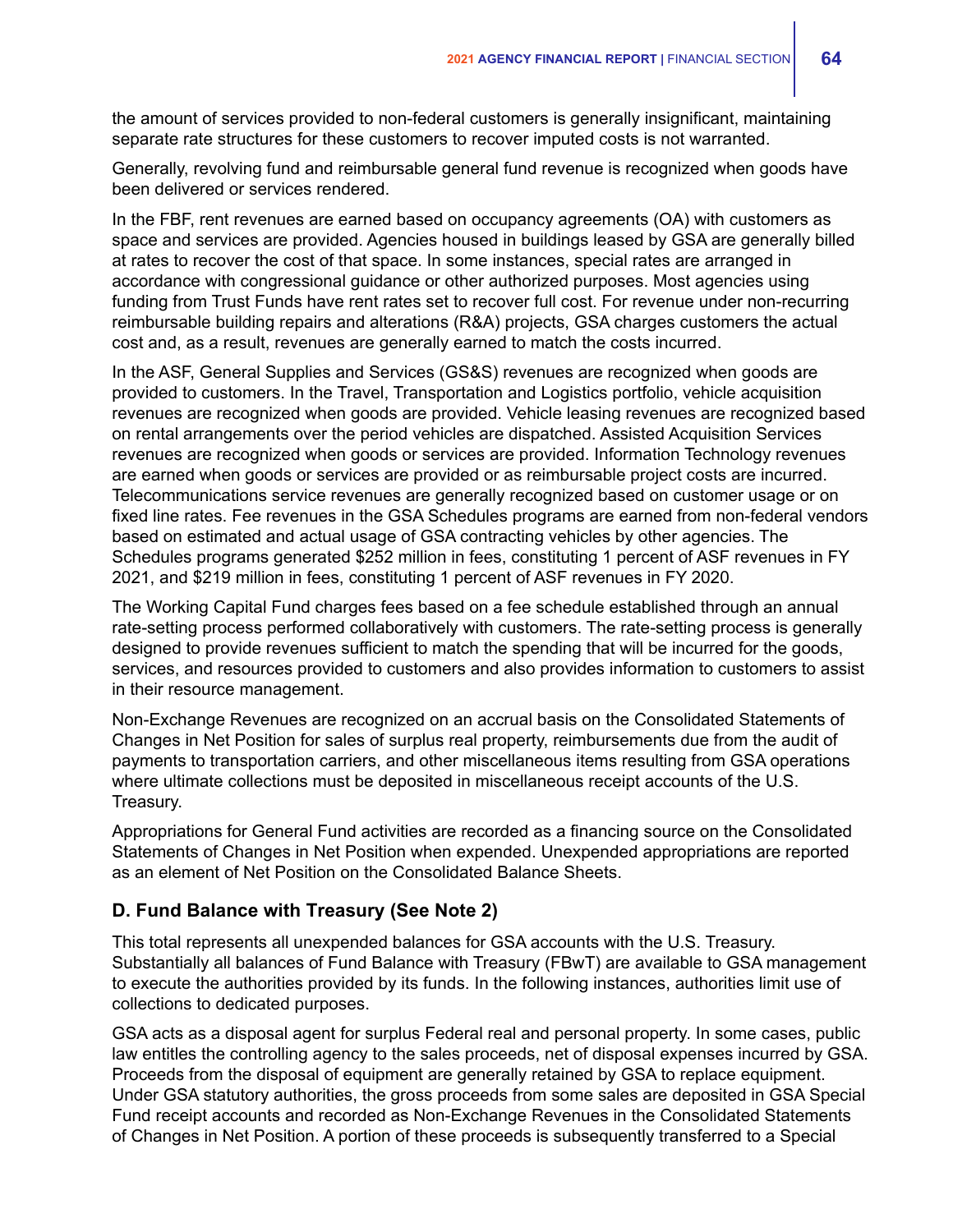Fund to finance expenses incurred in disposing of surplus real property. Under section 412 of the GSA General Provisions, Consolidated Appropriations Act, 2005 (Public Law No. 108-447) (Section 412), GSA is authorized to retain the net proceeds from the disposition of real property under the jurisdiction, custody and control of GSA to be used for GSA's real property capital needs as authorized in annual appropriation acts. The remainder is periodically accumulated and transferred, by law, to the Land and Water Conservation Fund, which is administered by the U.S. Department of the Interior.

### **E. Property and Equipment (See Note 6)**

Generally, property and equipment purchases of \$10,000 or more, having a useful life of 2 or more years, are capitalized and valued at cost. Property and equipment transferred to GSA from other Federal agencies on the date GSA was established is stated at the transfer value, which approximates historical cost. Subsequent thereto, equipment transferred to GSA is stated at net book value and surplus real and related personal property transferred to GSA is stated at the lower of net book value or appraised value.

Expenditures for major additions, replacements and alterations to real property of \$50,000 or more are capitalized. Normal repair and maintenance costs are expensed as incurred. The cost of R&A and leasehold improvements performed by GSA, but financed by other agencies, is not capitalized in GSA financial statements, as such amounts are transferred to the other agencies upon completion of the project. The majority of all land, buildings, and leasehold improvements are provided to other Federal agencies under short-term cancellable agreements.

Depreciation and amortization of property and equipment are calculated on a straight-line basis over their initial or remaining useful lives. Leasehold Improvements are amortized over the lesser of their useful lives, generally five years, or the unexpired lease or OA term. It is GSA policy to reclassify capitalized costs of construction in process into the Buildings accounts upon project completion. Buildings acquired through purchase, construction, or under capital lease agreements are depreciated over 30 years. Major and minor building renovation projects carry estimated useful lives of 20 years and 10 years, respectively.

GSA maintains a fleet of motor vehicles for rental to other Federal agencies to meet their operational needs, with monthly billings rendered to recover program costs. The various vehicle types are depreciated over a general range of 4 to 12 years.

In accordance with FASAB SFFAS 10, *Accounting for Internal Use Software*, capitalization of software development costs incurred for systems having a useful life of two years or more is required. With implementation of this standard, GSA adopted minimum dollar thresholds per system that would be required before capitalization would be warranted. For the FBF, this minimum threshold is \$1 million. For all other funds, it is \$250,000. Once completed, software applications are depreciated over an estimated useful life determined on a case-by-case basis, ranging from 3 to 10 years.

### **F. Annual, Sick, and Other Types of Leave**

Annual leave liability is accrued as it is earned and the accrual is reduced as leave is taken. Each year, the balance in the accrued annual leave account is adjusted to reflect current pay rates.

Sick leave and other types of non-vested leave are expensed as taken.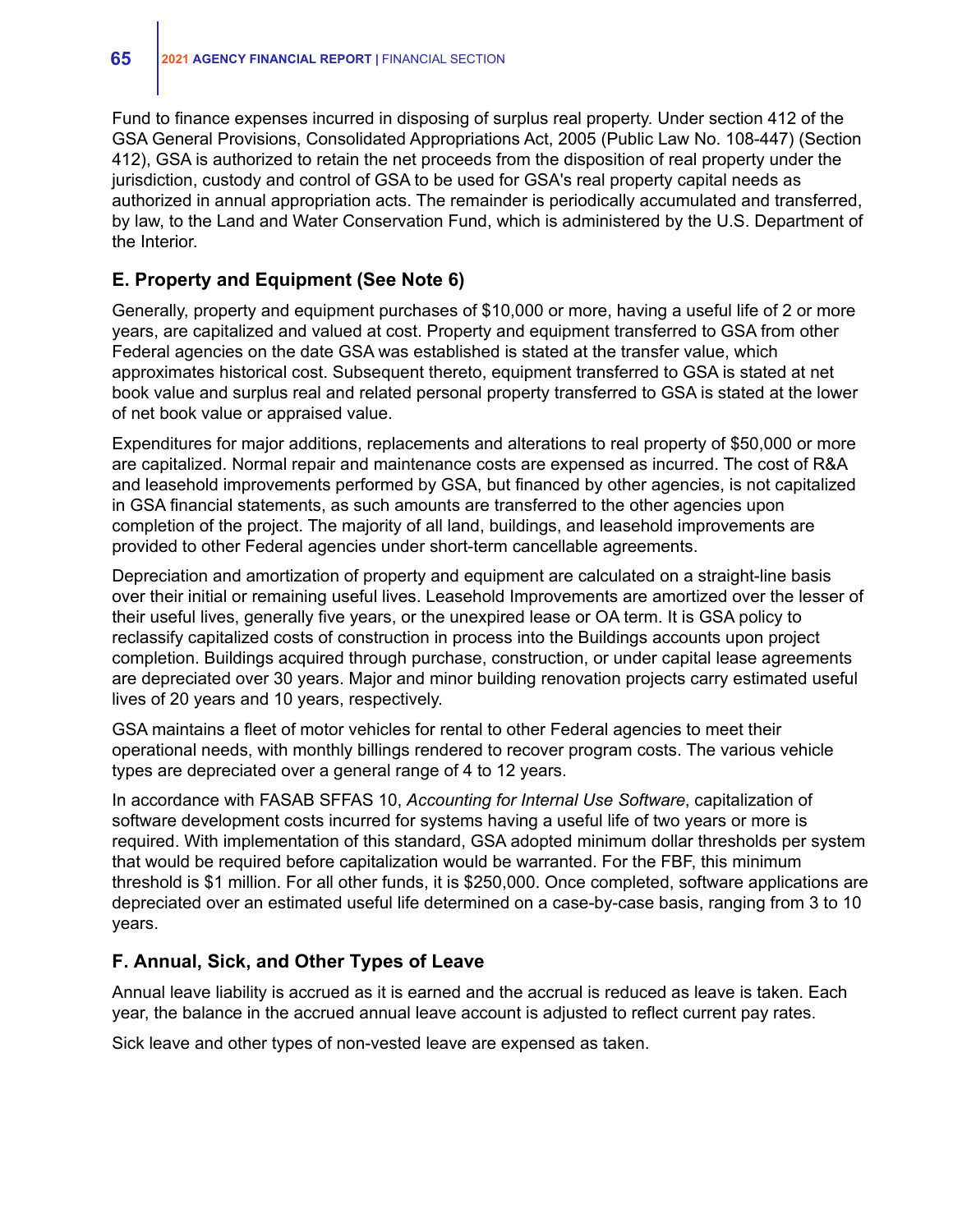# **2. Fund Balance with Treasury**

### **A. Reconciliation to U.S. Treasury**

There were no material differences between amounts reported by GSA and those reported to the U.S. Treasury as of September 30, 2021, and 2020.

### **B. Relationship to the Budget**

In accordance with SFFAS 1, *Accounting for Selected Assets and Liabilities*, the following information is provided to further identify amounts in the FBwT as of September 30, 2021, and 2020, against which obligations have been made, and for unobligated balances, to identify amounts available for future expenditures and those only available to liquidate prior obligations.

In the FBF, amounts of FBwT — shown below as Unobligated Balance, Unavailable — include a combination of balances recorded as Resources Temporarily Unavailable and Unobligated Balance Not Available. Also, in two instances, the portion of FBwT presented below as unobligated balances will not equal related amounts reported on the CSBR. In the FBF, the CSBR unobligated balances include resources associated with borrowing authority for which actual funds have not yet been realized. In the Other Funds group, the schedule below includes Non-Budgetary FBwT held in Special Receipt, Clearing, and Deposit Funds, which are not reportable for purposes of the CSBR. The following schedule presents elements of the FBwT:

| וטווטווויוויווויט שו |                                        |                                                |                                                     |                       |              |  |  |  |  |  |
|----------------------|----------------------------------------|------------------------------------------------|-----------------------------------------------------|-----------------------|--------------|--|--|--|--|--|
| 2021                 | Obligated<br>Balance, Net <sup>1</sup> | <b>Unobligated</b><br><b>Balance Available</b> | Unobligated<br><b>Balance</b><br><b>Unavailable</b> | Non-Budgetary<br>FBwT | <b>Total</b> |  |  |  |  |  |
| <b>FBF</b>           | \$(364)                                | \$4,477                                        | \$9,340                                             | $s-$                  | \$13,453     |  |  |  |  |  |
| <b>ASF</b>           | (316)                                  | 1,177                                          | 920                                                 |                       | 1,781        |  |  |  |  |  |
| <b>Other Funds</b>   | 354                                    | 174                                            | 1,383                                               | 145                   | 2,056        |  |  |  |  |  |
| <b>Total</b>         | \$ (326)                               | \$5,828                                        | \$11,643                                            | \$145                 | \$17,290     |  |  |  |  |  |

### **2B. Fund Balance with Treasury** *(Dollars in Millions)*

| 2020        | Obligated Balance,<br>Net' | Unobligated<br>Balance Available | <b>Unobligated</b><br><b>Balance</b><br><b>Unavailable</b> | Non-Budgetary<br>FBwT | <b>Total</b> |
|-------------|----------------------------|----------------------------------|------------------------------------------------------------|-----------------------|--------------|
| l FBF       | \$(329)                    | \$4,584                          | \$8,234                                                    | $s-$                  | \$12,489     |
| <b>ASF</b>  | (170)                      | 1,004                            | 433                                                        |                       | 1,267        |
| Other Funds | 361                        | 165                              | 214                                                        | 147                   | 887          |
| Total       | \$(138)                    | \$5,753                          | \$8,881                                                    | \$147                 | \$14,643     |

*1. Negative amounts in Obligated Net Balance are the result of Uncollected Customer Payments exceeding Unpaid Obligations.*

## **C. Availability of Funds**

*\_\_\_\_\_\_\_\_\_\_\_\_\_\_\_\_\_\_\_\_\_\_\_\_\_\_\_\_\_\_\_\_\_*

Included in GSA's FBwT are dedicated collections from Special Receipt Funds that may be retained by GSA or transferred to either the U.S. Treasury or the Land and Water Conservation Fund (see Note 1-D). These amounts, related to the Transportation Audits program and surplus real property disposals, are subject to transfer upon GSA's annual determination of the costs incurred by these programs. The FBwT in these funds totaled \$111 million and \$104 million at September 30, 2021, and 2020, respectively, of which \$6 million and \$9 million, respectively, of unused funds from expired appropriations were returned to the U.S. Treasury as of September 30. Such balances are excluded from the amount reported as FBwT in accordance with U.S. Treasury guidelines. A portion of FBwT also includes amounts where authority to incur new obligations has expired, but the funds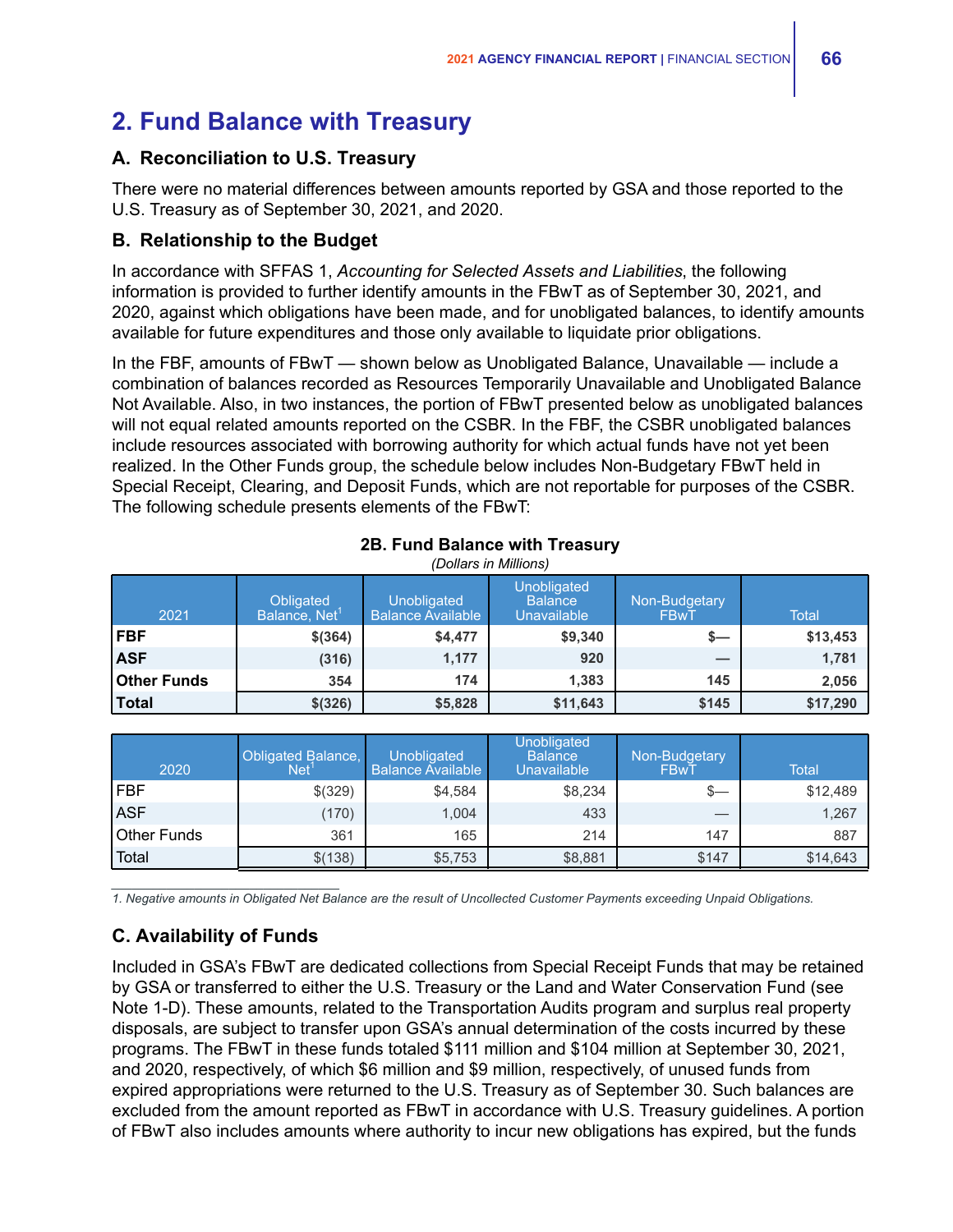are available to liquidate residual obligations that originated when the funds were available. Such expired balances totaled \$45 million and \$47 million at September 30, 2021, and 2020, respectively. The FBF has balances that are temporarily not available in accordance with annual appropriations acts that limit the amount of reimbursable resources that are available for spending each year. Such amounts totaled \$9 billion and \$8 billion at September 30, 2021, and 2020, respectively, and will not be available for expenditure except as authorized in future appropriations acts.

Under the ASF statutory authorities, GSA is permitted to retain earnings to ensure the fund has sufficient resources to support operations in association with a cost and capital plan as approved by the Administrator of General Services. GSA is also required to return annually any excess proceeds related to the Personal Property Sales program to the U.S. Treasury. The ASF returned \$3 million and \$10 million in FY 2021 and FY 2020, respectively, to the U.S. Treasury. These activities are in accordance with the cost and capital plan to meet program needs. Cumulative Results of Operations in the ASF have been used for activities such as covering discontinued operations and investments in government-wide software applications, including the System for Award Management and the Common Acquisition Platform.

## **3. Non-entity Assets**

As of September 30, 2021, and 2020, certain amounts reported on the consolidated balance sheets are elements of Budget Clearing, Deposit, and Miscellaneous Receipt Funds, which are not available to management for use in ongoing operations and are classified as non-entity assets (see Note 1-A). The only substantial balances of non-entity assets were Fund Balance with Treasury, which totaled \$33 million and \$42 million, as of September 30, 2021, and 2020, respectively.

## **4. Accounts and Notes Receivable, Net**

Substantially all accounts receivable are from other Federal agencies, with only 2.5 percent and 3.1 percent due from non-federal customers as of September 30, 2021, and 2020, respectively. Unbilled accounts receivable result from the delivery of goods or performance of services for which bills have not yet been rendered. Additionally, Technology Modernization Fund (TMF) transfers to other Federal agencies are recorded as accounts receivable, as legislation requires transferred funds to be repaid to the TMF. Allowances for doubtful accounts are recorded using aging methodologies based on analysis of historical collections and write-offs. As of September 30, 2021, and 2020, accumulated unrecognized interest on all notes deemed uncollectible totaled \$309 million and \$273 million, respectively. A summary of accounts receivable as of September 30, 2021, and 2020, is as follows: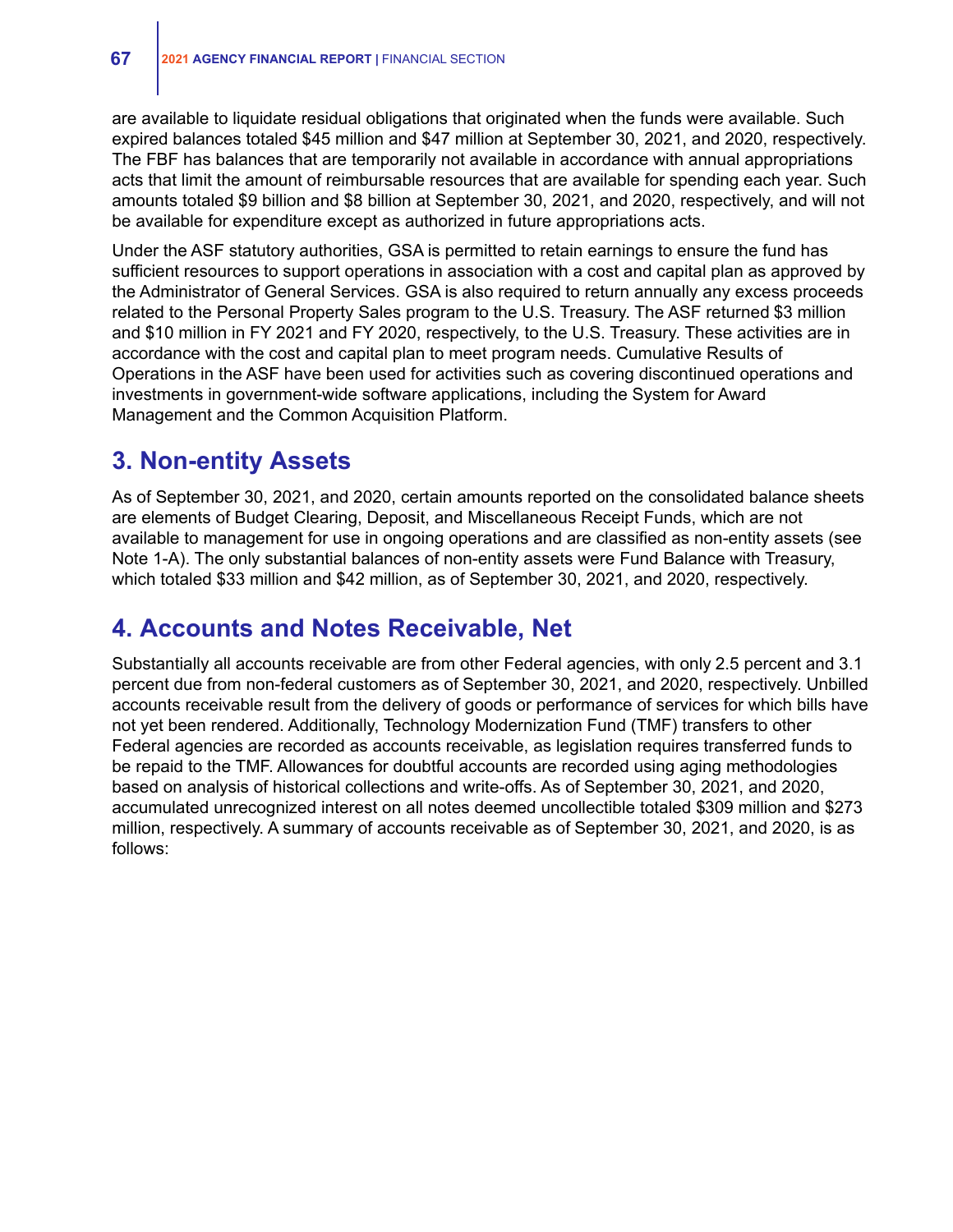| (Dollars in Millions)                              |            |            |            |            |                              |                              |                                                 |                                                 |                                          |                                                        |
|----------------------------------------------------|------------|------------|------------|------------|------------------------------|------------------------------|-------------------------------------------------|-------------------------------------------------|------------------------------------------|--------------------------------------------------------|
| Fund                                               | <b>FBF</b> | <b>FBF</b> | <b>ASF</b> | <b>ASF</b> | <b>Other</b><br><b>Funds</b> | <b>Other</b><br><b>Funds</b> | Intra-<br><b>GSA</b><br><b>Elimin</b><br>ations | Intra-<br><b>GSA</b><br><b>Elimin</b><br>ations | GSA<br>Conso<br>lidated<br><b>Totals</b> | <b>GSA</b><br><b>Conso</b><br>lidated<br><b>Totals</b> |
| <b>Fiscal Year</b>                                 | 2021       | 2020       | 2021       | 2020       | 2021                         | 2020                         | 2021                                            | 2020                                            | 2021                                     | 2020                                                   |
| Accounts Receivable -<br>Billed                    | \$88       | \$105      | \$90       | \$88       | \$2                          | \$12                         | s—                                              | \$—                                             | \$180                                    | \$205                                                  |
| Accounts Receivable -<br>Unbilled                  | 247        | 294        | 5,009      | 3.469      | 69                           | 71                           | (39)                                            | (41)                                            | 5,286                                    | 3,793                                                  |
| Allowance for Doubtful<br>Accounts                 | (3)        | (11)       | (11)       | (9)        | (1)                          | (1)                          |                                                 |                                                 | (15)                                     | (21)                                                   |
| Capital Lease Payments<br>Receivable               | 24         | 28         | 1          |            |                              |                              |                                                 |                                                 | 25                                       | 29                                                     |
| Unamortized Deferred<br>Charges and<br>Prepayments | 114        | 96         |            |            |                              |                              |                                                 |                                                 | 114                                      | 96                                                     |
| <b>Total Accounts</b><br>Receivable, Net           | \$470      | \$512      | \$5,089    | \$3,549    | \$70                         | \$82                         | \$(39)                                          | \$(41)                                          | \$5,590                                  | \$4,102                                                |

### **4. Accounts Receivable**

## **5. Other Assets**

As of September 30, 2021, and 2020, Other Assets were comprised of the following balances:

| (Dollars in Millions)                                 |              |                          |      |            |                              |                              |                                   |                                   |  |  |
|-------------------------------------------------------|--------------|--------------------------|------|------------|------------------------------|------------------------------|-----------------------------------|-----------------------------------|--|--|
| <b>Fund</b>                                           | <b>FBF</b>   | <b>FBF</b><br><b>ASF</b> |      | <b>ASF</b> | <b>Other</b><br><b>Funds</b> | <b>Other</b><br><b>Funds</b> | <b>GSA</b><br><b>Consolidated</b> | <b>GSA</b><br><b>Consolidated</b> |  |  |
| <b>Fiscal Year</b>                                    | 2021         | 2020                     | 2021 | 2020       | 2021                         | 2020                         | 2021                              | 2020                              |  |  |
| Surplus Property Held<br>for Sale                     | \$34         | \$34                     | \$14 | \$28       |                              |                              | \$48                              | \$62                              |  |  |
| Intangible Assets                                     |              | __                       | 8    | 11         |                              |                              | 8                                 | 11                                |  |  |
| l Miscellaneous                                       | $\mathbf{2}$ | 2                        |      |            |                              |                              | $\overline{2}$                    | 2                                 |  |  |
| <b>Total Other Assets -</b><br><b>With the Public</b> | \$36         | \$36                     | \$22 | \$39       |                              |                              | \$58                              | \$75]                             |  |  |

### **5. Other Assets**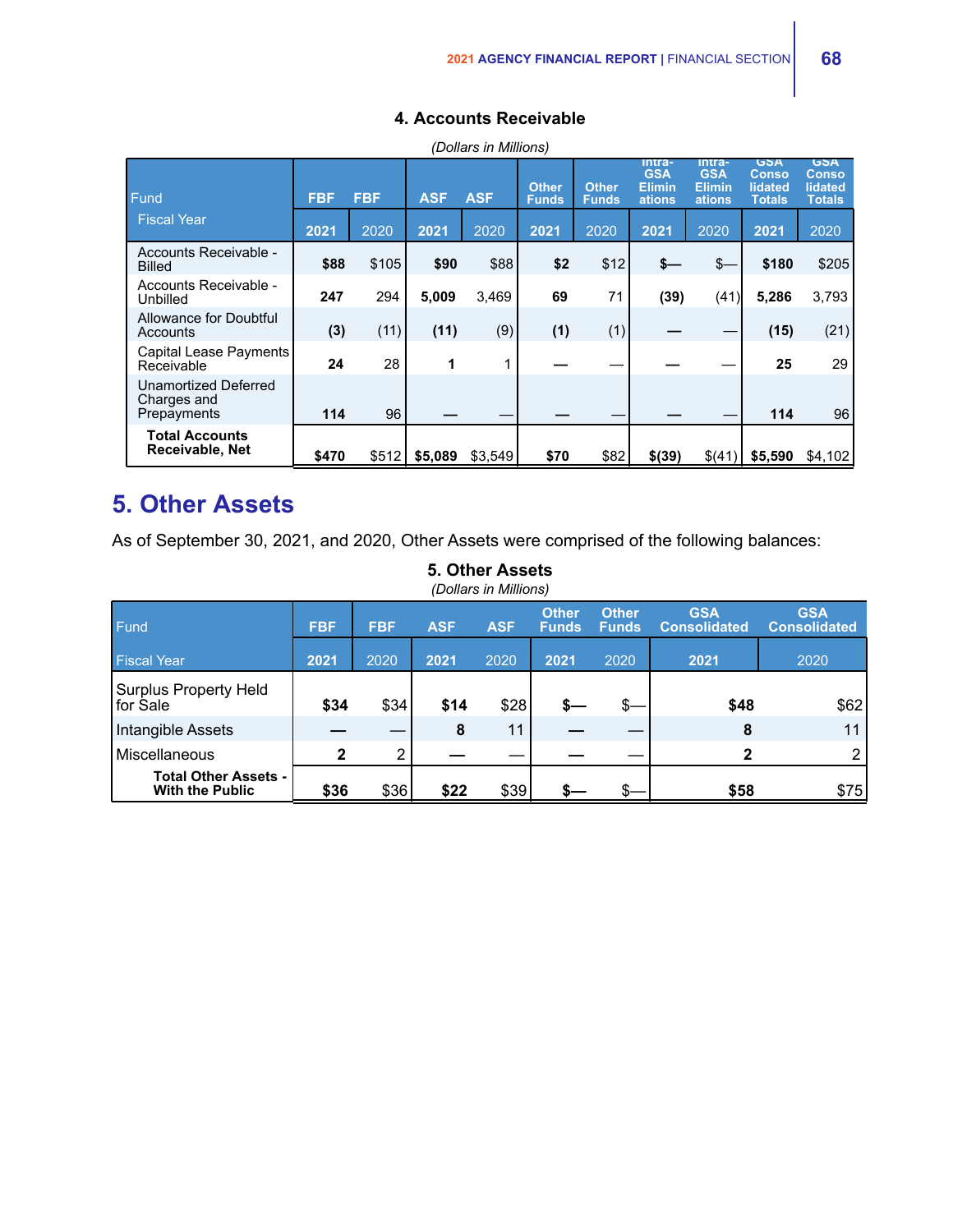## **6. Property and Equipment, Net**

### **A. Summary of Balances**

Balances in GSA Property and Equipment accounts subject to depreciation as of September 30, 2021, and 2020, are summarized below:

### *(Dollars in Millions)* **2021 2020 Cost Accumulated Depreciation Net book Value Cost Accumulated Depreciation Net book Value Buildings:** FBF **\$52,553 \$32,990 \$19,563** \$51,205 \$31,256 \$19,949 **Leasehold Improvements:** FBF **194 186 8** 217 205 12 ASF **13 11 2** 13 10 3 Other Funds **4 4 —** 4 3 1 **Total Leasehold Improvements 211 201 10** 234 218 16 **Motor Vehicles:** ASF **6,540 2,554 3,986** 6,474 2,453 4,021 **Other Equipment:** FBF **103 91 12** 127 115 12 ASF **127 76 51** 134 96 38 Other Funds **48 39 9** 44 32 12 **Total Other Equipment 278 206 72** 305 243 62 **Total Property and Equipment | \$59,582 \$35,951 \$23,631 \$58,218 \$34,170 \$24,048**

### **6A-1. Depreciable Property and Equipment**

**6A-2. Total Property and Equipment Summary of Changes**

|                                          |            |            | 2021                         |                                   | 2020       |            |                              |                                        |  |
|------------------------------------------|------------|------------|------------------------------|-----------------------------------|------------|------------|------------------------------|----------------------------------------|--|
|                                          | <b>FBF</b> | <b>ASF</b> | <b>Other</b><br><b>Funds</b> | <b>GSA</b><br><b>Consolidated</b> | <b>FBF</b> | <b>ASF</b> | <b>Other</b><br><b>Funds</b> | <b>2020 GSA</b><br><b>Consolidated</b> |  |
| Net Book Value -<br>Beginning            | \$23,287   | \$4,062    | \$12                         | \$27,361                          | \$22,843   | \$3,992    | \$17                         | \$26,852                               |  |
| Capitalized<br>Acquisitions              | 1,681      | 794        | 5                            | 2,480                             | 2,169      | 847        | 5                            | \$3,021                                |  |
| <b>Disposals</b>                         |            | (202)      |                              | (202)                             | (14)       | (168)      |                              | \$(182)                                |  |
| Depreciation<br>Expense                  | (1,719)    | (615)      | (8)                          | (2, 342)                          | (1, 711)   | (609)      | (10)                         | (2,330)                                |  |
| <b>Net Book Value -</b><br><b>Ending</b> | \$23,249   | \$4,039    | \$9                          | \$27,297                          | \$23,287   | \$4,062    | \$12                         | \$27,361                               |  |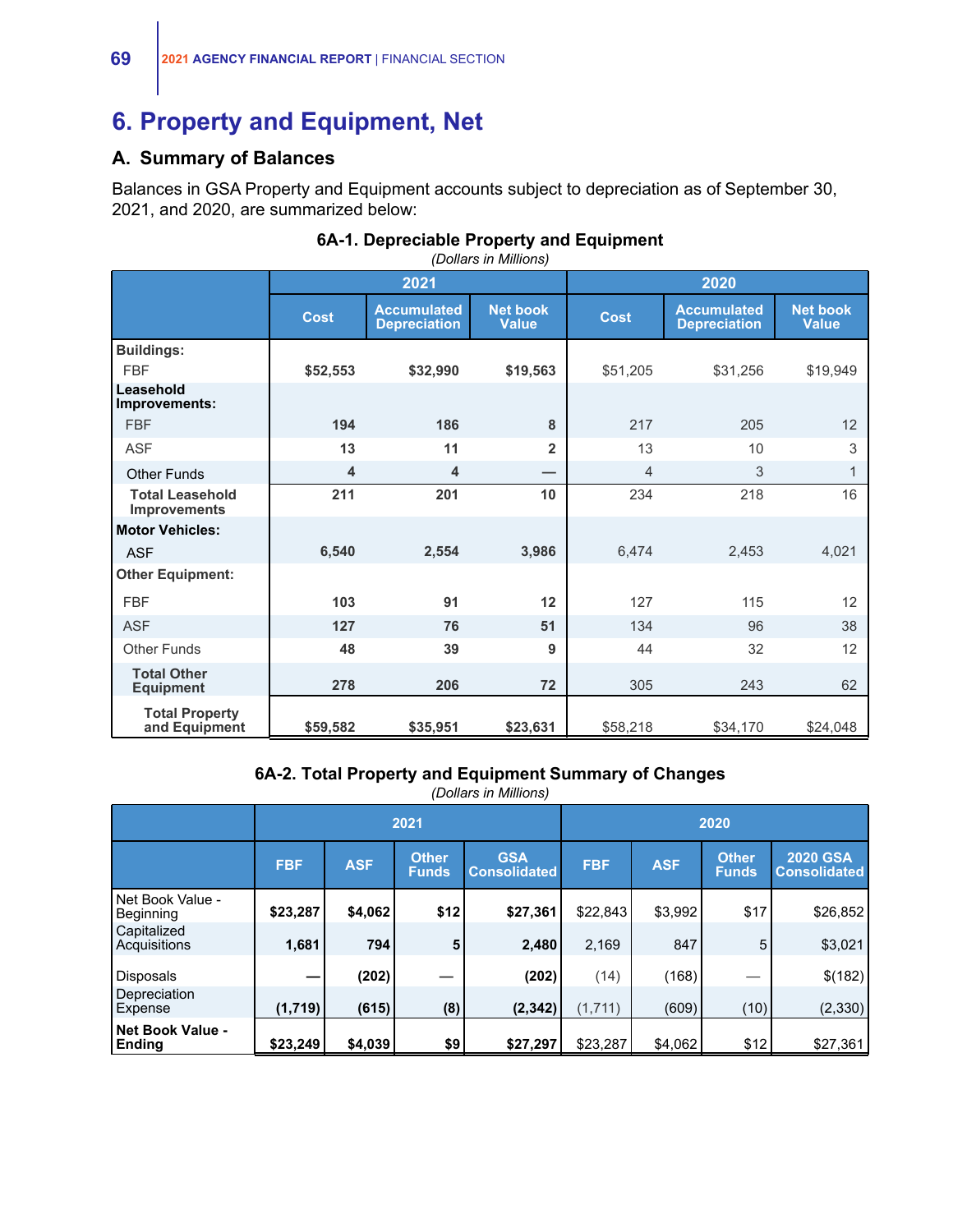### **B. Environmental and Disposal Liabilities**

Environmental and disposal liabilities represent cleanup costs associated with removing, containing, and disposing of hazardous waste from property; material and property that consists of hazardous waste at permanent or temporary closure, or shutdown of associated plant, property, and equipment (PP&E) (i.e., asset retirement and equipment disposal); or asbestos. Cleanup costs may include characterization, decontamination, decommissioning, restoration, monitoring, closure, post closure, future surveys, studies, and assessments on the environmental site. Cleanup costs may include incremental direct costs of the remediation effort and costs of compensation and benefits of those employees who are expected to devote a significant amount of time directly to the remediation effort.

In accordance with guidance issued by FASAB, SFFAS 5, *Accounting for Liabilities of the Federal Government* and SFFAS 6, *Accounting for Property, Plant, and Equipment, Federal Financial Accounting and Auditing Technical Release No. 2, Determining Probable and Reasonably Estimable for Environmental Liabilities in the Federal Government*, GSA is required to recognize a liability for environmental-related cleanup costs resulting from past transactions or events and when a future outflow or other sacrifice of resources is probable and reasonably estimable. GSA's PBS assesses the likelihood of required cleanup for PP&E, including land acquired for or in connection with other PP&E, used in providing goods or services to Federal customers. If the likelihood of required cleanup is probable and the cost can be reasonably estimated, a liability is recorded in the financial statements; if the likelihood is probable but not reasonably estimated or reasonably possible, the costs of cleanup are disclosed in the notes to the financial statements; and if the likelihood is remote, no liability or estimate is recorded or disclosed.

Environmental-related cleanup costs include liabilities covered by current budgetary resources and liabilities not covered by current budgetary resources known as future funded expenses.

Cleanup of such hazards is governed by various Federal and State laws. The laws most applicable to GSA are the Comprehensive Environmental Response, Compensation, and Liability Act of 1980, the Toxic Substances Control Act, and the Resource Conservation and Recovery Act. Various State and local laws and regulations are also applicable.

GSA's FBF recognized \$1.9 billion for environmental and disposal liabilities as of September 30, 2021 and 2020, for properties currently in GSA's inventory. Included in this balance are the current estimates for potential future cleanup costs associated with the release of hazardous substances (into the environment) at properties where GSA is legally responsible for cleanup; asbestos liabilities (e.g., abatement); and non-asbestos liabilities (e.g., lead abatement) associated with PP&E at asset retirement or disposal.

|                                                                       | 2021    | 2020   |
|-----------------------------------------------------------------------|---------|--------|
| Environmental Liabilities (external releases to the environment)      | \$104   | \$107  |
| Asbestos Liabilities                                                  | 1,489   | 1,518  |
| PP&E: Non-asbestos Liabilities                                        | 299     | 292    |
| Total Environmental and Disposal Liabilities (amortized) <sup>1</sup> | \$1,892 | \$1.91 |

### **6B. Environmental and Disposal Liabilities**

*(Dollars in Millions)*

*1 Does not include non-GSA assets that are included on the Balance Sheet*

 $\mathcal{L}_\text{max}$  , where  $\mathcal{L}_\text{max}$  and  $\mathcal{L}_\text{max}$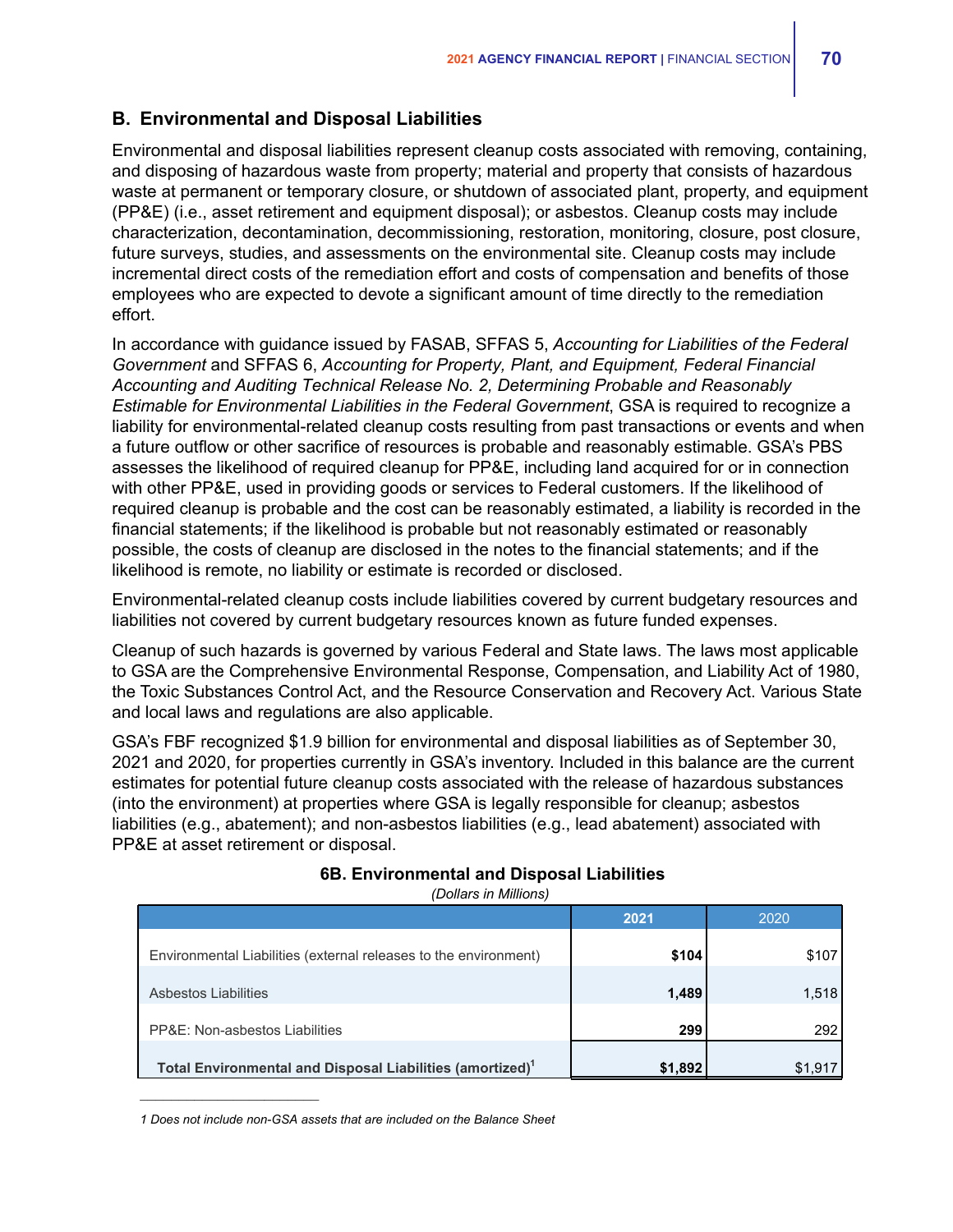### **C. Environmental Liabilities: External Releases to the Environment**

PBS reported a total estimated environmental liability (releases to the environment) of \$104 million for FY 2021. This is a decrease from \$107 million for FY 2020. The decrease is attributable to remediation efforts along with cost re-estimations for environmental services (*e.g.*, remediation activities) and adjustments to the scope of services for projects managed by PBS. PBS's environmental remediation projects range from the cleanup of hazardous substances (e.g., chemical solvents, toxic metals, and polychlorinated biphenyls) and petroleum released into soil and groundwater to complex long-term remediation of former Department of Defense sites (e.g., munitions manufacturing and stockpile centers). GSA's PBS does not have any sites identified as probable but not reasonably estimable regarding cleanup costs. As of September 30, 2021 and 2020, GSA's FBF had \$34 million for and \$19 million respectively for "reasonably possible" cleanup costs, for which a non-GSA entity will be responsible for settling cleanup costs of the assets. The non-GSA entity responsible for settling and reporting the liability for the cleanup cost of the asset is designated by Formerly Used Defense Sites and Department of Defense/Defense Logistics Agency requirements.

### **D. Asbestos Liabilities**

In accordance with FASAB Technical Bulletin 2006-1, *Recognition and Measurement of Asbestos-Related Cleanup Costs*, the focus is to recognize an unfunded liability and related expenses for asbestos-related cleanup costs where it is both probable and reasonably estimable for Federal entities that own tangible PP&E containing asbestos.

GSA's methodology for developing estimated future asbestos liability involved selection of asbestos abatement survey reports performed by third-party contractors, independent from GSA, to develop an average cost factor. The average cost factor from these asbestos survey reports is applied to GSA's total square feet of applicable inventory to determine the total estimated asbestos liability.

In accordance with Technical Bulletin 2006-1, GSA recognizes cleanup costs over the estimated life of the underlying assets. A useful life of 30 years is used for the purpose of recognizing and amortizing the long-term estimated asbestos cleanup costs for GSA facilities. During FY 2021, changes to GSA's total estimated liability consisted of cost re-estimates, inflation, and amortization of remaining future year costs.

The amortized asbestos-related liabilities reported for FY 2021 are \$1.49 billion, which is a slight decrease from FY 2020, which was \$1.52 billion. The decrease is due to changes in asbestos liability cost factors based upon updated building asbestos abatement cost estimates. The unamortized asbestos liability or FY 2021 is \$5 million; in FY 2020, this amount was \$7 million.

### **E. Property, Plant & Equipment: Non-asbestos Liabilities**

GSA reports cleanup costs associated with PP&E that consist of removal of hazardous waste at asset retirement or related to equipment disposal in the financial statements under PP&E - nonasbestos liabilities. GSA's methodology for estimating non-asbestos-related liabilities captures the cost of remediating certain hazards, such as lead-based paint and polychlorinated biphenyls.

GSA's methodology uses actual cost data from major renovation projects and cost estimates from independent third-party environmental surveys to develop average cost factors for PP&E nonasbestos remediation. These average cost factors are applied to GSA's total square feet of applicable inventory to determine the total estimated non-asbestos liability. For FY 2021, the amortized PP&E non-asbestos related liabilities are \$299 million, compared to FY 2020 of \$292 million. The increase is due to changes in non-asbestos liability cost factors based upon updated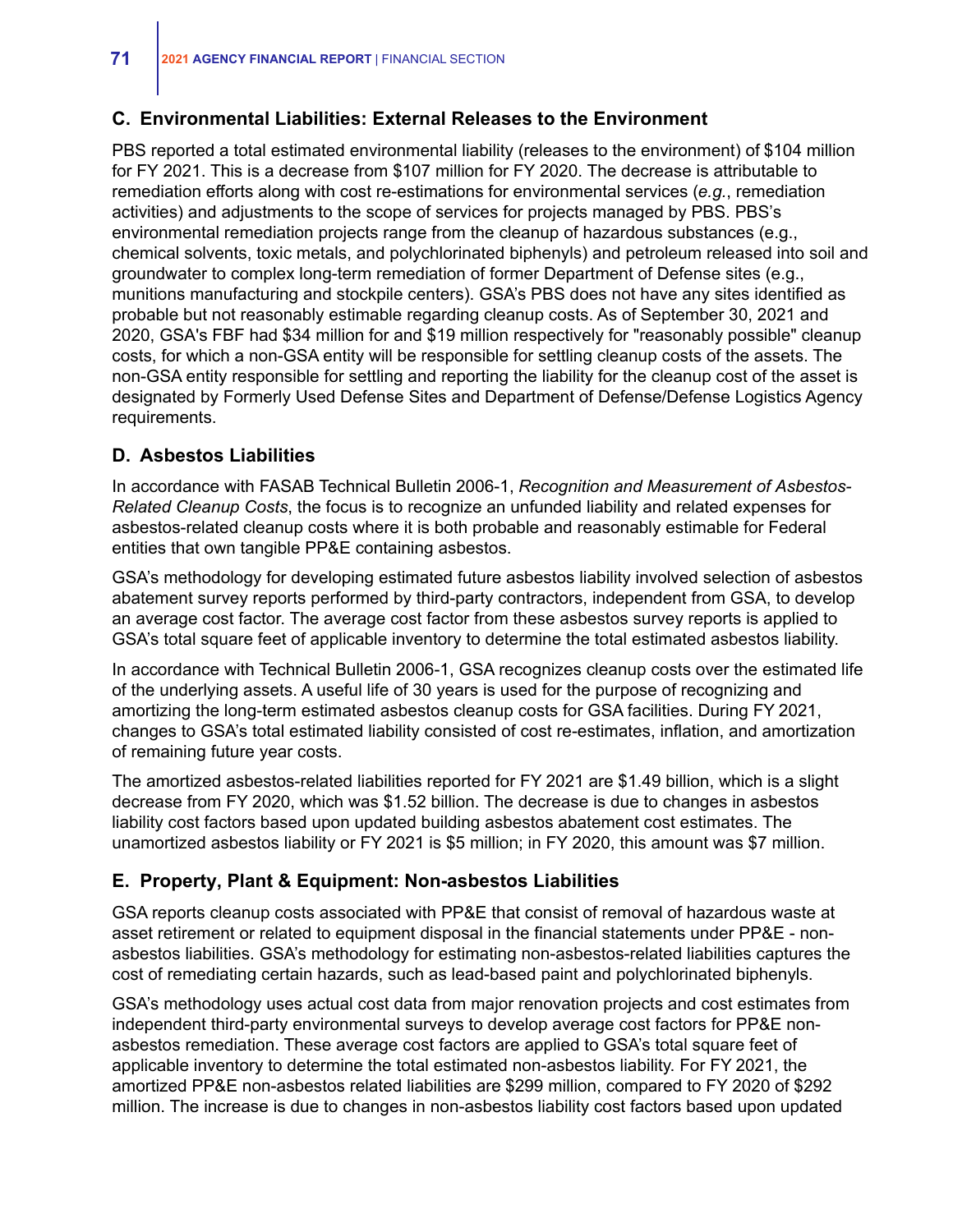project and building surveys' cost estimate data. The unamortized PP&E non-asbestos liability for FY 2021 is \$43 million; this amount was \$46 million in FY 2020.

### **F. Heritage Assets**

The average age of GSA buildings is 49 years old; therefore, many buildings have historical, cultural, or architectural significance or a combination of all three. While GSA uses these buildings to meet the office space and other needs of the Federal Government, maintaining and preserving these historical elements is also a significant priority. In accordance with FASAB SFFAS 29, *Heritage Assets and Stewardship Land*, these buildings meet the definition of Multi-use Heritage Assets, and are reportable within Property and Equipment on the Consolidated Balance Sheets. Deferred maintenance and repairs related to GSA's heritage assets are separately disclosed in the required supplementary information.

GSA defines its historic buildings as those buildings that are either listed in the National Register of Historic Places, have formally been determined eligible for listing, or appear to meet eligibility criteria to be listed. In FY 2021, GSA has under its jurisdiction, custody and control 423 buildings on the National Register of which 74 are designated as National Historic Landmarks. An additional 91 buildings are potentially eligible for listing in the National Register, but have not gone through the formal listing process. Under the National Historic Preservation Act, GSA is required to give these buildings special consideration, including first preference for Federal use and rehabilitation in accordance with standards established by DOI.

GSA also has a collection of artworks with historical significance, maintained for display in Federal buildings to increase the cultural and aesthetic quality of the buildings for visitors and workers.

# **7. Workers' Compensation Benefits**

The Federal Employees' Compensation Act (FECA) provides wage replacement and medical cost protection to covered Federal civilian employees injured on the job, incurred a work-related occupational disease, or beneficiaries of employees whose death is attributable to a job-related injury or occupational disease. The FECA program is administered by the U.S. Department of Labor (DOL), which initially pays valid claims and subsequently seeks reimbursement from the Federal agencies employing the claimants. DOL provides the actuarial liability for claims outstanding at the end of each fiscal year. This liability includes the estimated future costs of death benefits, workers' wage replacement, and medical and miscellaneous costs for approved compensation cases.

The present value of these estimates at the end of FY 2021 and FY 2020 were calculated by DOL using the following discount rates:

|                         | 2021   | 2021                     | 2020   | 2020                     |  |  |
|-------------------------|--------|--------------------------|--------|--------------------------|--|--|
| <b>Type of Benefits</b> | Year 1 | Year 2<br>and thereafter | Year 1 | Year 2<br>and thereafter |  |  |
| <b>Wage Benefits</b>    | 2.23%  | 2.23%                    | 2.41%  | 2.41%                    |  |  |
| <b>Medical Benefits</b> | 2.06%  | 2.06%                    | 2.30%  | 2.30%                    |  |  |

### **7. Discount Rates**

At September 30, 2021, and 2020, GSA's actuarial liability, reported in Federal Employee Benefits Payables on the Balance Sheet, totaled \$118 million and \$124 million, respectively. As reported in Note 9, Other Intragovernmental Liabilities on the Balance Sheet, the Workers Compensation accrued liability at September 30, 2021, and 2020, totaled \$21 million and \$23 million, respectively.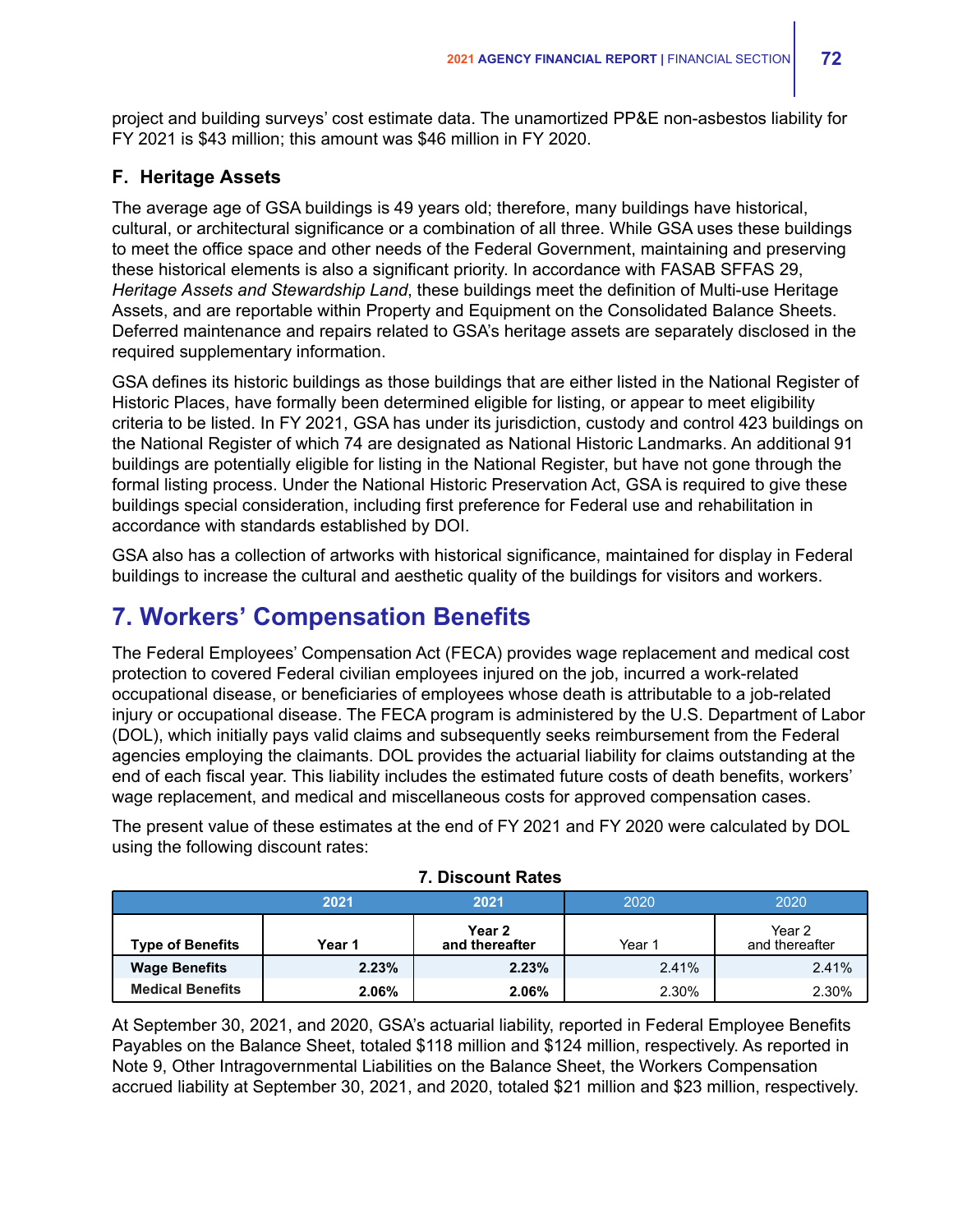## **8. Leasing Arrangements**

As of September 30, 2021, GSA was committed to various non-cancelable operating leases covering office space and warehouse storage facilities maintained by PBS and paid from the FBF. Many of these leases contain escalation clauses tied to inflation, tax increases, and renewal options. The following are schedules of future minimum rental payments required under leases that have non-cancelable terms in excess of one year and under capital leases, together with the present value of the future minimum lease payments. For the present value of future minimum lease payments under capital leases, the full balance will have funding made available in the year the payment is due:

|                                        | נטווטווויווי ווו טוווטשן |                                               |            |  |  |  |  |  |  |  |  |
|----------------------------------------|--------------------------|-----------------------------------------------|------------|--|--|--|--|--|--|--|--|
| <b>OPERATING LEASES</b>                |                          | <b>CAPITAL LEASES</b>                         |            |  |  |  |  |  |  |  |  |
| <b>FISCAL YEAR</b>                     | <b>FBF</b>               | <b>FISCAL YEAR</b>                            | <b>FBF</b> |  |  |  |  |  |  |  |  |
| 2022                                   | $$3,831$   2022          |                                               | \$4        |  |  |  |  |  |  |  |  |
| 2023                                   | 3,337 2023               |                                               |            |  |  |  |  |  |  |  |  |
| 2024                                   | 2,932 2024               |                                               |            |  |  |  |  |  |  |  |  |
| 2025                                   | 2,534 2025               |                                               |            |  |  |  |  |  |  |  |  |
| 2026                                   | 2,229 2026               |                                               |            |  |  |  |  |  |  |  |  |
| 2027 and thereafter                    |                          | 10,897 2027 and thereafter                    |            |  |  |  |  |  |  |  |  |
| Total future minimum lease<br>payments | \$25,760                 | Total future minimum lease payments           | \$4        |  |  |  |  |  |  |  |  |
|                                        |                          | Less: Amounts representing                    |            |  |  |  |  |  |  |  |  |
|                                        |                          | Interest                                      |            |  |  |  |  |  |  |  |  |
|                                        |                          | <b>Executory Costs</b>                        |            |  |  |  |  |  |  |  |  |
|                                        |                          | <b>Total obligations under capital leases</b> | \$4        |  |  |  |  |  |  |  |  |

### **8-1. Future Minimum Rental Payments** *(Dollars in Millions)*

Substantially all leased and federally owned space maintained by PBS is assigned to other Federal agencies at either rent charges to recover GSA's cost of that space or commercially equivalent charges. The majority of agreements covering these arrangements allow customer agencies to terminate the agreement with 4 months' notice any time after the first 16 months of the agreement term. In some instances, agreements with customers may include non-cancellation clauses or restricted clauses that limit the ability to cancel prior to the agreement's expiration date.

Customer agencies may also enter into a supplemental occupancy agreement with ASF's Furniture and Information Technology (FIT) program. This program assists customers with right-sizing their operations to improve space utilization, reduce the real estate footprint, and increase workplace efficiency, while minimizing initial capital investments for items such as furniture and information technology equipment. Base terms generally have a duration of 60 months for furniture and 36 months for information technology (IT) equipment. GSA believes that these agreements will also continue without interruption.

The following is a schedule displaying the future minimum rental revenues due to GSA for all noncancelable and restricted clause agreements with terms in excess of one year: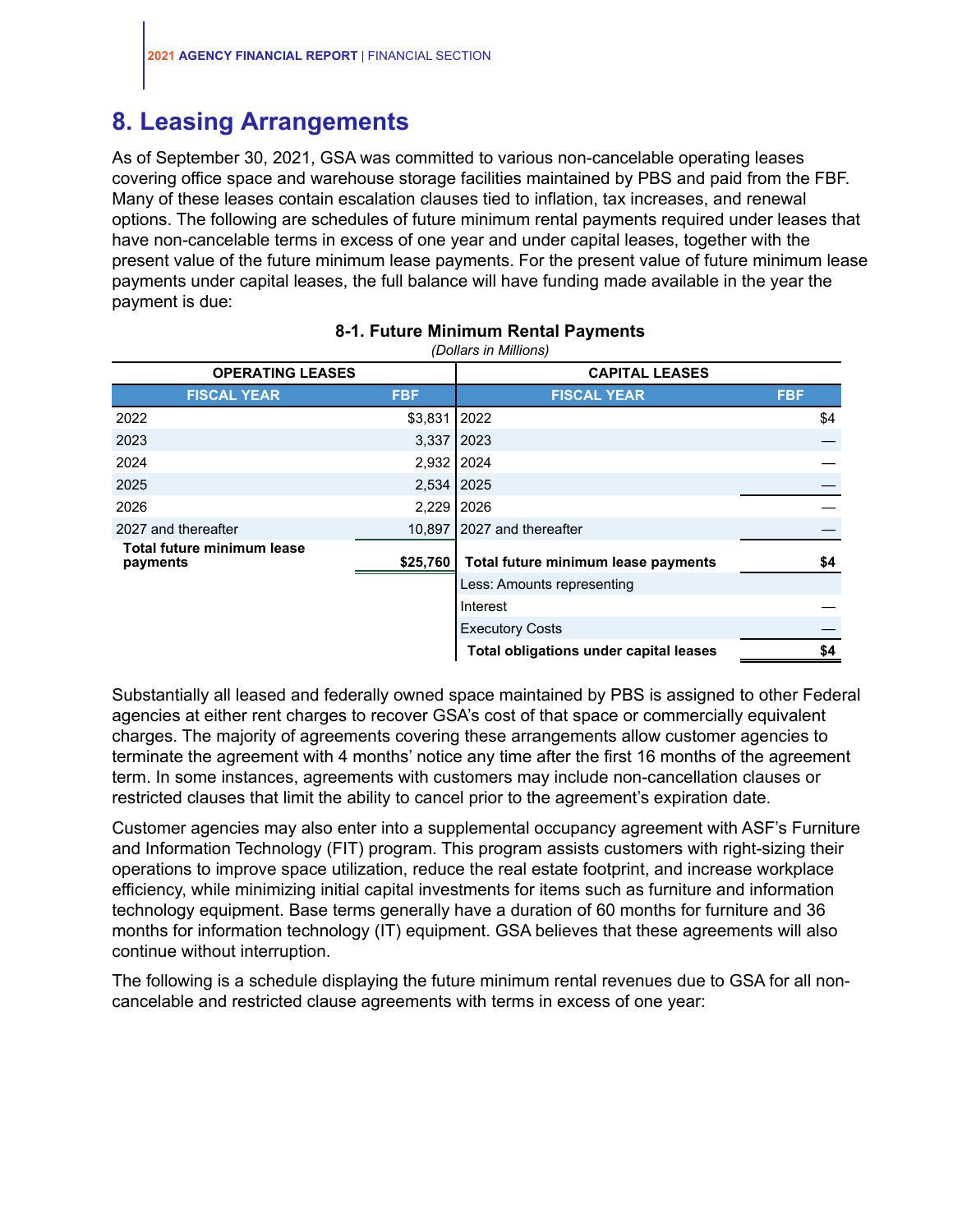| $\nu$ viiuivi in iviiiiiviiv                  |            |            |              |  |  |  |  |  |  |  |
|-----------------------------------------------|------------|------------|--------------|--|--|--|--|--|--|--|
| <b>Fiscal Year</b>                            | <b>FBF</b> | <b>ASF</b> | <b>TOTAL</b> |  |  |  |  |  |  |  |
| 2022                                          | \$1,717    | \$2        | \$1,719      |  |  |  |  |  |  |  |
| 2023                                          | 1,409      |            | 1,410        |  |  |  |  |  |  |  |
| 2024                                          | 1,271      |            | 1,272        |  |  |  |  |  |  |  |
| 2025                                          | 1,157      |            | 1,157        |  |  |  |  |  |  |  |
| 2026                                          | 1,102      |            | 1,102        |  |  |  |  |  |  |  |
| 2027 and thereafter                           | 6,595      |            | 6,595        |  |  |  |  |  |  |  |
| <b>Total future minimum lease</b><br>receipts | \$13,251   | \$4        | \$13,255     |  |  |  |  |  |  |  |

### **8-2. Future Minimum Rental Revenue OPERATING LEASE REVENUES** *(Dollars in Millions)*

For four of GSA's buildings, the rental agreements with the customer include transfer of the buildings at the end of the rental term. Due to this accounting treatment the assets have already been removed from GSA's Balance Sheet. FIT currently has two agreements where the furniture and IT equipment may transfer to the customer agency at the end of the agreement term. The remaining minimum rental payments due from these agreements are as follows:

| (Dollars in Millions)                             |                |            |              |  |  |  |  |  |  |
|---------------------------------------------------|----------------|------------|--------------|--|--|--|--|--|--|
| <b>Fiscal Year</b>                                | <b>FBF</b>     | <b>ASF</b> | <b>Total</b> |  |  |  |  |  |  |
| 2022                                              | \$4            | \$1        | \$5          |  |  |  |  |  |  |
| 2023                                              | 4              |            |              |  |  |  |  |  |  |
| 2024                                              | 3              |            | 3            |  |  |  |  |  |  |
| 2025                                              | 3              |            | 3            |  |  |  |  |  |  |
| 2026                                              | $\overline{2}$ |            | າ            |  |  |  |  |  |  |
| 2027 and thereafter                               | 9              |            | 9            |  |  |  |  |  |  |
| <b>Total future</b><br>minimum rental<br>receipts | \$25           | \$1        | \$26         |  |  |  |  |  |  |

### **8-3. Future Minimum Rental Receipts DIRECT FINANCING REVENUES**

Rental income under space assignment agreements and related reimbursable arrangements for tenant improvements and above-standard service requirements approximated \$6.5 billion for FY 2021 and \$6.7 billion FY 2020, respectively. The vast majority of the rental income in FY 2021 comes from Federal agencies and entities, while only \$21 million is from outleases from non-federal entities. The rent expense under all operating leases, including short-term non-cancelable leases, was approximately \$5.6 billion for FY 2021 and \$5.8 billion for FY 2020. Of the \$5.6 billion in FY 2021 rent expense, only \$22 million was paid to other Federal agency lessors, with the remaining expense being paid to non-federal entities. The Consolidated Balance Sheets include capital lease assets of \$300 million for FY 2021 million and \$336 million for FY 2020, and accumulated amortization on such structures of \$299 million for FY 2021 and \$329 million for FY 2020. For substantially all of its leased property, GSA expects that such leases will be either renewed or replaced in the normal course of business in accordance with the needs of its customer agencies.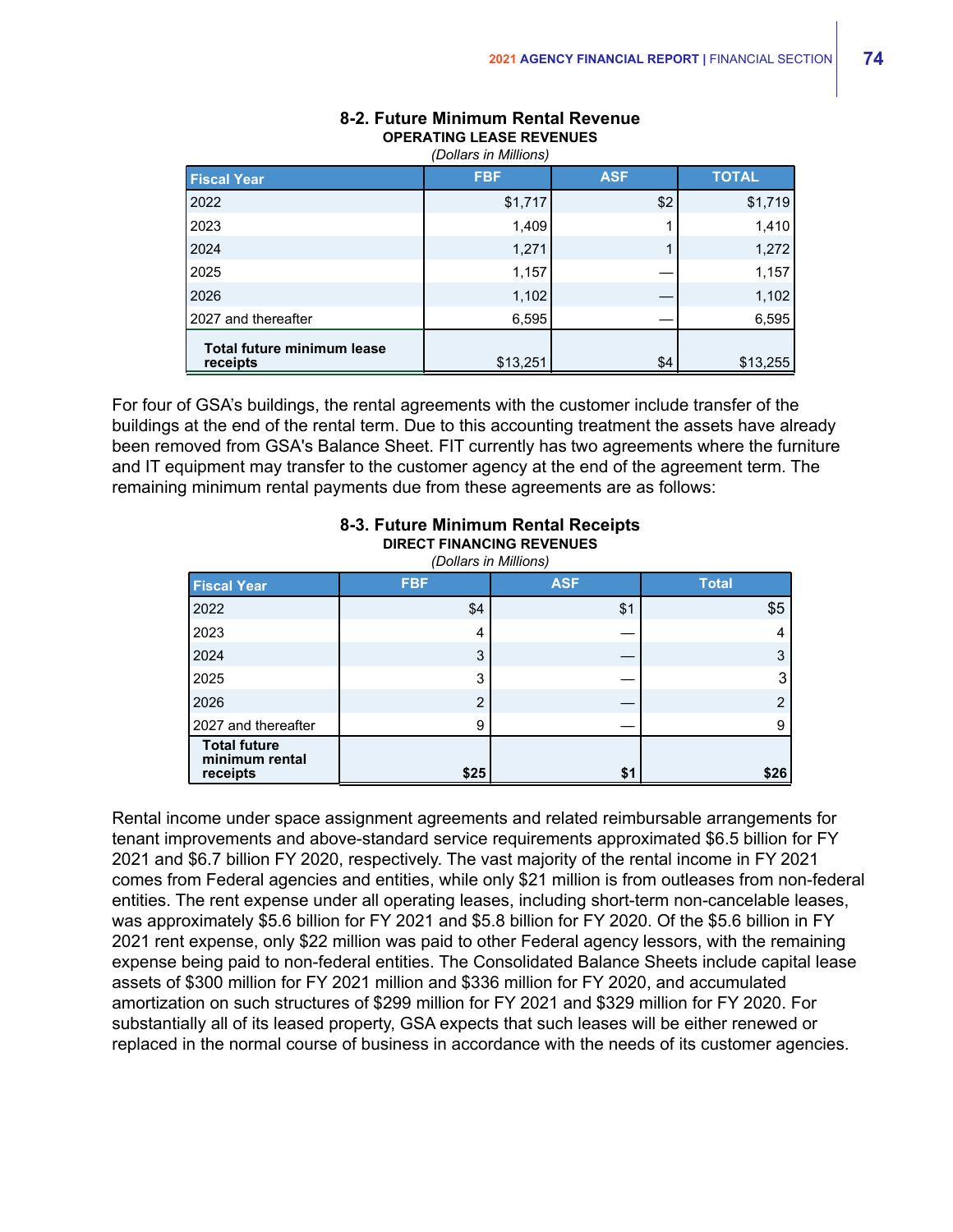# **9. Other Liabilities**

As of September 30, 2021, and 2020, the amounts reported on the Consolidated Balance Sheets as Other Intragovernmental Liabilities and Other Liabilities are substantially long-term in nature, with the exception of Federal Benefit Withholdings, Salaries and Benefits Payable, and Deposits in Clearing Funds, which are current liabilities. Other Intragovernmental Liabilities and Other Liabilities consisted of the following:

## **9. Other Intragovernmental Liabilities and Other Liabilities**

|                                                        |              | <b>FBF</b> |                | <b>ASF</b><br><b>Other Funds</b> |                | Less:<br><b>Intra-GSA</b><br><b>Eliminations</b> |      | <b>GSA</b><br><b>Consolidated</b><br><b>Totals</b> |             |       |
|--------------------------------------------------------|--------------|------------|----------------|----------------------------------|----------------|--------------------------------------------------|------|----------------------------------------------------|-------------|-------|
|                                                        | 2021         | 2020       | 2021           | 2020                             | 2021           | 2020                                             | 2021 | 2020                                               | 2021        | 2020  |
| <b>OTHER INTRAGOVERNMENTAL LIABILITIES</b>             |              |            |                |                                  |                |                                                  |      |                                                    |             |       |
| <b>Workers' Compensation Due</b><br>to DOL             | \$12         | \$12       | \$6            | \$8                              | \$3            | \$3                                              |      | \$-                                                | \$21        | \$23  |
| Federal Benefit Withholdings                           | 8            | 9          | 5              | 6                                | 4              | 5                                                |      |                                                    | 17          | 20    |
| Amounts Owed to General<br>Fund                        |              |            |                |                                  | $\overline{2}$ |                                                  |      |                                                    | $\mathbf 2$ |       |
| Amounts Owed to Other<br>Agencies                      |              |            |                |                                  | 5              | 37                                               |      |                                                    | 5           | 37    |
| Deposits in Clearing Funds                             |              |            |                |                                  | 11             | 14                                               |      |                                                    | 11          | 14    |
| Other                                                  | $\mathbf{2}$ |            | $\overline{2}$ |                                  | 1              |                                                  |      |                                                    | 5           |       |
| <b>Total Other</b><br>Intragovernmental<br>Liabilities | \$22         | \$21       | \$13           | \$14                             | \$26           | \$60                                             |      | \$.                                                | \$61        | \$95  |
| <b>OTHER LIABILITIES</b>                               |              |            |                |                                  |                |                                                  |      |                                                    |             |       |
| Salaries and Benefits Payable                          | 31           | 37         | 23             | 21                               | 18             | 15                                               |      |                                                    | 72          | 73    |
| Other                                                  | 10           |            |                |                                  |                |                                                  |      |                                                    | 10          |       |
| Lease Termination Liability                            | 668          | 561        |                | 1                                |                |                                                  |      |                                                    | 668         | 562   |
| Contingencies                                          | 1            | 1          |                |                                  |                |                                                  |      |                                                    | 1           |       |
| <b>Deposit Fund Liability</b>                          |              |            |                |                                  | 23             | 28                                               |      |                                                    | 23          | 28    |
| <b>Capital Lease Liability</b>                         | 4            | 30         |                |                                  |                |                                                  |      |                                                    | 4           | 30    |
| <b>Total Other Liabilities</b>                         | \$714        | \$629      | \$23           | \$22                             | \$41           | \$43                                             | \$–  | \$-                                                | \$778       | \$694 |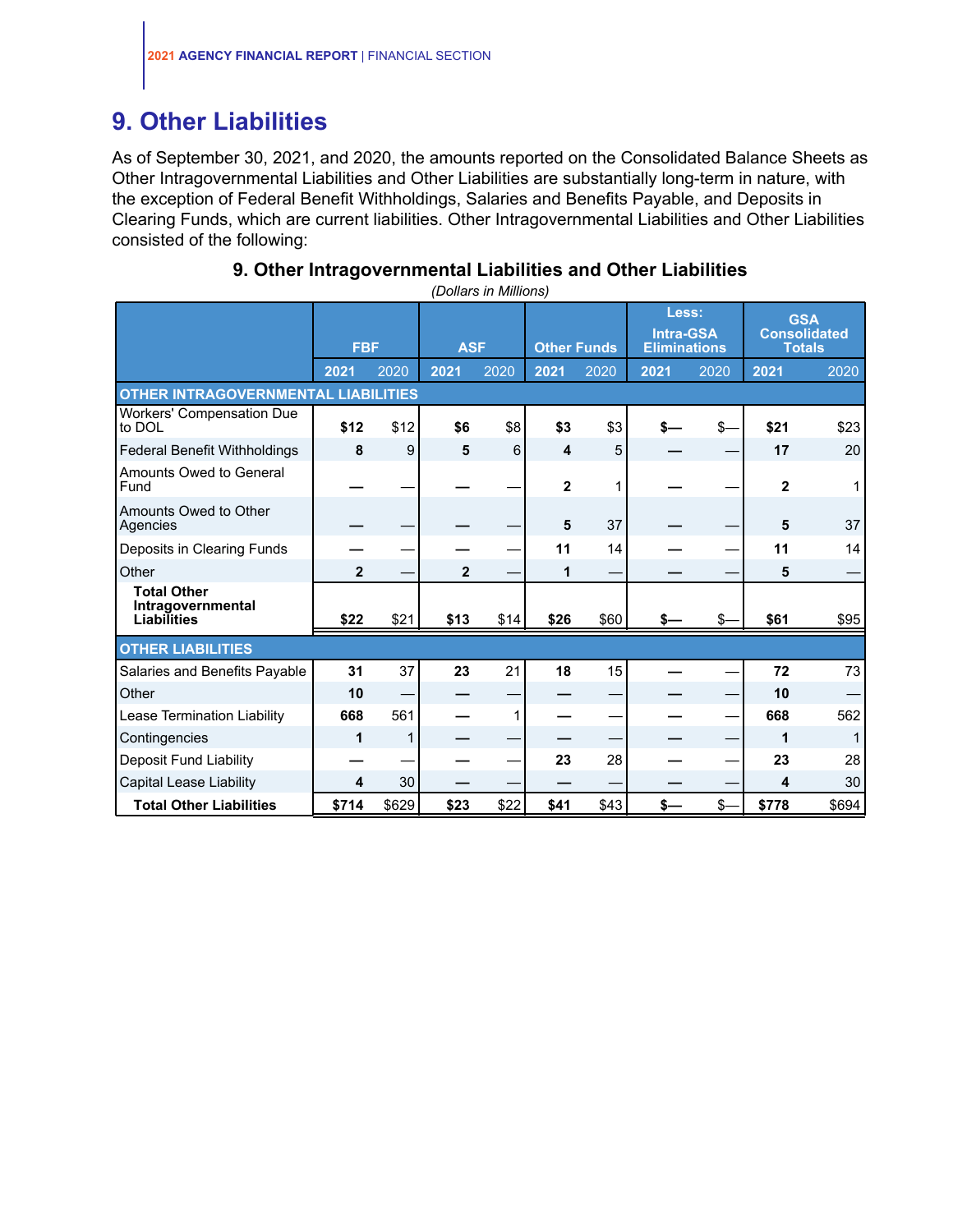# **10. Commitments and Contingencies**

### **A. Commitments and Undelivered Orders**

In addition to future lease commitments discussed in Note 8, GSA is committed under obligations for goods and services that have been ordered but not yet received (undelivered orders) at fiscal year-end. Aggregate undelivered orders for all GSA activities at September 30, 2021, and 2020, are as follows:

|                                       |         |                        | 2021 |               |              | 2020    |                 |       |          |              |  |
|---------------------------------------|---------|------------------------|------|---------------|--------------|---------|-----------------|-------|----------|--------------|--|
|                                       | Federal | Non-<br><b>Federal</b> | Paid | <b>Unpaid</b> | <b>Total</b> | Federal | Non-<br>Federal | Paid  | Unpaid   | <b>Total</b> |  |
| <b>FBF</b>                            | \$73    | \$3,411                | \$51 | \$3,433       | \$3,484      | \$119   | \$3,043         | \$90  | \$3,072  | \$3,162      |  |
| <b>ASF</b>                            | 779     | 9,515                  | 34   | 10,260        | 10,294       | 164     | 10,505          | 50    | 10,619   | 10,669       |  |
| <b>Other Funds</b>                    | 111     | 200                    | 3    | 308           | 311          | 175     | 153             |       | 328      | 328          |  |
| Total<br>Undelivered<br><b>Orders</b> | \$963   | \$13,126               | \$88 | \$14,001      | \$14,089     | \$458   | \$13,701        | \$140 | \$14,019 | \$14,159     |  |

### **10A. Undelivered Orders**

*(Dollars in Millions)*

## **B. Contingencies**

GSA is a party in various administrative proceedings, legal actions, environmental suits, and claims brought by or against the agency. In the opinion of GSA management and legal counsel, the ultimate resolution of these proceedings, actions and claims will not materially affect the financial position or results of operations of GSA, the FBF, the ASF, or the Other Funds. Based on the nature of each claim, resources available to liquidate these liabilities may be from GSA funds or, in some instances, are covered by the U.S. Treasury Judgment Fund, as discussed below.

In many cases, legal contingencies that directly involve GSA relate to contractual arrangements GSA entered into either for property or services it has obtained or procured on behalf of other Federal agencies. The costs of administering, litigating, and resolving these actions are generally borne by GSA, unless it can recover the cost from another Federal agency. Certain legal matters in which GSA may be a named party are administered and, in some instances, litigated by other Federal agencies. Amounts to be paid under any decision, settlement, or award pertaining thereto are sometimes funded by those agencies.

Environmental contingencies and most tort claims are administered and resolved by the U.S. Department of Justice, and any amounts necessary for resolution are obtained from the U.S. Treasury Judgment Fund. In accordance with FASAB's Interpretation No. 2, *Accounting for Treasury Judgment Fund* Transactions, costs incurred by the Federal Government are to be reported by the agency responsible for incurring the liability or to which liability has been assigned, regardless of the ultimate source of funding. The cost of environmental contingencies is estimated in accordance with the FASAB Accounting and Auditing Policy Committee's Federal Financial Accounting and Auditing Technical Release No. 2, *Determining Probable and Reasonably Estimable for Environmental Liabilities in the Federal Government*. For most environmental contingencies, GSA has no managerial responsibility other than as custodian and successor on claims made against former Federal entities, particularly former World War II defense-related activities.

Probable contingencies are pending and threatened legal matters for which, in the opinion of GSA management and legal counsel, a loss is likely and the amount of the loss can be estimated. These matters arise in the course of carrying out GSA programs and operations, including contracting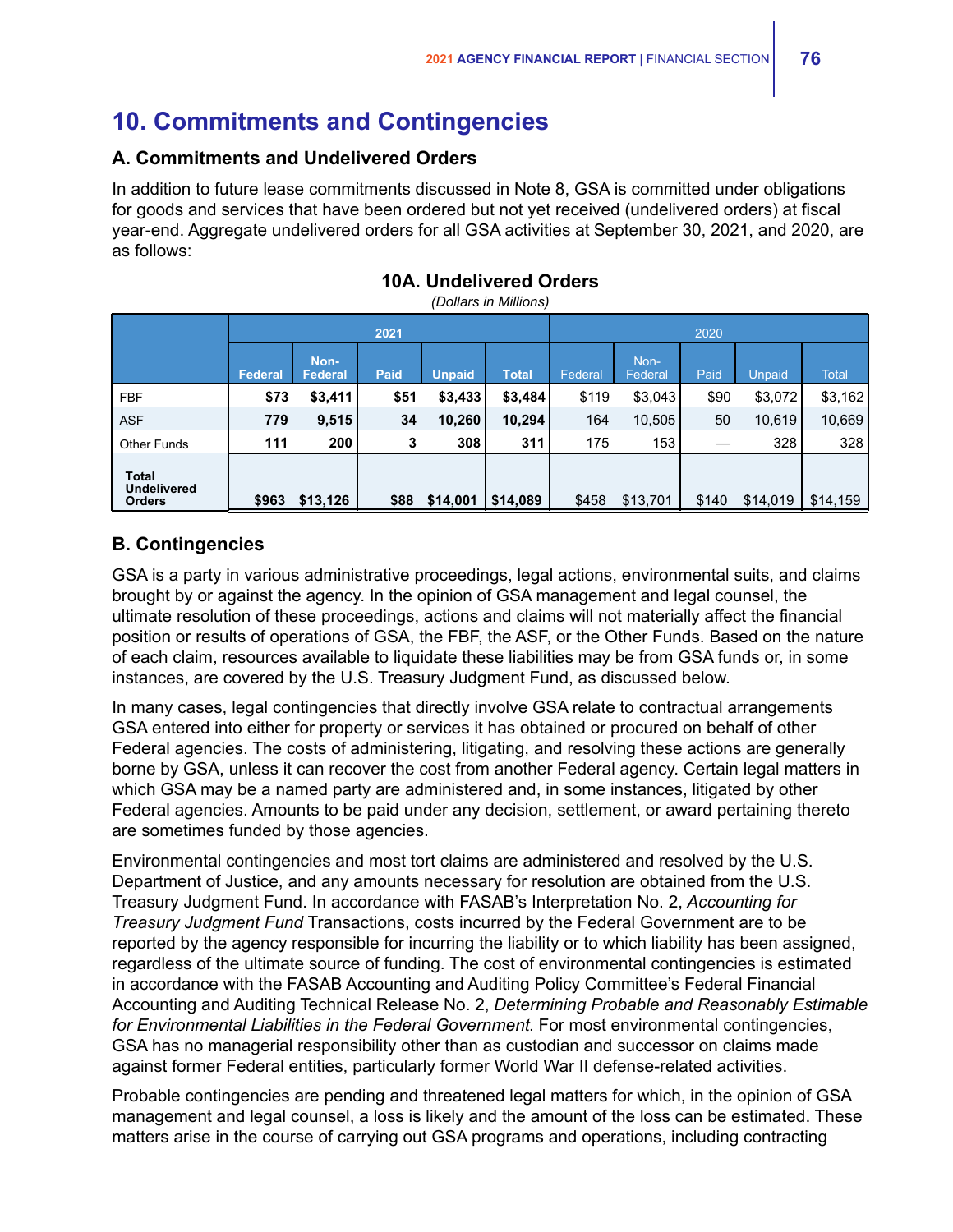actions, operating carbon-fueled vehicles, managing federally owned and leased buildings and facilities for other Federal agencies, and related claims. These contingencies are accrued in GSA's financial records.

GSA also has contingencies where the likelihood of loss is more than a remote chance, but less than likely to occur, and those are deemed reasonably possible. Accordingly, no balances have been recorded in the financial statements for these contingencies. Reasonably possible contingencies involve a wide variety of allegations and claims.

The accrued and reasonably possible contingencies as of September 30, 2021, and 2020 are summarized in the table below:

|                                          | <b>Accrued</b>     | <b>Estimated Range of Loss</b> |                  |
|------------------------------------------|--------------------|--------------------------------|------------------|
| 2021                                     | <b>Liabilities</b> | <b>Lower End</b>               | <b>Upper End</b> |
| <b>Legal Contingencies:</b>              |                    |                                |                  |
| Probable - FBF                           | \$1                | \$1                            | \$1              |
| <b>Probable - Other Funds</b>            |                    |                                | 1                |
| <b>Total Probable</b>                    | 1                  | 1                              | $\mathbf{2}$     |
| <b>Reasonably Possible - ASF</b>         |                    |                                | $\mathbf 2$      |
| <b>Reasonably Possible - FBF</b>         |                    | 75                             | 208              |
| <b>Reasonably Possible - Other Funds</b> |                    |                                | 3                |
| <b>Total Reasonably Possible</b>         |                    | 75                             | 213              |
| <b>Environmental Contingencies:</b>      |                    |                                |                  |
| <b>Probable - Other Funds</b>            | \$20               | \$20                           | \$80             |
| <b>Reasonably Possible - Other Funds</b> |                    |                                | 161              |
| 2020                                     |                    |                                |                  |
| <b>Legal Contingencies:</b>              |                    |                                |                  |
| Probable - FBF                           | \$1                | \$1                            | \$5              |
| Probable - Other Funds                   |                    |                                | 1                |
| <b>Total Probable</b>                    | 1                  | $\mathbf{1}$                   | 6                |
| Reasonably Possible - ASF                |                    | $\mathbf{1}$                   | $\mathbf{1}$     |
| Reasonably Possible - FBF                |                    | 70                             | 211              |
| Reasonably Possible - Other Funds        |                    |                                | 9                |
| <b>Total Reasonably Possible</b>         |                    | 71                             | 221              |
| <b>Environmental Contingencies:</b>      |                    |                                |                  |
| Probable - Other Funds                   | \$43               | \$43                           | \$43             |
| Reasonably Possible - Other Funds        |                    | 20                             | 241              |

### **10B. Accrued and Reasonably Possible Contingencies**

*(Dollars in Millions)*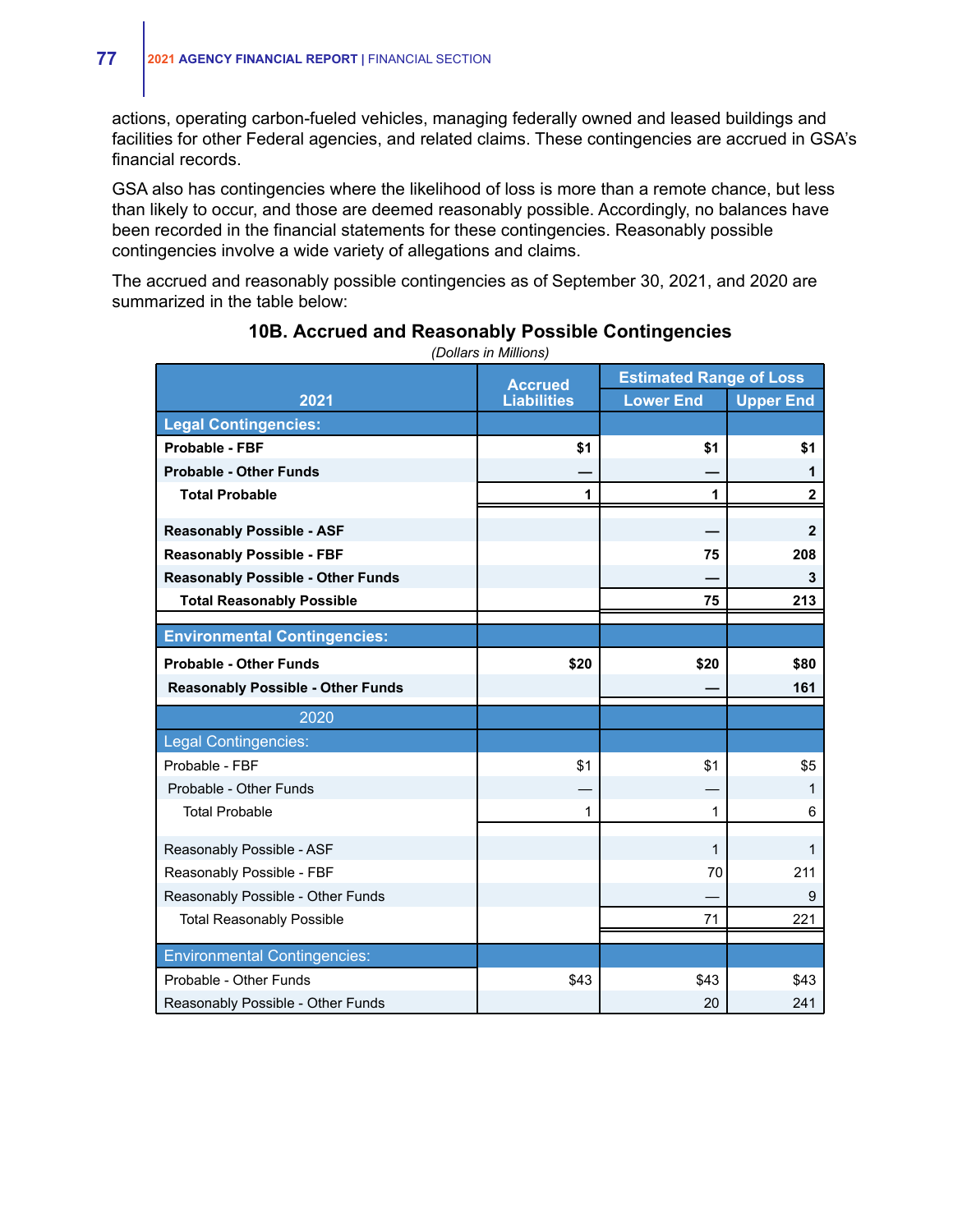## **C. U.S. Treasury Judgment Fund**

In 1956, Congress enacted the Judgment Fund as a permanent, indefinite appropriation for the payment of claims that did not have another source of funding. This resulted in prompt payments that reduced the interest that accrues against the Government between the date of the claim judgment and the claim payment.

The recognition of claims to be funded solely through the Judgment Fund on GSA Consolidated Statements of Net Cost and Consolidated Balance Sheets is, in effect, recognition of these liabilities against the Federal Government as a whole, and should not be interpreted as claims against the assets or resources of any GSA fund, nor will any future resources of GSA be required to liquidate any resulting losses.

Amounts paid from the U.S. Treasury Judgment Fund on behalf of GSA, regardless of ultimate funding, were as follows:

|                                     | 2021 | 2020 |
|-------------------------------------|------|------|
| I FRF                               |      |      |
| <b>Other Funds</b>                  | 53   |      |
| <b>Total Judgment Fund Payments</b> | \$54 |      |

**10C. Judgment Fund Payments** *(Dollars in Millions)*

Of these amounts, the most significant balances are related to Contract Disputes Act claims in the FBF and Environmental and Disposal claims in Other Funds. GSA is required to reimburse the Judgment Fund for payments made on GSA's behalf related to claims arising under the Contract Disputes Act and the Notification and Federal Employee Anti-Discrimination and Retaliation Act. GSA is not required to reimburse the Judgment Fund for payments made on GSA's behalf related to Environmental and Disposal and most other types of claims. For those non-reimbursable claim payments, GSA would record imputed financing sources and imputed costs to reflect those payments made on its behalf. For FY 2021 and FY 2020 GSA recorded \$53 million and \$10 million, respectively, in Imputed Financing Provided From Others for the non-reimbursable payments the U.S. Treasury Judgment Fund made on GSA's behalf. This is in addition to the Imputed Costs for Post-Employment Benefits as noted in GSA's Footnote 15-E.

There is a significant decrease in the FBF related amounts paid by the U.S. Treasury Judgment Fund from the prior year as there was a Contract Disputes Act claim that was paid by the U.S. Treasury Judgment Fund for almost \$15 million in FY 2020. For the Other Funds, the most notable increase in claims paid by the U.S. Treasury Judgment Fund in FY 2021 is due to an Environmental claim for over \$37 million where GSA is the sole party responsible for the claim.

# **11. Liabilities Not Covered By Budgetary Resources**

As of September 30, 2021, and 2020, budgetary resources were not yet available to fund certain liabilities reported on the Consolidated Balance Sheets. For such liabilities, most are long-term in nature where funding is generally made available in the year payments are due or anticipated. Liabilities not covered by budgetary resources require future congressional action, whereas liabilities covered by budgetary resources reflect prior congressional action. Regardless of when the congressional action occurs, the U.S. Treasury will finance the liquidation in the same way that it finances all other disbursements, using some combination of receipts, other inflows, and borrowing from the public (if there is a budget deficit). The portion of liabilities reported on the Consolidated Balance Sheets that are not covered by budgetary resources consists of the following: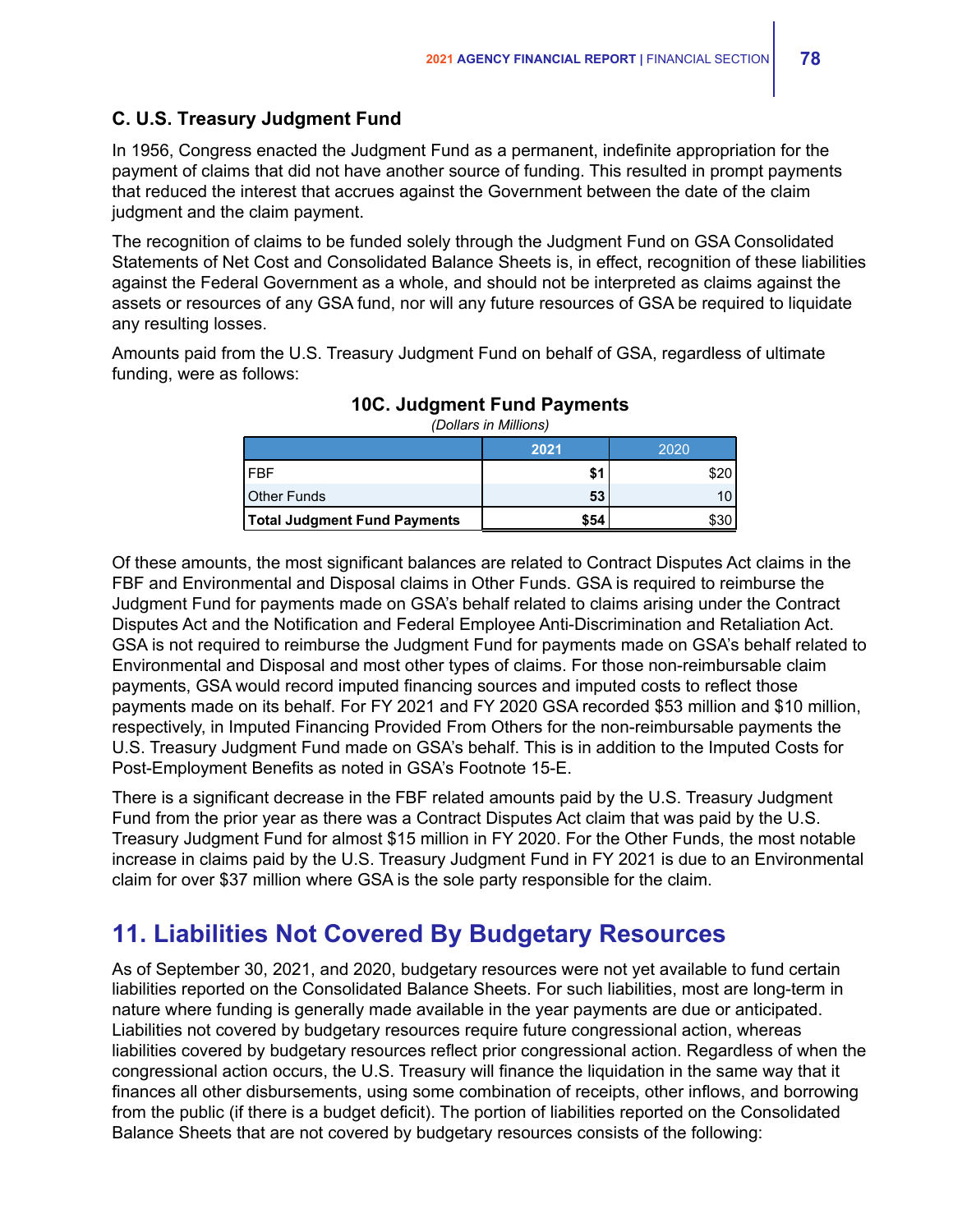|                                                                                                                        |         | <b>FBF</b> |         | <b>Less: Intra-GSA</b><br><b>ASF</b><br><b>Other Funds</b><br><b>Eliminations</b> |       |       |        |        | <b>GSA Consolidated</b><br><b>Totals</b> |                |
|------------------------------------------------------------------------------------------------------------------------|---------|------------|---------|-----------------------------------------------------------------------------------|-------|-------|--------|--------|------------------------------------------|----------------|
|                                                                                                                        | 2021    | 2020       | 2021    | 2020                                                                              | 2021  | 2020  | 2021   | 2020   | 2021                                     | 2020           |
| Accounts Payable -<br>Federal                                                                                          | \$—     | $$-$       | \$—     | $S-$                                                                              | \$11  | \$23  | \$(11) | \$(23) | s—                                       | \$-            |
| Deferred Revenues -<br>Federal                                                                                         | 4       | 6          | 3       | 5                                                                                 |       |       |        |        | $\overline{7}$                           | 11             |
| Judgment Fund<br>Liability                                                                                             | 524     | 524        |         |                                                                                   |       |       |        |        | 524                                      | 524            |
| Other<br>Intragovernmental<br>Liabilities                                                                              | 12      | 12         | 6       | 8                                                                                 | 3     | 3     |        |        | 21                                       | 23             |
| <b>Total</b><br>Intragovernmental<br><b>Liabilities Not</b><br>Covered by<br><b>Budgetary</b><br><b>Resources</b>      | 540     | 542        | 9       | 13                                                                                | 14    | 26    | (11)   | (23)   | 552                                      | 558            |
| Installment Purchase<br>Liability                                                                                      | 661     | 664        |         |                                                                                   |       |       |        |        | 661                                      | 664            |
| Annual Leave Liability                                                                                                 | 62      | 59         | 43      | 40                                                                                | 37    | 36    |        |        | 142                                      | 135            |
| Other Federal<br><b>Employee Benefits</b><br>Payable                                                                   |         |            |         |                                                                                   | 14    | 13    |        |        | 14                                       | 13             |
| Worker's<br>Compensation<br>Actuarial Liability                                                                        | 71      | 71         | 28      | 39                                                                                | 18    | 13    |        |        | 117                                      | 123            |
| Environmental and<br>Disposal Liabilities                                                                              | 1,892   | 1,917      |         |                                                                                   | 20    | 43    |        |        | 1,912                                    | 1,960          |
| Capital Lease Liability                                                                                                | 4       | 29         |         |                                                                                   |       |       |        |        | 4                                        | 29             |
| <b>Other Liabilities</b>                                                                                               | 1       | 1          |         | 1                                                                                 |       |       |        |        | 1                                        | $\overline{2}$ |
| <b>Total Non-</b><br>Intragovernmental<br><b>Liabilities Not</b><br>Covered by<br><b>Budgetary</b><br><b>Resources</b> | 2,691   | 2,741      | 71      | 80                                                                                | 89    | 105   |        |        | 2,851                                    | 2,926          |
| <b>Total Liabilities</b><br><b>Not Covered By</b><br><b>Budgetary</b><br><b>Resources</b>                              | 3,231   | 3,283      | 80      | 93                                                                                | 103   | 131   | (11)   | (23)   | 3,403                                    | 3,484          |
| <b>Total Liabilities</b><br><b>Covered By</b><br><b>Budgetary</b><br><b>Resources</b>                                  | 1,570   | 1,687      | 4,592   | 3,075                                                                             | 109   | 99    | (28)   | (18)   | 6,243                                    | 4,843          |
| <b>Total Liabilities</b><br><b>Not Requiring</b><br><b>Budgetary</b><br><b>Resources</b>                               | 668     | 559        |         | $\mathbf{1}$                                                                      | 40    | 79    |        |        | 708                                      | 639            |
| <b>Total Liabilities</b>                                                                                               | \$5,469 | \$5,529    | \$4,672 | \$3,169                                                                           | \$252 | \$309 | \$(39) | \$(41) | \$10,354                                 | \$8,966        |

### **11. Liabilities Not Covered By Budgetary Resources**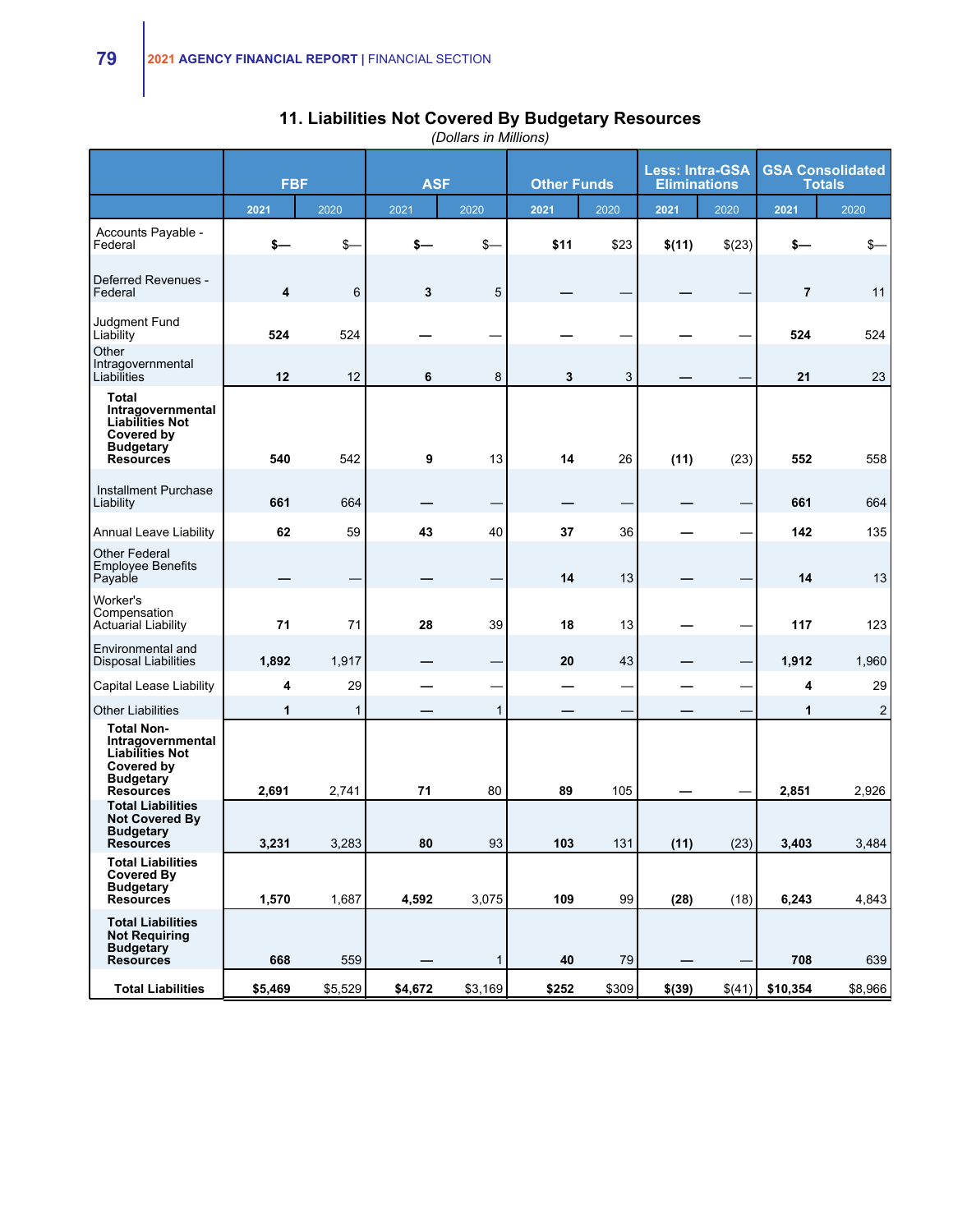Certain balances, while also unfunded by definition (as no budgetary resources have been applied), will be liquidated from resources outside of the traditional budgeting process and require no further congressional action to do so. Such balances include: 1) the portion of amounts included on the Consolidated Balance Sheet in Other Liabilities - With the Public are shown as Unamortized Rent Abatement Liability and Deposit Fund Liability; and 2) the portion of amounts included in Other Intragovernmental Liabilities shown as Deposits in Clearing Funds (Held in Suspense and Earnings Payable to Treasury) and Amounts Owed to the General Fund/Other Agencies shown as custodial collections in Note 9.

## **12. Reconciliation to the President's Budget**

In accordance with FASAB SFFAS 7, *Accounting for Revenue and Other Financing Sources and Concepts for Reconciling Budgetary and Financial Accounting*, if there are differences between amounts reported in these financial statements versus those reported in the most recent Budget of the United States Government (President's Budget), they must be disclosed. With the President's Budget generally released in February each year, the most current comparable data is the FY 2022 President's Budget, which contains FY 2020 financial statement results. The FY 2023 President's Budget, containing FY 2021 actual results, is expected to be released in February 2022, on OMB's website. The portion of the President's Budget relating specifically to GSA can be found in the appendix of that document. Balances submitted to the U.S. Treasury via the Reports on Budget Execution and Budgetary Resources (SF 133s) constitute the basis for reporting of actual results in the President's Budget and the CSBR. Reconciling differences are caused by the presentation style of the President's Budget, which excludes Budgetary Resources and New Obligations and Upward Adjustments in expired annual funds, as well as offsetting collections, which are required for reporting on the CSBR. Small rounding differences may also exist between the CSBR and the President's Budget due to an alternative rounding methodology GSA used.

The following two schedules highlight the most significant comparable amounts reported in the FY 2020 CSBR and the FY 2022 President's Budget (dollars in millions). The first schedule shows the total differences where the CSBR contains balances greater (or less) than amounts reported in the President's Budget by fund. Following this is a second schedule displaying the components of each difference at the combined level.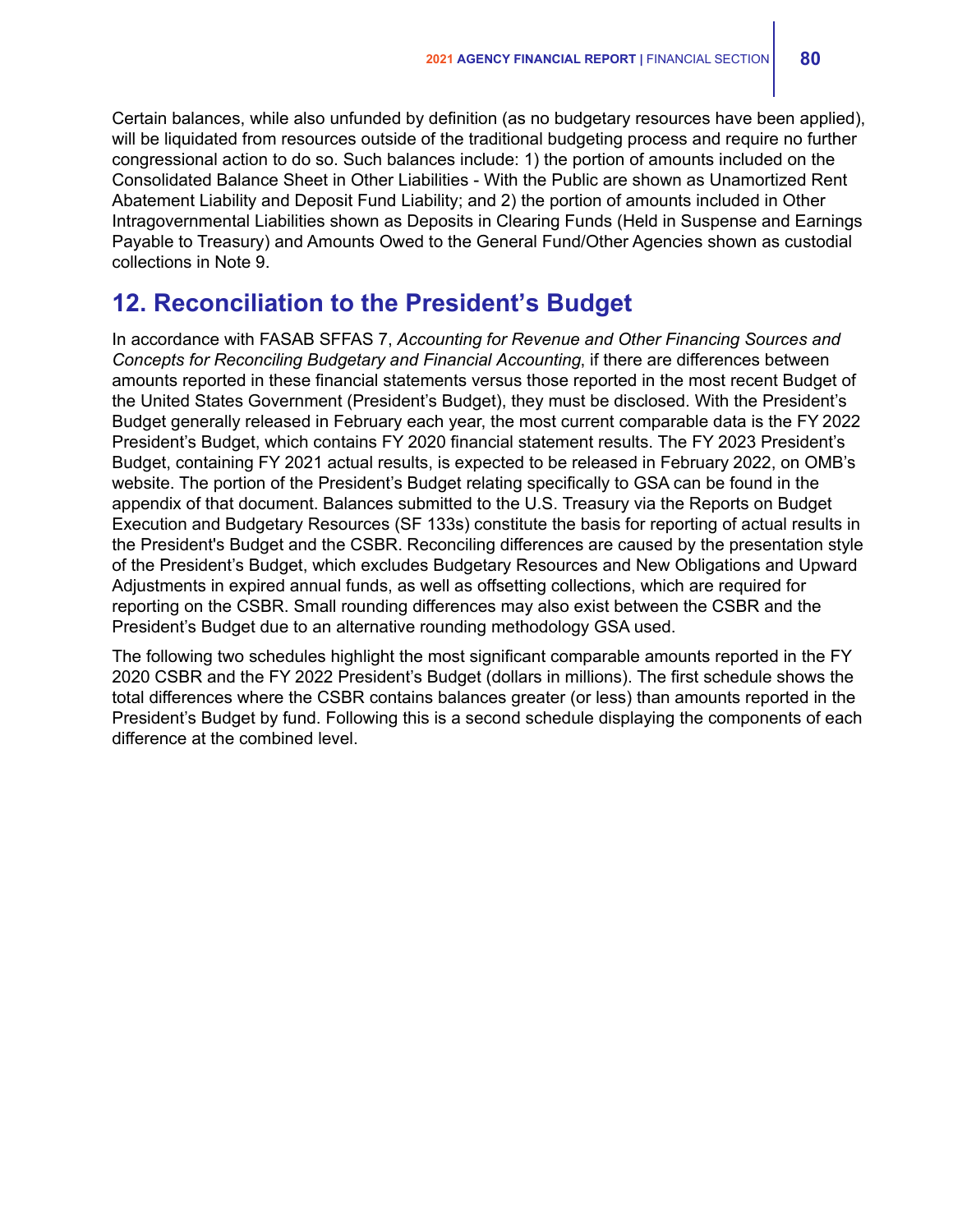GSA's Congressional Justification submission includes available and unavailable budgetary resources. In the CSBR and FBF SBR, the total budgetary resources of \$40.3 billion and \$16.9 billion as of September 30, 2020, respectively, represent budgetary resources net of FBF's unavailable budgetary resources of \$7.6 billion. For GSA's reconciliation between the CSBR and the President's Budget, GSA added back FBF's unavailable resources to the Budgetary Resources amounts reported under the FBF CSBR column in the first chart and the CSBR row in the second chart.

| 12-1. Total Differences - CSBR Compared to President's Budget by Fund |  |  |  |
|-----------------------------------------------------------------------|--|--|--|
|-----------------------------------------------------------------------|--|--|--|

*(Dollars in Millions)* **FBF ASF OTHER FUNDS GSA COMBINED TOTALS CSBR Pres. Budget CSBR Pres. Budget CSBR Pres. Budget CSBR Pres. Difference** Budgetary Resources | \$24,551| \$24,550| \$21,953| \$21,953| \$1,431| \$1,382| \$47,935| \$47,885| \$50 New Obligations and Upward Adjustments | 11,706 11,706 20,516 20,516 1,053 1,050 33,275 33,272 3 Net Outlays (Receipts) from Operating Activities (316) (317) (317) (134) (135) 252 251 (198) (201) 3 Distributed Offsetting Receipts — — — — (67) — (67) — (67)

### **12-2. Components of each difference all funds combined**

|                                                            | <b>Budgetary</b><br><b>Resources</b> | <b>New Obligations</b><br>and Upward<br><b>Adjustments</b> | <b>Net Outlays</b><br>(Receipts)<br>from Operating<br><b>Activities</b> | <b>Distributed</b><br><b>Offsetting Receipts</b> |  |  |  |  |  |
|------------------------------------------------------------|--------------------------------------|------------------------------------------------------------|-------------------------------------------------------------------------|--------------------------------------------------|--|--|--|--|--|
| Combined Statement of Budgetary<br>Resources               | \$47,935                             | \$33.275                                                   | \$(198)                                                                 | \$(67)                                           |  |  |  |  |  |
| Expired Funds, Not Reflected in the<br><b>Budget</b>       | (49)                                 | (3)                                                        |                                                                         |                                                  |  |  |  |  |  |
| Offsetting Receipts, Not Reflected in the<br><b>Budget</b> |                                      |                                                            |                                                                         | 67                                               |  |  |  |  |  |
| <b>Other</b>                                               | (1)                                  |                                                            | (3)                                                                     |                                                  |  |  |  |  |  |
| Budget of the U.S. Government                              | \$47,885                             | \$33,272                                                   | \$(201)                                                                 |                                                  |  |  |  |  |  |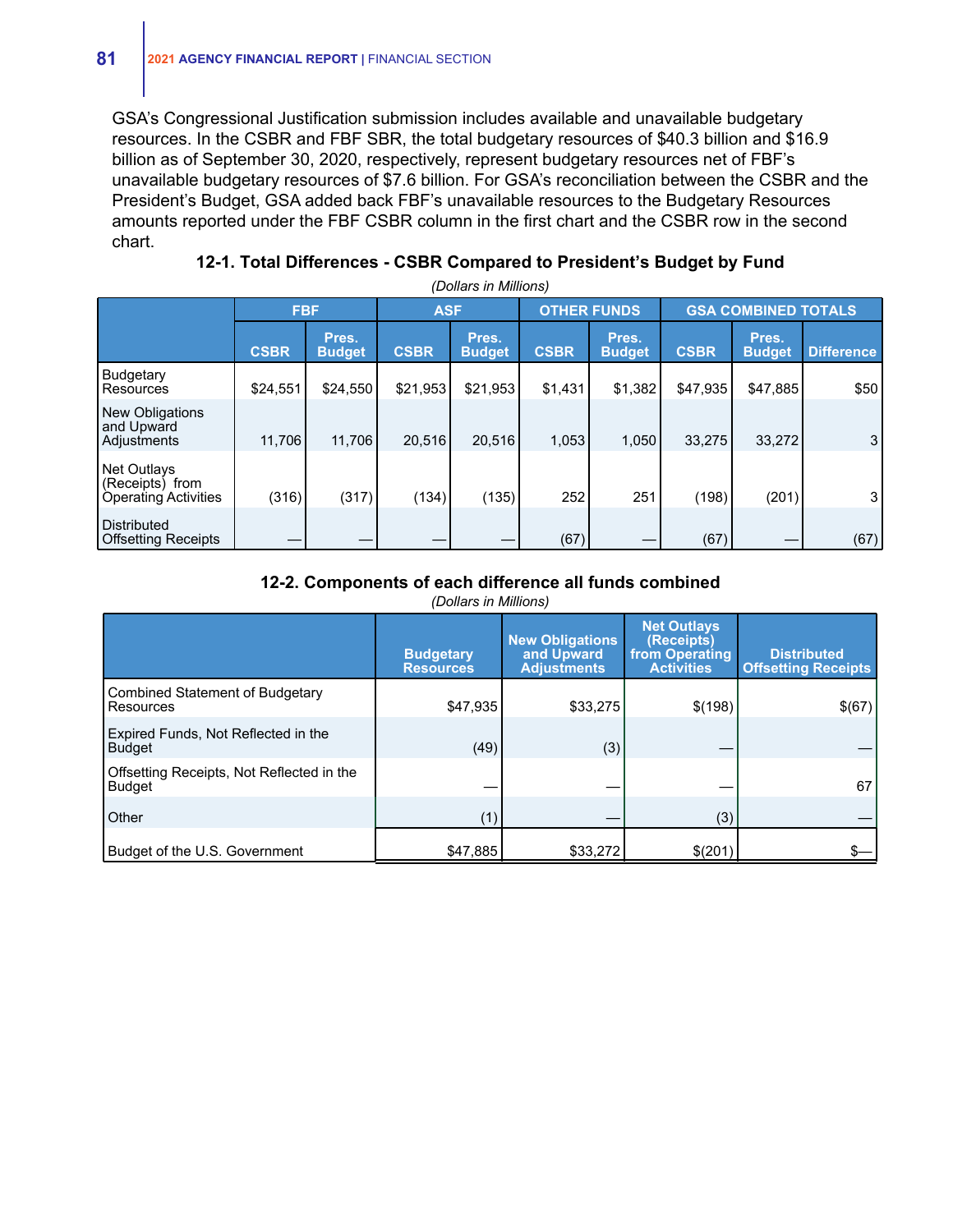# **13. Combined Statements of Budgetary Resources**

The CSBR presents GSA budgetary results in accordance with reporting requirements prescribed in OMB Circular A-11, *Preparation, Submission, and Execution of the Budget*. In consolidated reporting by OMB and the U.S. Treasury for the U.S. Government as a whole, substantially all of GSA's program operations and operating results are categorized as general Government functions. There were no material differences between the balances used to prepare the CSBR and the SF-133s in FY 2021 or FY 2020.

|                                                                                     | <b>FBF</b>   |         | <b>ASF</b> |         |       | <b>Other Funds</b> | <b>GSA Combined</b><br><b>Totals</b> |         |  |
|-------------------------------------------------------------------------------------|--------------|---------|------------|---------|-------|--------------------|--------------------------------------|---------|--|
|                                                                                     | 2021         | 2020    | 2021       | 2020    | 2021  | 2020               | 2021                                 | 2020    |  |
| Prior Year Total<br>Unobligated Balance, End<br>of Period                           | \$5,216      | \$5,499 | \$1,437    | \$1,310 | \$378 | \$355              | \$7,031                              | \$7,164 |  |
| <b>Adjustments to</b><br><b>Unobligated Balance</b><br><b>Brought Forward</b>       |              |         |            |         |       |                    |                                      |         |  |
| <b>Unobligated Balance</b><br>transferred to other<br>accounts                      |              |         |            |         | (17)  | (30)               | (17)                                 | (30)    |  |
| <b>Unobligated Balance</b><br>transferred from other<br>accounts                    |              |         |            |         | 10    | 4                  | 10                                   | 4       |  |
| Adjustment of Unobligated<br>Balance Brought Forward,<br>October 1                  |              |         |            |         |       |                    |                                      |         |  |
| Recoveries of Prior Year<br><b>Unpaid Obligations</b>                               | 112          | 100     | 1,234      | 756     | 39    | 29                 | 1,385                                | 885     |  |
| Other Changes in<br>Unobligated Balance                                             | $\mathbf{2}$ | (1)     | 5          | 3       | (9)   | (3)                | (2)                                  | (1)     |  |
| <b>Total Adjustments to</b><br><b>Unobligated Balance</b><br><b>Brought Forward</b> | 114          | 99      | 1,239      | 759     | 23    |                    | 1,376                                | 858     |  |
| <b>Unobligated Balance</b><br>from Prior Year Budget<br><b>Authority, Net</b>       | \$5,330      | \$5,598 | \$2,676    | \$2,069 | \$401 | \$355              | \$8,407                              | \$8,022 |  |

### **13. Adjustments to Unobligated Balances Brought Forward**

(*Dollars in Millions)*

# **14. Consolidated Statements of Changes in Net Position**

Cumulative results of operations for Revolving Funds include the net cost of operations since their inception, reduced by funds returned to the U.S. Treasury, congressional rescissions, and transfers to other Federal agencies, in addition to balances representing invested capital. Invested capital includes amounts provided to fund certain GSA assets, principally land, buildings, construction in process, and equipment, as well as appropriated capital provided as the corpus of a fund (generally to meet operating working capital needs).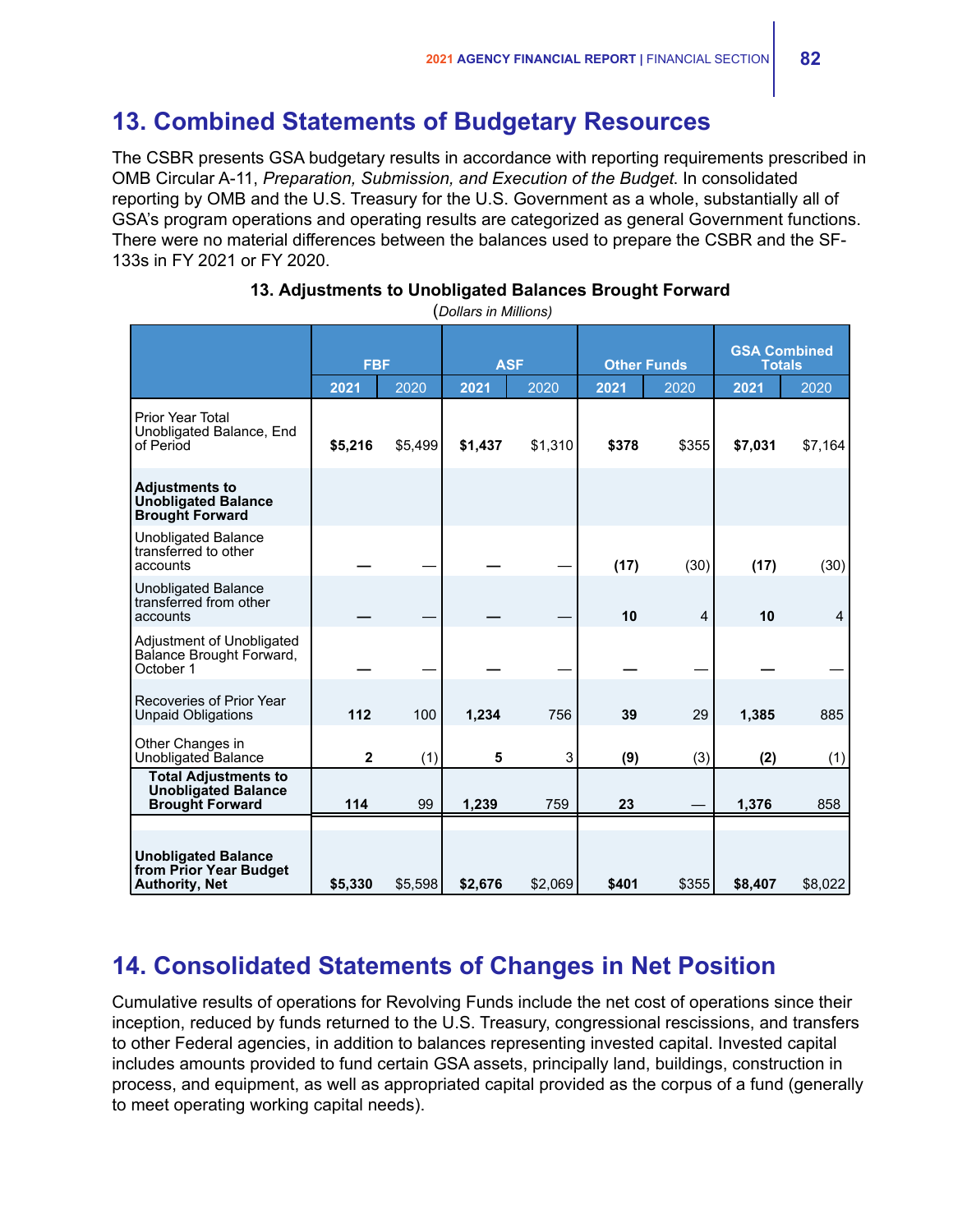The FBF, ASF, WCF, and FCSF have legislative authority to retain portions of their cumulative results for specific purposes. The FBF retains cumulative results to finance future operations and construction, subject to appropriation by Congress. In the ASF, such cumulative results are retained to cover the cost of replacing the motor vehicle fleet and supply inventory, as well as to provide financing for major systems acquisitions and improvements, contract conversion costs, major contingencies, and to maintain sufficient working capital. The WCF retains cumulative results to finance future systems improvements and certain operations. The FCSF retains cumulative results to finance future operations, subject to appropriation by Congress.

Cumulative Results of Operations on the Consolidated Balance Sheets include balances of funds from dedicated collections as defined in FASAB SFFAS 43, *Dedicated Collections: Amending SFFAS 27, Identifying and Reporting Earmarked Funds, which totaled* illion and  $$138<sup>4</sup>$ million as of September 30, 2021, and 2020, respectively. As further discussed in Notes 1 and 2, balances of funds from dedicated collections are those reported in GSA's Special Funds and Trust Funds, within the Other Funds displayed on the Consolidating Balance Sheets.

## **15. Employee Benefit Plans**

### **A. Background**

Although GSA funds a portion of pension benefits for its employees under the Civil Service Retirement System (CSRS) and the Federal Employees Retirement System (FERS), and makes the necessary payroll withholdings, GSA is not required to disclose the assets of the systems or the actuarial data related to accumulated plan benefits or the unfunded pension liability relative to its employees. Reporting the amounts of health care benefits for current and retired employees is the direct responsibility of the Office of Personnel Management (OPM). Further information regarding the Federal retirement plans, details of accumulated benefits, liabilities, background on agency employer contributions, employee contributions, and other financial contributions can be found on the OPM website.

In accordance with FASAB SFFAS 5, *Accounting for Liabilities of The Federal Government*, GSA recognizes the normal cost of pension programs and the normal cost of other post-employment health and life insurance benefits, as defined in that standard, on the Consolidated Statements of Net Cost. While contributions of GSA and participating employees to OPM do cover a significant portion of the normal cost of retirement benefits, the contribution rates defined in law do not cover the full normal cost of those retirement benefits. To achieve the recognition of the full normal cost required by SFFAS 5, GSA records the combination of funded cost for agency contributions and imputed cost for the portion of normal costs not covered by contributions. GSA's imputed costs relate to business-type activities, employee benefits, and claims to be settled by the Treasury Judgement Fund. Amounts recognized as normal cost related to contributions, as well as imputed costs are further provided below.

### **B. Civil Service Retirement System**

At the end of FY 2021 from 3.0 percent in FY 2020) of GSA employees were covered by the CSRS, a defined benefit plan. Total GSA (employer) contributions (7.5 percent of

<sup>&</sup>lt;sup>4</sup> These balances do not include any applicable Intra-GSA elimination adjustments.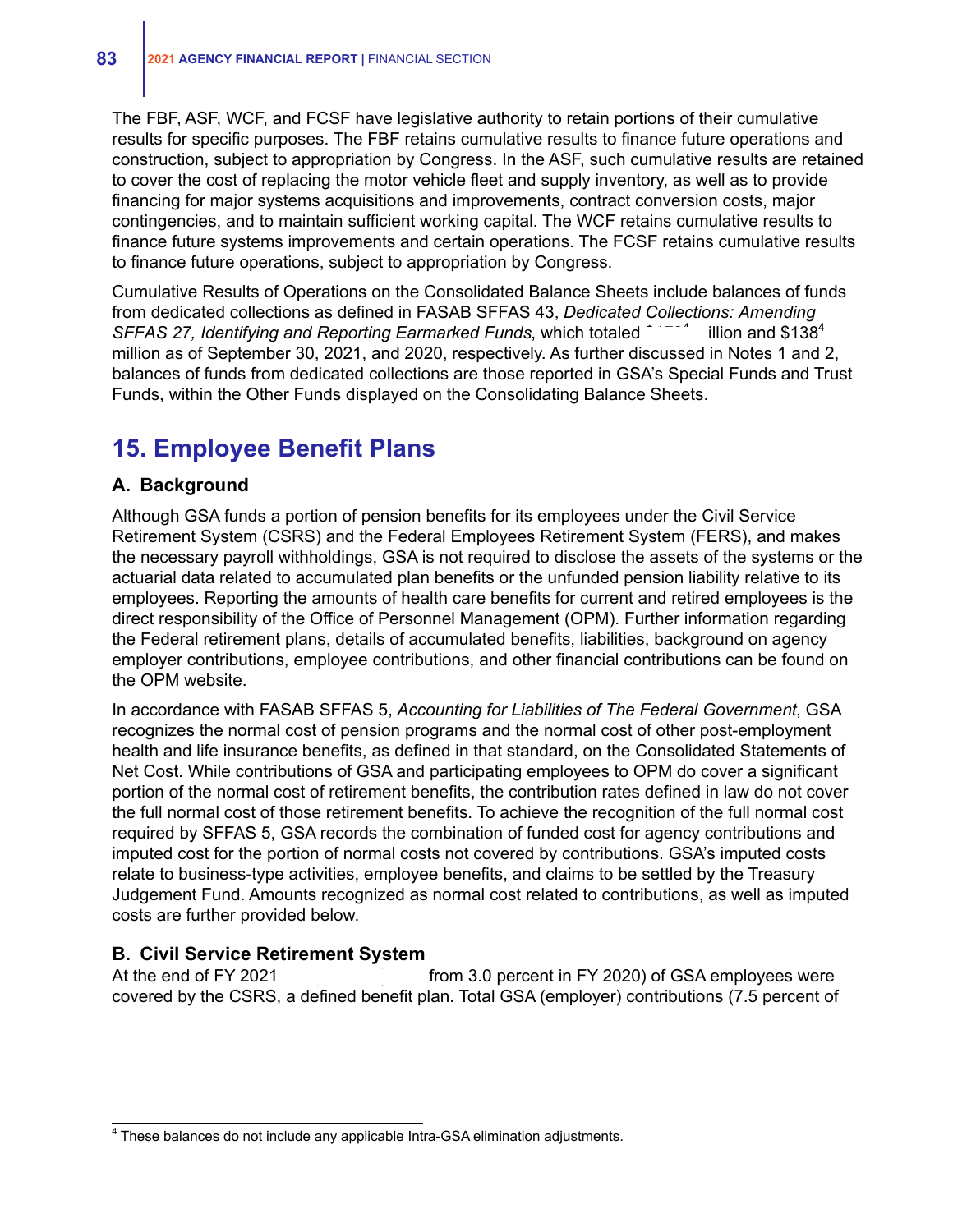base pay for law enforcement employees, and 7.0 percent for all others) to CSRS for all employees were as follows:

| (Dollars in Millions)               |      |      |  |  |  |  |  |
|-------------------------------------|------|------|--|--|--|--|--|
|                                     | 2021 | 2020 |  |  |  |  |  |
| <b>FBF</b>                          | \$1  |      |  |  |  |  |  |
| <b>ASF</b>                          |      |      |  |  |  |  |  |
| Other Funds                         |      |      |  |  |  |  |  |
| <b>Total Employer Contributions</b> | \$3  |      |  |  |  |  |  |

### **15B. Total Employer Contributions to Civil Service Retirement System**

## **C. Federal Employees Retirement System**

On January 1, 1987, the FERS, a mixed system of defined benefit and defined contribution plans, went into effect pursuant to Public Law 99-335. Employees hired after December 31, 1983, were automatically covered by FERS and Social Security, while employees hired before January 1, 1984, elected to either join FERS and Social Security or remain in CSRS. As of September 30, 2021, 97.4 percent (up from 96.9 percent in FY 2020) of GSA employees were covered under FERS. One of the primary differences between the systems is that FERS offers automatic and matching contributions into the Federal Government's Thrift Savings Plan (TSP) for each employee. All employees could invest up to \$19,500 in their TSP account in both calendar years 2021 and 2020, respectively. In addition, for FERS employees, GSA automatically contributes one percent of base pay and matches employee contributions up to an additional four percent of base pay. For calendar years 2021 and 2020, total contributions made on behalf of an employee could not exceed \$58,000 and \$57,000, respectively. For FY 2021, the GSA (employer) contributions to FERS (35.8 percent of base pay for law enforcement employees (up from 33.4 percent in FY 2020) and 17.3 percent for all others (up from 16 percent in FY 2020) were as follows:

### **15C. Total Employer Contributions to Federal Employees Retirement System Automatic contributions**

*(Dollars in Millions)*

|                                     | 2021  | 2020 |
|-------------------------------------|-------|------|
| FBF                                 | \$96  | \$86 |
| <b>ASF</b>                          | 66    | 57   |
| l Other Funds                       | 57    | 51   |
| <b>Total Employer Contributions</b> | \$219 | 94   |

Additional GSA contributions to the TSP were as follows:

**15C. Additional GSA Contributions to Thrift Savings Plan Matching contributions** 

| (Dollars in Millions)               |      |      |  |  |  |  |  |
|-------------------------------------|------|------|--|--|--|--|--|
|                                     | 2021 | 2020 |  |  |  |  |  |
| <b>FBF</b>                          | \$26 | \$25 |  |  |  |  |  |
| <b>ASF</b>                          | 18   | 17   |  |  |  |  |  |
| Other Funds                         | 15   | 14   |  |  |  |  |  |
| <b>Total Employer Contributions</b> | \$59 | \$56 |  |  |  |  |  |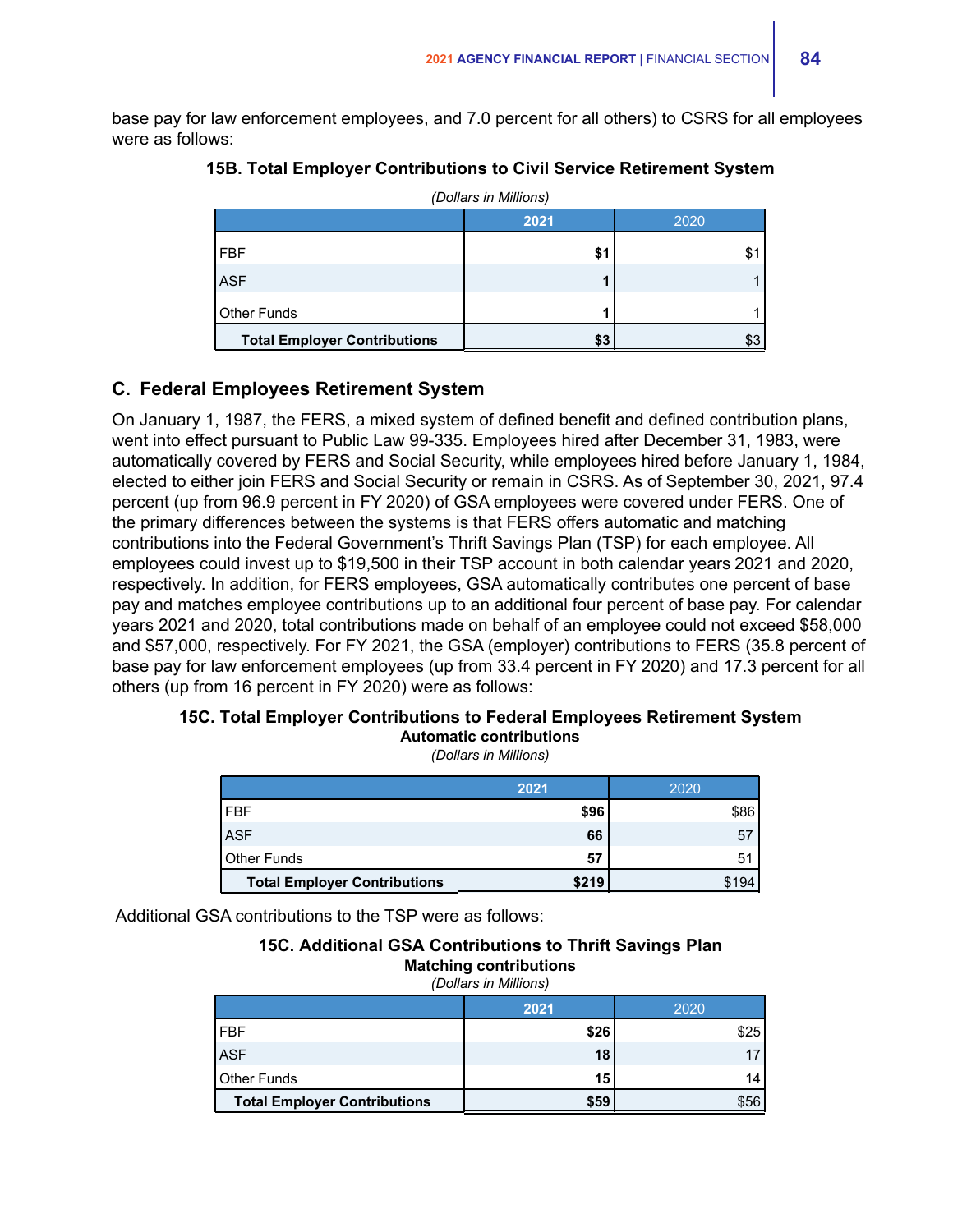## **D. Social Security System**

GSA also makes matching contributions for programs of the Social Security Administration (SSA) under the Federal Insurance Contributions Act. For employees covered by FERS, GSA contributed 6.2 percent of gross pay (up to \$142,800 and \$137,700 in calendar years 2021 and 2020, respectively) to SSA's Old-Age, Survivors, and Disability Insurance Program in both calendar years 2021 and 2020. Additionally, GSA makes matching contributions for all employees of 1.45 percent of gross pay to the Medicare Hospital Insurance program in both calendar years 2021 and 2020. In both FY 2021 and 2020, 0.1 percent of GSA employees are covered exclusively by these programs. Payments to these programs were as follows:

| נטווטווויווי ווו טוווטשן            |      |      |  |  |  |  |  |  |
|-------------------------------------|------|------|--|--|--|--|--|--|
|                                     | 2021 | 2020 |  |  |  |  |  |  |
| <b>FBF</b>                          | \$42 | \$41 |  |  |  |  |  |  |
| <b>ASF</b>                          | 30   | 28   |  |  |  |  |  |  |
| l Other Funds                       | 24   | 23   |  |  |  |  |  |  |
| <b>Total Employer Contributions</b> | \$96 | \$92 |  |  |  |  |  |  |

### **15D. Total Employer Contributions - Social Security System** *(Dollars in Millions)*

### **E. Schedule of Unfunded Benefit Costs**

Amounts recorded in fiscal years 2021 and 2020, in accordance with FASAB *SFFAS 5, Accounting for Liabilities of The Federal Government*, for imputed post-employment benefits were as follows:

### **15E: Imputed Cost for Post-Employment Benefits**

*(Dollars in Millions)*

|                                     | <b>Pension Benefits</b> | <b>Health/Life</b><br><b>Insurance</b> | <b>Total</b> |
|-------------------------------------|-------------------------|----------------------------------------|--------------|
|                                     | 2021                    |                                        |              |
| <b>FBF</b>                          | \$4                     | \$39                                   | \$43         |
| <b>ASF</b>                          | 4                       | 23                                     | 27           |
| <b>Other Funds</b>                  |                         | 20                                     | 24           |
| <b>Total Unfunded Benefit Costs</b> | \$12                    | \$82                                   | \$94         |
|                                     | 2020                    |                                        |              |
| <b>FBF</b>                          | \$4                     | \$35                                   | \$39         |
| <b>ASF</b>                          | 4                       | 21                                     | 25           |
| Other Funds                         | 4                       | 18                                     | 22           |
| <b>Total Unfunded Benefit Costs</b> | \$12                    | \$74                                   | \$86         |

In addition to the imputed post-employment benefits noted above, GSA recorded imputed costs for the non-reimbursable payments the U.S. Treasury Judgment Fund made on GSA's behalf as noted in GSA's Footnote 10-C.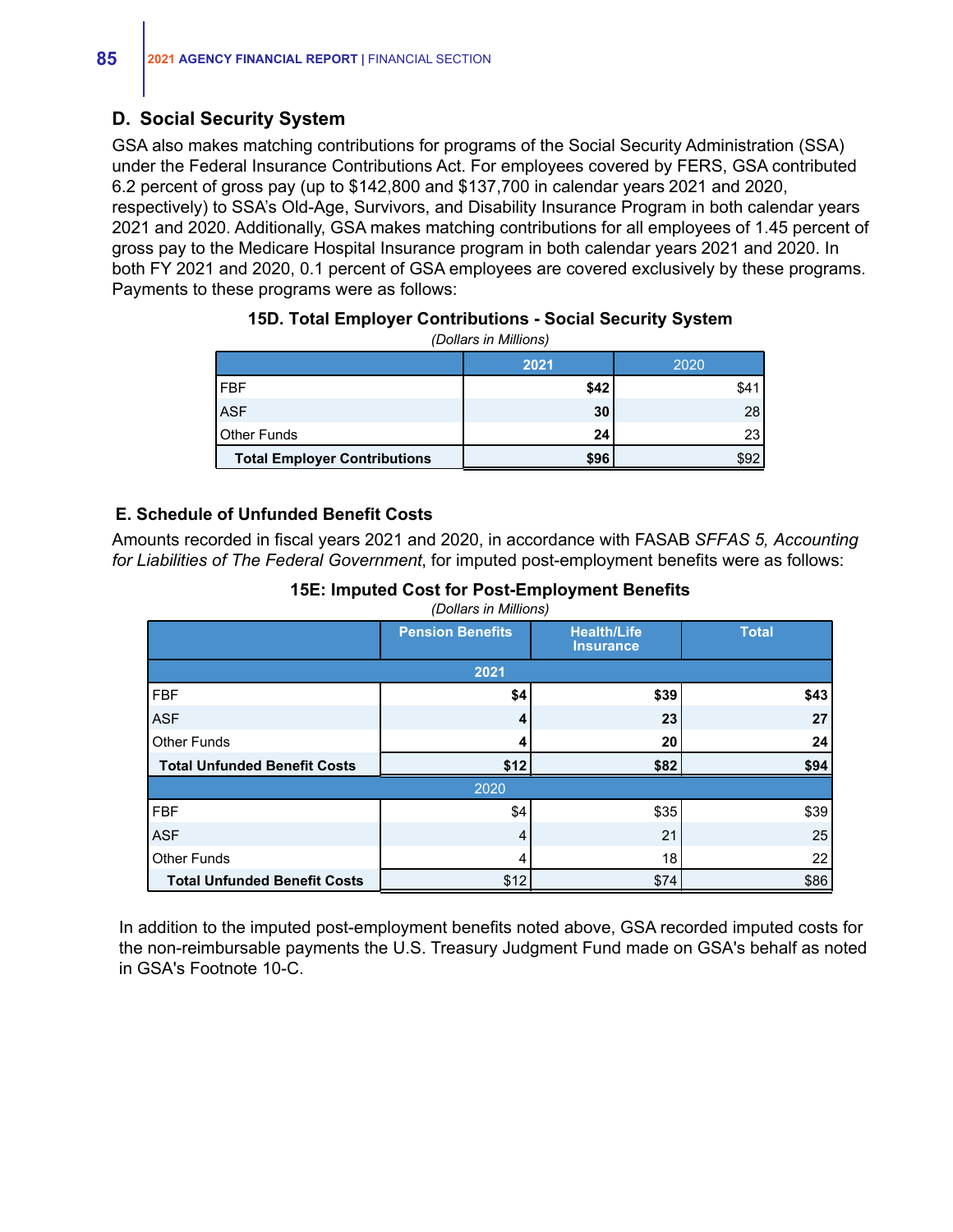## **16. Budget and Accrual Reconciliation**

In accordance with requirements of FASAB SFFAS 53, *Budget and Accrual Reconciliation,* the schedule below displays financial components associated with differences in amounts reported as the Net Revenues (Cost) from Operations reported on the Consolidated Statements of Net Cost and amounts reported as Total Net Outlays on the CSBR. Budgetary accounting is used for planning and control purposes, with Net Outlays consisting of the receipt and use of cash, both key elements in reporting the Federal deficit. Financial accounting is intended to provide a picture of the Government's financial operations and financial position, presenting information on an accrual basis of accounting. The accrual basis includes information about costs arising from the acquisition and consumption of assets, other goods and services, and the incurring of liabilities, as well as recognition of certain revenues and associated receivable balances. The reconciliation bridges the balances reported as net outlays, presented on a budgetary basis focused on the disbursement and collection of funds, and the net cost, presented on an accrual basis. The reconciliation further assures integrity of relationships between budgetary and financial accounting. The schedule displays outlay balances comparable to the CSBR, with Net Outlays from Operating Activity based on amounts reported to Treasury on SF 133s, with additions for Distributed Offsetting Receipts to produce Total Net Outlays.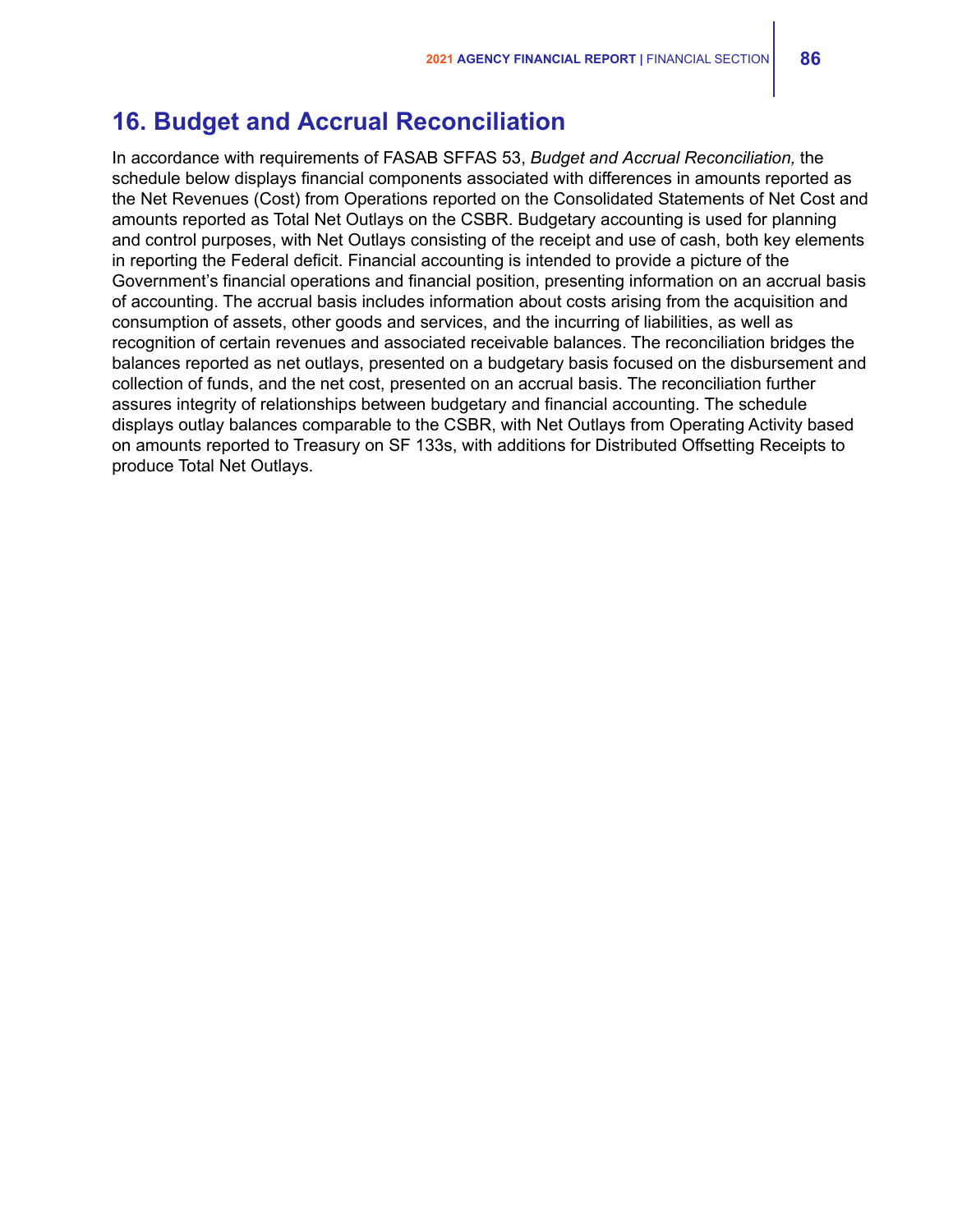|                                                                 | <b>Federal Buildings</b><br><b>Acquisition Services</b><br><b>Fund</b><br><b>Fund</b> |                                     | <b>Other Funds</b>  |                            |                                     | <b>Less: Intra-GSA</b><br><b>Eliminations</b> |                            |                                     | <b>GSA Consolidated</b> |                            |                                     |              |                            |                                      |                    |
|-----------------------------------------------------------------|---------------------------------------------------------------------------------------|-------------------------------------|---------------------|----------------------------|-------------------------------------|-----------------------------------------------|----------------------------|-------------------------------------|-------------------------|----------------------------|-------------------------------------|--------------|----------------------------|--------------------------------------|--------------------|
|                                                                 | Intra-<br>qovern<br>mental                                                            | <b>With</b><br>the<br><b>Public</b> | <b>Total</b>        | Intra-<br>govern<br>mental | <b>With</b><br>the<br><b>Public</b> | <b>Total</b>                                  | Intra-<br>govern<br>mental | <b>With</b><br>the<br><b>Public</b> | <b>Total</b>            | Intra-<br>govern<br>mental | <b>With</b><br>the<br><b>Public</b> | <b>Total</b> | Intra-<br>qovern<br>mental | 2021<br>with<br>the<br><b>Public</b> | <b>Total</b>       |
| Net Cost (Revenue) of<br><b>Operations</b>                      |                                                                                       |                                     | \$(778)             |                            |                                     | \$(465)                                       |                            |                                     | \$364                   |                            |                                     | \$36         |                            |                                      | \$(915)            |
| <b>Components of Net Cost Not</b><br>Part of the Budget Outlays |                                                                                       |                                     |                     |                            |                                     |                                               |                            |                                     |                         |                            |                                     |              |                            |                                      |                    |
| Property, plant, and<br>equipment depreciation<br>expense       |                                                                                       |                                     | $-$ (1,721) (1,721) |                            | (615)                               | (615)                                         |                            | (9)                                 | (9)                     |                            |                                     |              |                            | $(2,345)$ $(2,345)$                  |                    |
| Property, plant, and<br>equipment disposals and<br>revaluations |                                                                                       | 232                                 | 232                 |                            | (215)                               | (215)                                         |                            |                                     |                         |                            |                                     |              |                            | 17                                   | 17                 |
| Increase/(Decrease) in Assets                                   |                                                                                       |                                     |                     |                            |                                     |                                               |                            |                                     |                         |                            |                                     |              |                            |                                      |                    |
| Accounts receivable, net                                        | (45)                                                                                  | 3                                   | (42)                | 1,533                      | 13                                  | 1,546                                         | (6)                        |                                     | (6)                     |                            |                                     |              | 1,482                      | 16                                   | 1,498              |
| Loans receivable, net (Non-<br>FCRA)                            |                                                                                       |                                     |                     |                            |                                     |                                               |                            |                                     |                         |                            |                                     |              |                            |                                      |                    |
| Other assets                                                    | (39)                                                                                  |                                     | (39)                | (30)                       | 10                                  | (20)                                          | 3                          |                                     | 3                       |                            |                                     |              | (66)                       | 10                                   | (56)               |
| (Increase)/Decrease in<br>Liabilities                           |                                                                                       |                                     |                     |                            |                                     |                                               |                            |                                     |                         |                            |                                     |              |                            |                                      |                    |
| <b>Accounts Payable</b>                                         | 29                                                                                    | 90                                  | 119                 |                            | $(6)$ $(1,511)$ $(1,517)$           |                                               | (7)                        |                                     | (7)                     |                            |                                     |              |                            |                                      | 16 (1,421) (1,405) |
| Environmental and disposal<br>liabilities                       |                                                                                       | 25                                  | 25                  |                            |                                     |                                               |                            | 22                                  | 22                      |                            |                                     |              |                            | 47                                   | 47                 |
| Federal employee benefits<br>payable                            |                                                                                       | (3)                                 | (3)                 |                            | 8                                   | 8                                             |                            | (7)                                 | (7)                     |                            |                                     |              |                            | (2)                                  | (2)                |
| Federal debt and interest<br>payable                            |                                                                                       | 31                                  | 31                  |                            |                                     |                                               |                            |                                     |                         |                            |                                     |              |                            | 31                                   | 31                 |
| <b>Other Liabilities</b>                                        |                                                                                       | (89)                                | (89)                | 32                         | (2)                                 | 30                                            | $\mathbf{2}$               | (2)                                 |                         |                            |                                     |              | 34                         | (93)                                 | (59)               |

### **16. FY 2021 Budget and Accrual Reconciliation**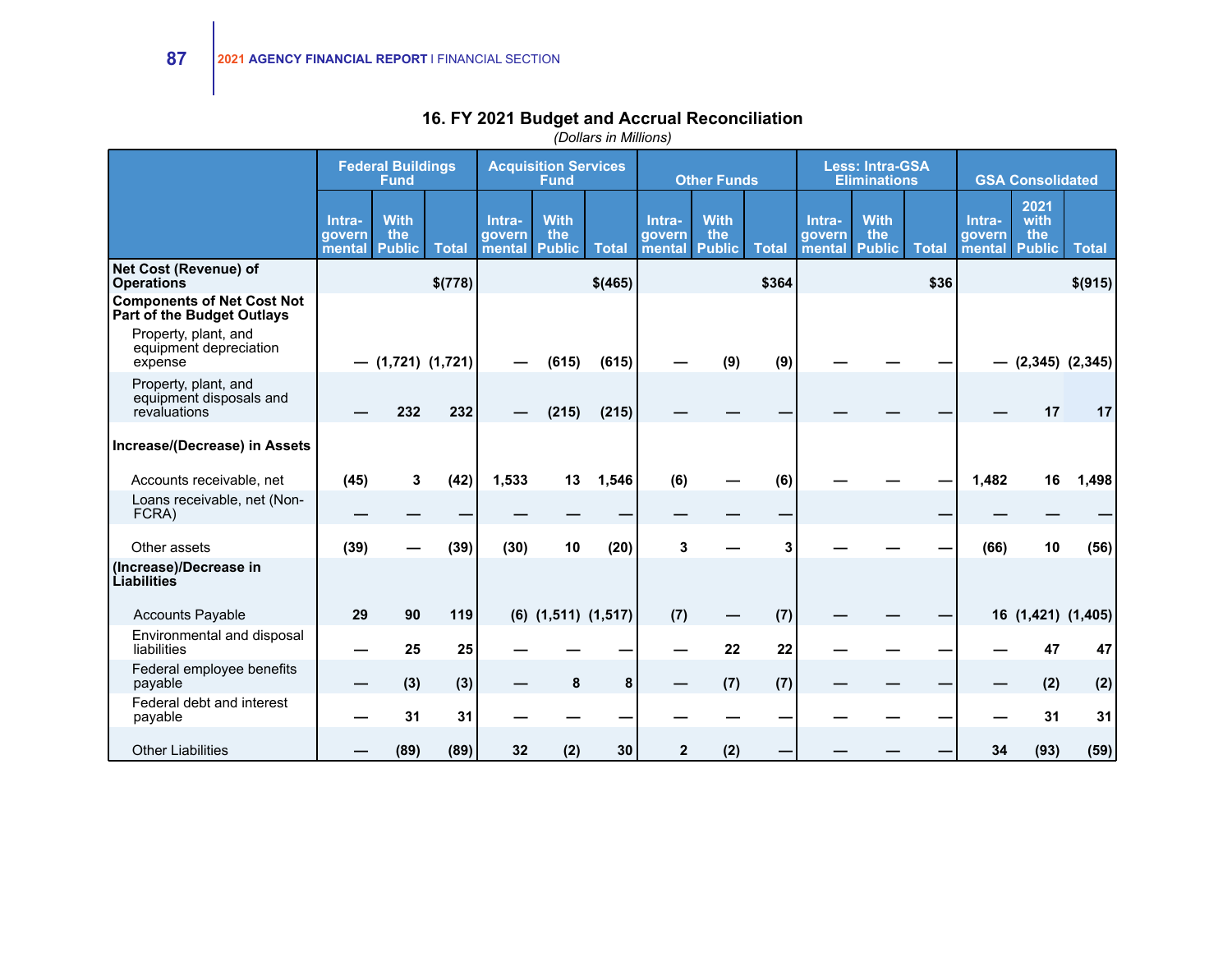|                                                                                          |                            | <b>Federal Buildings</b><br><b>Fund</b> |              |                            | <b>Acquisition Services</b><br><b>Fund</b> |              |                            | <b>Other Funds</b>                  |              |                            | <b>Less: Intra-GSA</b><br><b>Eliminations</b> |              |                            | <b>GSA Consolidated</b>             |              |
|------------------------------------------------------------------------------------------|----------------------------|-----------------------------------------|--------------|----------------------------|--------------------------------------------|--------------|----------------------------|-------------------------------------|--------------|----------------------------|-----------------------------------------------|--------------|----------------------------|-------------------------------------|--------------|
|                                                                                          | Intra-<br>govern<br>mental | <b>With</b><br>the<br><b>Public</b>     | <b>Total</b> | Intra-<br>govern<br>mental | <b>With</b><br>the<br><b>Public</b>        | <b>Total</b> | Intra-<br>govern<br>mental | <b>With</b><br>the<br><b>Public</b> | <b>Total</b> | Intra-<br>govern<br>mental | <b>With</b><br>the<br><b>Public</b>           | <b>Total</b> | Intra-<br>govern<br>mental | <b>With</b><br>the<br><b>Public</b> | <b>Total</b> |
| <b>Financing Sources</b>                                                                 |                            |                                         |              |                            |                                            |              |                            |                                     |              |                            |                                               |              |                            |                                     |              |
| <b>Imputed Cost</b>                                                                      | (62)                       |                                         | (62)         | (42)                       |                                            | (42)         | (79)                       |                                     | (79)         | (36)                       |                                               | (36)         | (147)                      |                                     | (147)        |
| Transfers out (in)<br>without<br>reimbursements                                          |                            |                                         |              |                            |                                            |              |                            |                                     |              |                            |                                               |              |                            |                                     |              |
| <b>Components of the</b><br>budget outlays that<br>are not part of net<br>operating cost |                            |                                         |              |                            |                                            |              |                            |                                     |              |                            |                                               |              |                            |                                     |              |
| Acquisition of<br>capital assets                                                         |                            | 1,364                                   | 1,364        | 771                        | $\mathbf{2}$                               | 773          |                            | 5                                   | 5            |                            |                                               |              | 771                        | 1,371                               | 2,142        |
| Acquisition of<br>inventory                                                              |                            |                                         |              |                            |                                            |              |                            |                                     |              |                            |                                               |              |                            |                                     |              |
| Other                                                                                    |                            | (2)                                     | (2)          |                            |                                            |              |                            |                                     |              |                            |                                               |              |                            | (2)                                 | (2)          |
| <b>Net Outlays</b><br>(Receipts) from<br><b>Operating Activity</b>                       |                            |                                         | (965)        |                            |                                            | (517)        |                            |                                     | 286          |                            |                                               |              |                            |                                     | (1, 196)     |
| <b>Distributed</b><br>Offsetting<br>Receipts                                             |                            |                                         |              |                            |                                            |              |                            |                                     | (74)         |                            |                                               |              |                            |                                     | (74)         |
| <b>Total Net Outlays</b>                                                                 |                            |                                         | \$(965)      |                            |                                            | \$(517)      |                            |                                     | \$212        |                            |                                               | $s-$         |                            |                                     | \$(1,270)    |

### **16. FY 2021 Budget and Accrual Reconciliation (continued)**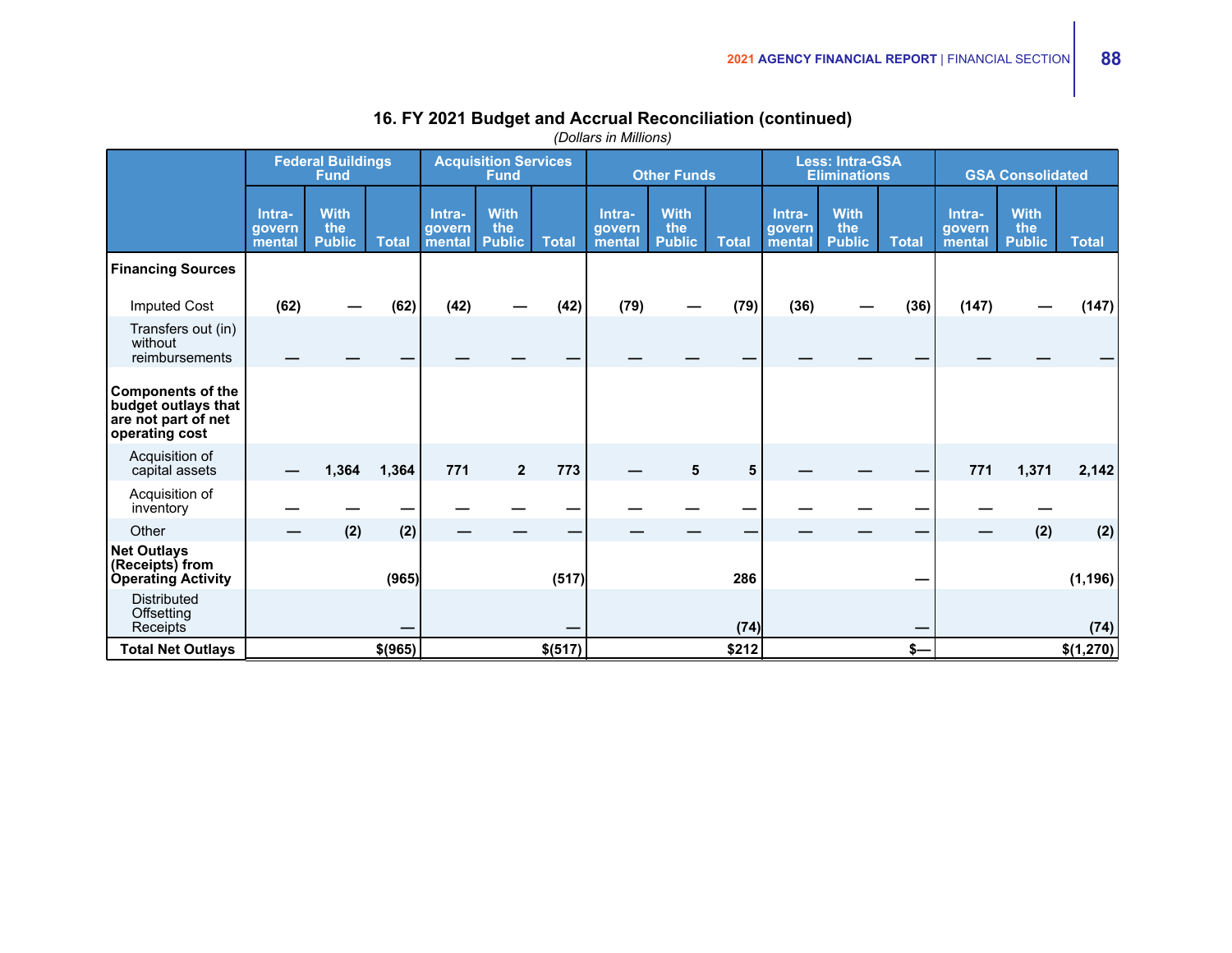|                                                                        |                            | <b>Federal Buildings</b><br><b>Fund</b> |              |                            | <b>Acquisition Services</b><br><b>Fund</b> |              |                            | <b>Other Funds</b>                  |              |                            | <b>Less: Intra-GSA</b><br><b>Eliminations</b> |              |                            | <b>GSA Consolidated</b>             |              |
|------------------------------------------------------------------------|----------------------------|-----------------------------------------|--------------|----------------------------|--------------------------------------------|--------------|----------------------------|-------------------------------------|--------------|----------------------------|-----------------------------------------------|--------------|----------------------------|-------------------------------------|--------------|
|                                                                        | Intra-<br>govern<br>mental | <b>With</b><br>the<br><b>Public</b>     | <b>Total</b> | Intra-<br>govern<br>mental | <b>With</b><br>the<br><b>Public</b>        | <b>Total</b> | Intra-<br>govern<br>mental | <b>With</b><br>the<br><b>Public</b> | <b>Total</b> | Intra-<br>govern<br>mental | <b>With</b><br>the<br><b>Public</b>           | <b>Total</b> | Intra-<br>govern<br>mental | <b>With</b><br>the<br><b>Public</b> | <b>Total</b> |
| <b>Net Cost of Operations</b>                                          | $s-$                       |                                         | \$(436)      | $s-$                       |                                            | \$(252)      | \$-                        |                                     | \$336        |                            |                                               | \$32         |                            |                                     | \$(384)      |
| <b>Components of Net Cost Not</b><br><b>Part of the Budget Outlays</b> |                            |                                         |              |                            |                                            |              |                            |                                     |              |                            |                                               |              |                            |                                     |              |
| Property, Plant, and<br><b>Equipment Depreciation</b>                  |                            | $-$ (1,711) (1,711)                     |              |                            | (610)                                      | (610)        |                            | (10)                                | (10)         |                            |                                               |              |                            | (2, 331)                            | (2, 331)     |
| Property, Plant and Equipment<br>Disposal & Reevaluation               |                            | (16)                                    | (16)         |                            | (157)                                      | (157)        |                            |                                     |              |                            |                                               |              |                            | (173)                               | (173)        |
| Other                                                                  |                            |                                         |              |                            |                                            |              |                            |                                     | (5)          |                            |                                               |              |                            |                                     | (5)          |
| Increase/(Decrease) in Assets                                          |                            |                                         |              |                            |                                            |              |                            |                                     |              |                            |                                               |              |                            |                                     |              |
| Accounts receivable, net                                               | (42)                       | (6)                                     | (48)         | 334                        | (1)                                        | 333          |                            |                                     |              |                            |                                               |              | 292                        | (7)                                 | 285          |
| <b>Other Assets</b>                                                    |                            | (1)                                     | (1)          |                            |                                            |              |                            |                                     |              |                            |                                               |              |                            | (1)                                 | (1)          |
| (Increase)/Decrease in<br>Liabilities                                  | (32)                       |                                         | (32)         | 31                         | (3)                                        | 28           |                            |                                     |              |                            |                                               |              | (1)                        | (3)                                 | (4)          |
| (Increase)/Decrease in<br>Liabilities                                  |                            |                                         |              |                            |                                            |              |                            |                                     |              |                            |                                               |              |                            |                                     |              |
| <b>Accounts Payable</b>                                                | 50                         | (13)                                    | 37           |                            | (236)                                      | (229)        | 10                         | $\overline{2}$                      | 12           |                            |                                               |              | 67                         | (247)                               | (180)        |
| <b>Environmental and Disposal</b><br>Liabilities                       |                            | (136)                                   | (136)        |                            |                                            |              |                            | (38)                                | (38)         |                            |                                               |              |                            | (174)                               | (174)        |
| Federal employee and veteran<br>benefit payable                        |                            | (15)                                    | (15)         |                            | (10)                                       | (10)         |                            | (7)                                 | (7)          |                            |                                               |              |                            | (32)                                | (32)         |
| Federal debt and interest<br>payable                                   |                            | 28                                      | 28           |                            |                                            |              |                            |                                     |              |                            |                                               |              |                            | 28                                  | 28           |
| <b>Other Liabilities</b>                                               |                            | (19)                                    | (19)         | (30)                       | (1)                                        | (31)         | (5)                        | (3)                                 | (8)          |                            |                                               |              | (35)                       | (23)                                | (58)         |

### **16. FY 2020 Budget and Accrual Reconciliation**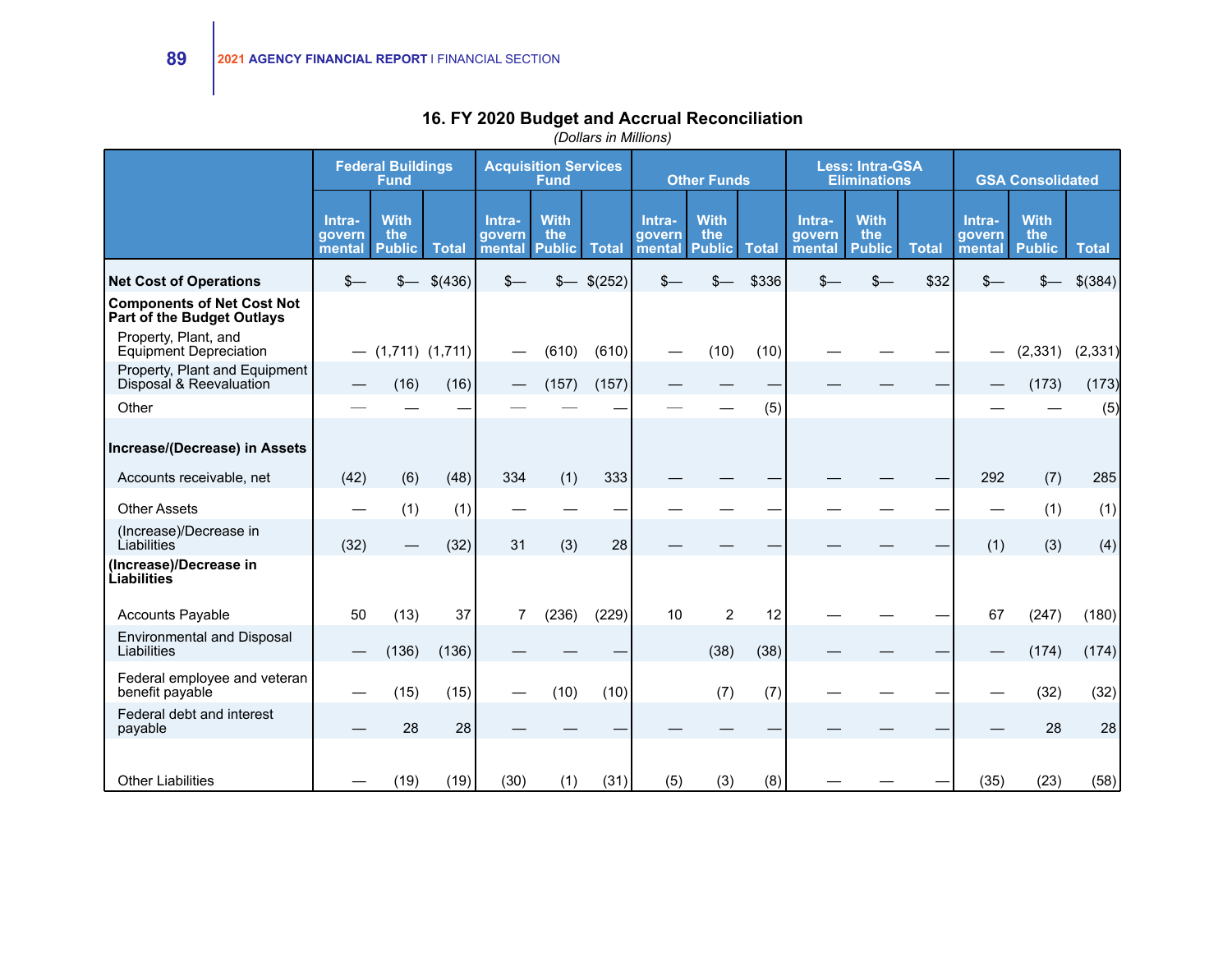|                                                                       |                            | <b>Federal Buildings</b><br><b>Fund</b> |              |                            | <b>Acquisition Services</b><br><b>Fund</b> |              |                            | <b>Other Funds</b>                  |                |                            | <b>Less: Intra-GSA</b><br><b>Eliminations</b> |              |                            | <b>GSA Consolidated</b>              |              |
|-----------------------------------------------------------------------|----------------------------|-----------------------------------------|--------------|----------------------------|--------------------------------------------|--------------|----------------------------|-------------------------------------|----------------|----------------------------|-----------------------------------------------|--------------|----------------------------|--------------------------------------|--------------|
|                                                                       | Intra-<br>qovern<br>mental | <b>With</b><br>the<br><b>Public</b>     | <b>Total</b> | Intra-<br>govern<br>mental | <b>With</b><br>the<br><b>Public</b>        | <b>Total</b> | Intra-<br>qovern<br>mental | <b>With</b><br>the<br><b>Public</b> | <b>Total</b>   | Intra-<br>qovern<br>mental | <b>With</b><br>the<br><b>Public</b>           | <b>Total</b> | Intra-<br>qovern<br>mental | 2020<br>with<br>the<br><b>Public</b> | <b>Total</b> |
| <b>Other Financing</b><br><b>Sources</b>                              |                            |                                         |              |                            |                                            |              |                            |                                     |                |                            |                                               |              |                            |                                      |              |
| Imputed Financing<br>Provided by Others                               | (57)                       |                                         | (57)         | (38)                       |                                            | (38)         | (33)                       |                                     | (33)           | (32)                       |                                               | (32)         | (96)                       |                                      | (96)         |
| Transfers out (in)<br>Without<br>Reimbursement                        |                            |                                         |              |                            |                                            |              |                            |                                     |                |                            |                                               |              |                            |                                      |              |
| <b>Components of</b><br><b>Budget Outlays Not</b><br>Part of Net Cost |                            |                                         |              |                            |                                            |              |                            |                                     |                |                            |                                               |              |                            |                                      |              |
| Acquisition of<br><b>Capital Assets</b>                               |                            | 2,092                                   | 2,092        | 829                        | 3                                          | 832          |                            | 3                                   | 3              |                            |                                               |              | 829                        | 2,098                                | 2,927        |
| Acquisition of<br>Inventory                                           |                            |                                         |              |                            |                                            |              |                            |                                     |                |                            |                                               |              |                            |                                      |              |
| Other                                                                 |                            | (2)                                     | (2)          |                            |                                            |              |                            | $\overline{2}$                      | $\overline{c}$ |                            |                                               |              |                            |                                      |              |
| <b>Net Outlays from</b><br><b>Operating Activity</b>                  |                            |                                         | (316)        |                            |                                            | (134)        |                            |                                     | 252            |                            |                                               |              |                            |                                      | (198)        |
| <b>Distributed</b><br><b>Offsetting Receipts</b>                      |                            |                                         |              |                            |                                            |              |                            |                                     | (67)           |                            |                                               |              |                            |                                      | (67)         |
| <b>Total Net Outlays</b>                                              |                            |                                         | \$(316)      |                            |                                            | \$(134)      |                            |                                     | \$185          |                            |                                               | $S-$         |                            |                                      | \$(265)      |

### **16. FY 2020 Budget and Accrual Reconciliation (continued)**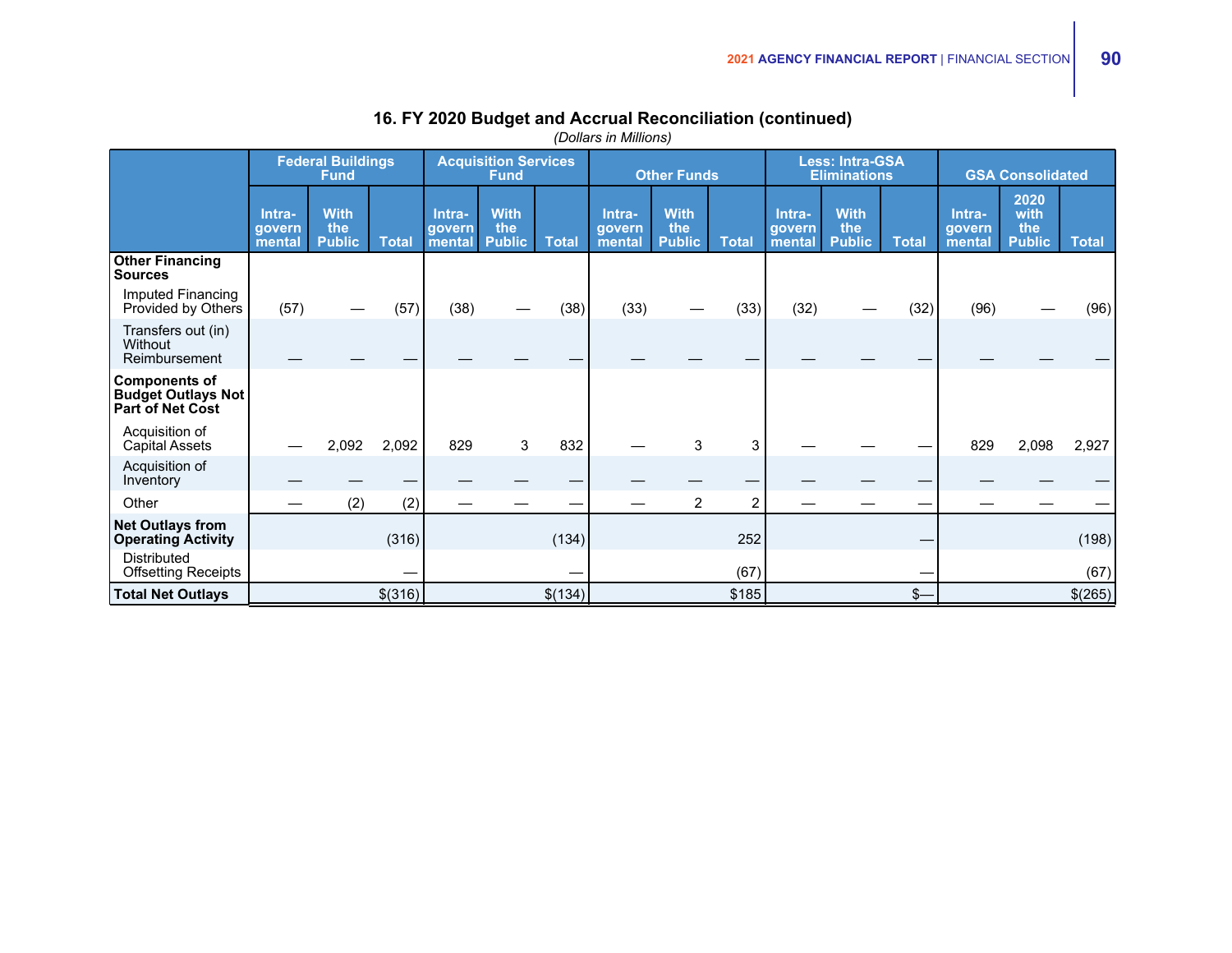## **17. Net Cost by Responsibility Segment**

OMB Circular A-136, *Financial Reporting Requirements*, requires that the presentation aligns with the goals and outcomes identified in the agency's strategic plan. The strategic goals presented in GSA's Consolidated Statements of Net Cost are derived from the missions of the agency's two largest service organizations: PBS, which manages the FBF, and FAS, which manages the ASF.

PBS manages building operations by overseeing the design, construction, leasing, and maintenance of Government-owned and -leased facilities. Responsibility segments include the Government-owned and Leased Building segments.

FAS is organized into five main business portfolios: General Supplies and Services (GS&S), Travel, Transportation and Logistics (TTL), Information Technology Category (ITC), Assisted Acquisition Services (AAS), and Professional Services and Human Capital (PS&HC). FAS provides acquisition services by leveraging the buying power of the Federal Government to obtain best values.

The GSA agency-wide strategic plan goals of providing cost savings to customers, increasing operational efficiency, and delivering excellent customer service are embedded in the missions of its service organizations. Revenues and expenses not associated with PBS or FAS are reported as Working Capital and General Programs. Eliminations of intra-agency activity are recorded against the organization providing the goods or services, displayed in the Intra-GSA Elimination column. The following tables present the FY 2021 and FY 2020 net operating results by strategic goal for each responsibility segment.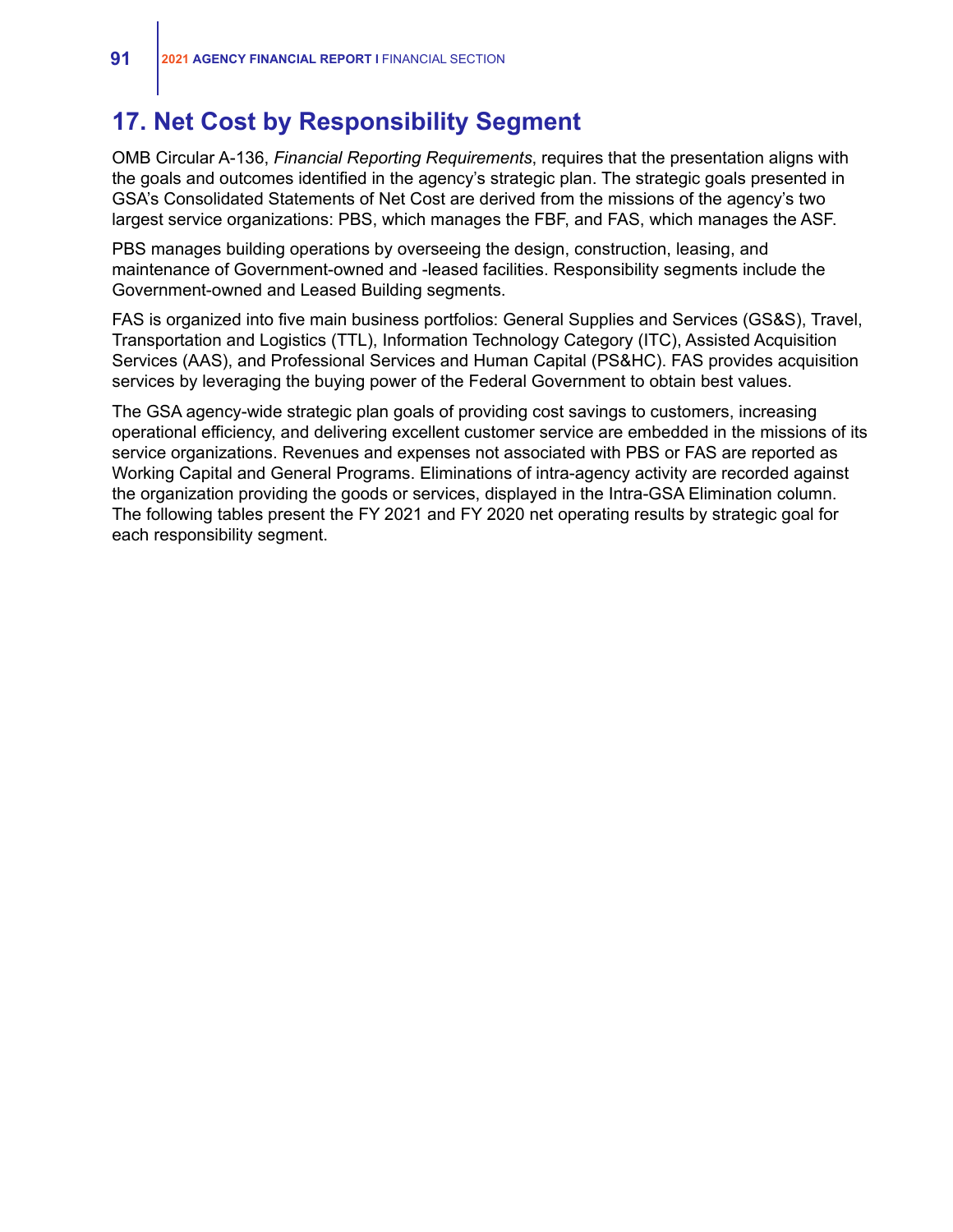### **17. FY 2021 Net Cost by Responsibility Segment Schedule**

For the Year Ended September 30, 2021

|                                                                | FBF-<br>Owned | FBF-<br>Leased | ASF-<br>GS&S | ASF -<br><b>TTL</b> | ASF-<br><b>ITC</b> | ASF-<br>AAS | ASF-<br><b>PSHC</b> | ASF-<br>Other | <b>WCF</b> | General<br><b>Funds</b> | <b>GSA</b><br>Combined | Intra-<br><b>GSA</b><br><b>Elims</b> | <b>GSA</b><br><b>Consolidated</b><br><b>Totals</b> |
|----------------------------------------------------------------|---------------|----------------|--------------|---------------------|--------------------|-------------|---------------------|---------------|------------|-------------------------|------------------------|--------------------------------------|----------------------------------------------------|
| <b>Manage Building Operations</b>                              |               |                |              |                     |                    |             |                     |               |            |                         |                        |                                      |                                                    |
| <b>Earned Revenues</b>                                         | \$5,377       | \$6,531        |              |                     |                    |             |                     |               | \$-        | \$-                     | \$11,908               | \$64                                 | \$11,844                                           |
| Less: Operating<br>Expenses                                    | 4,451         | 6,679          |              |                     |                    |             |                     |               |            |                         | 11,130                 | 83                                   | 11,047                                             |
| Net Revenues from<br>(Cost of) Operations                      | 926           | (148)          |              |                     |                    |             |                     |               |            |                         | 778                    | (19)                                 | 797                                                |
| <b>Provide Acquisition Services</b>                            |               |                |              |                     |                    |             |                     |               |            |                         |                        |                                      |                                                    |
| <b>Earned Revenues</b>                                         |               |                | 1,359        | 2,195               | 1,650              | 14,482      | 111                 | 167           |            |                         | 19,964                 | 179                                  | 19,785                                             |
| Less: Operating<br><b>Expenses</b>                             |               |                | 1,360        | 1,864               | 1,560              | 14,360      | 99                  | 256           |            |                         | 19,499                 | 194                                  | 19,305                                             |
| Net Revenues from<br>(Cost of) Operations                      |               |                | (1)          | 331                 | 90                 | 122         | 12                  | (89)          |            |                         | 465                    | (15)                                 | 480                                                |
| <b>Working Capital and General Programs</b>                    |               |                |              |                     |                    |             |                     |               |            |                         |                        |                                      |                                                    |
| <b>Earned Revenues</b>                                         |               |                |              |                     |                    |             |                     |               | 701        | 43                      | 744                    | 689                                  | 55                                                 |
| Less: Operating<br><b>Expenses</b>                             |               |                |              |                     |                    |             |                     |               | 724        | 384                     | 1,108                  | 691                                  | 417                                                |
| Net Revenues from<br>(Cost of) Operations                      |               |                |              |                     |                    |             |                     |               | (23)       | (341)                   | (364)                  | (2)                                  | (362)                                              |
| <b>GSA Consolidated Net Results</b>                            |               |                |              |                     |                    |             |                     |               |            |                         |                        |                                      |                                                    |
| <b>Earned Revenues</b>                                         | 5,377         | 6,531          | 1,359        | 2,195               | 1,650              | 14,482      | 111                 | 167           | 701        | 43                      | 32,616                 | 932                                  | 31,684                                             |
| Less: Operating<br>Expenses                                    | 4,451         | 6,679          | 1,360        | 1,864               | 1,560              | 14,360      | 99                  | 256           | 724        | 384                     | 31,737                 | 968                                  | 30,769                                             |
| <b>Net Revenues from</b><br>(Cost of) GSA<br><b>Operations</b> | \$926         | \$(148)        | \$(1)        | \$331               | \$90               | \$122       | \$12                | \$(89)        | \$(23)     | \$(341)                 | \$879                  | \$(36)                               | \$915                                              |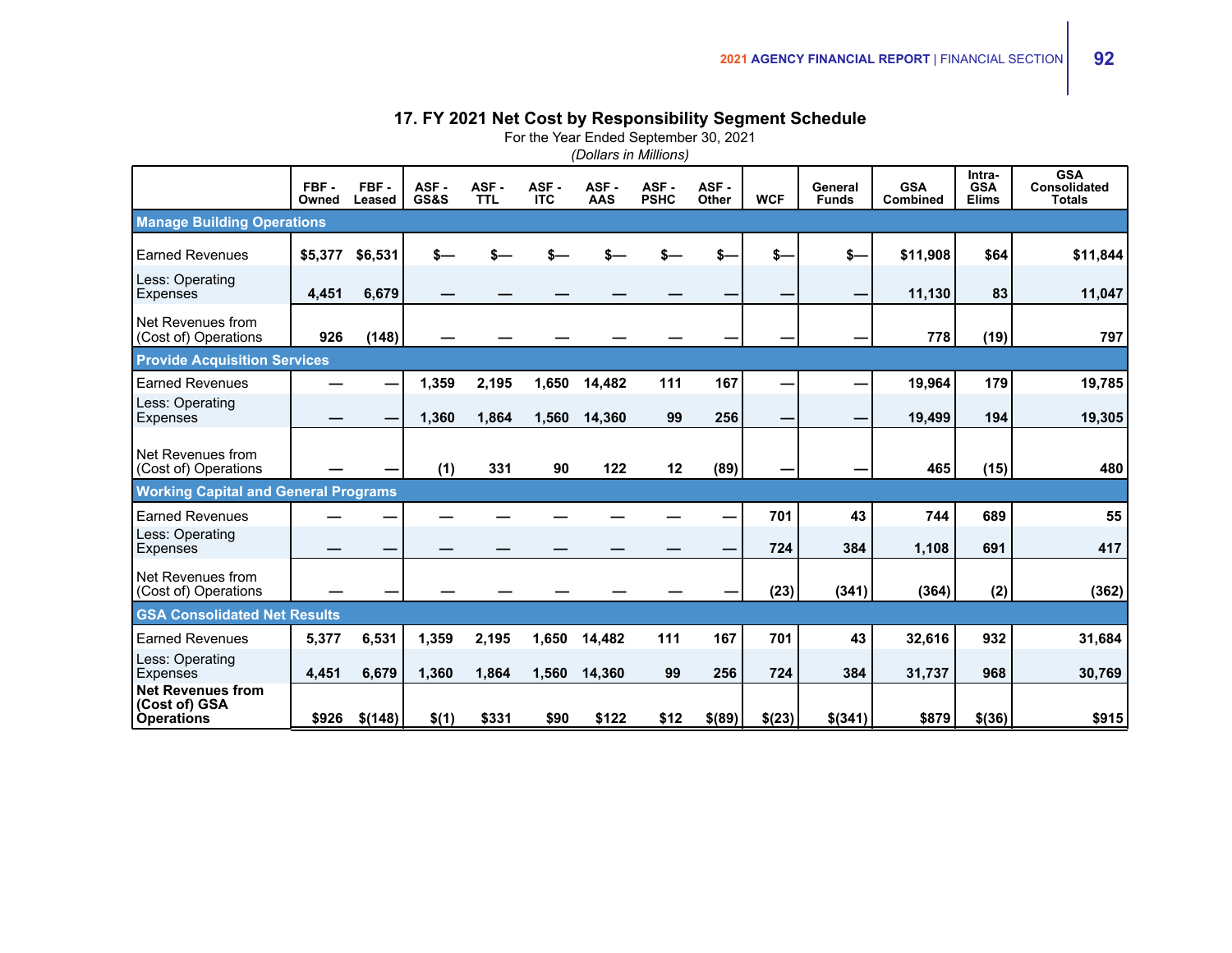### **17. FY 2020 Net Cost by Responsibility Segment Schedule**

For the Year Ended September 30, 2020

|                                                                | FBF-<br>Owned | FBF-<br>Leased | ASF-<br><b>GS&amp;S</b> | ASF-<br><b>TTL</b> | ASF-<br><b>ITC</b> | ASF-<br>AAS | ASF-<br><b>PSHC</b> | ASF-<br>Other | <b>WCF</b>               | General<br><b>Funds</b> | <b>GSA</b><br><b>Combined</b> | Intra-<br><b>GSA</b><br><b>Elims</b> | <b>GSA</b><br><b>Consolidated</b><br><b>Totals</b> |
|----------------------------------------------------------------|---------------|----------------|-------------------------|--------------------|--------------------|-------------|---------------------|---------------|--------------------------|-------------------------|-------------------------------|--------------------------------------|----------------------------------------------------|
| <b>Manage Building Operations</b>                              |               |                |                         |                    |                    |             |                     |               |                          |                         |                               |                                      |                                                    |
| <b>Earned Revenues</b>                                         | 5,490         | 6,678          |                         |                    |                    |             |                     |               |                          |                         | 12,168                        | 69                                   | 12,099                                             |
| Less: Operating<br>Expenses                                    | 4,929         | 6,803          |                         |                    |                    |             |                     |               |                          |                         | 11,732                        | 86                                   | 11,646                                             |
| Net Revenues from<br>(Cost of)                                 | 561           | (125)          |                         |                    |                    |             |                     |               |                          |                         | 436                           | (17)                                 | 453                                                |
| <b>Operations</b><br><b>Provide Acquisition Services</b>       |               |                |                         |                    |                    |             |                     |               |                          |                         |                               |                                      |                                                    |
|                                                                |               |                |                         |                    |                    |             |                     |               |                          |                         |                               |                                      |                                                    |
| <b>Earned Revenues</b><br>Less: Operating                      |               |                | 1,374                   | 2,112              | 1,837              | 11,418      | 105                 | 142           | $\overline{\phantom{0}}$ |                         | 16,988                        | 177                                  | 16,811                                             |
| Expenses                                                       |               |                | 1,372                   | 1,907              | 1,779              | 11,339      | 89                  | 250           | -                        |                         | 16,736                        | 191                                  | 16,545                                             |
| Net Revenues from<br>(Cost of)                                 |               |                |                         |                    |                    |             |                     |               |                          |                         |                               |                                      |                                                    |
| Operations                                                     |               |                | $\overline{2}$          | 205                | 58                 | 79          | 16                  | (108)         |                          |                         | 252                           | (14)                                 | 266                                                |
| <b>Working Capital and General Programs</b>                    |               |                |                         |                    |                    |             |                     |               |                          |                         |                               |                                      |                                                    |
| <b>Earned Revenues</b>                                         |               |                |                         |                    |                    |             |                     |               | 695                      | 39                      | 734                           | 679                                  | 55                                                 |
| Less: Operating<br>Expenses                                    |               |                |                         |                    |                    |             |                     |               | 707                      | 363                     | 1,070                         | 680                                  | 390                                                |
| Net Revenues from<br>(Cost of)                                 |               |                |                         |                    |                    |             |                     |               |                          |                         |                               |                                      |                                                    |
| Operations                                                     |               |                |                         |                    |                    |             |                     |               | (12)                     | (324)                   | (336)                         | (1)                                  | (335)                                              |
| <b>GSA Consolidated Net Results</b>                            |               |                |                         |                    |                    |             |                     |               |                          |                         |                               |                                      |                                                    |
| <b>Earned Revenues</b>                                         | 5,490         | 6,678          | 1,374                   | 2,112              | 1,837              | 11,418      | 105                 | 142           | 695                      | 39                      | 29,890                        | 925                                  | 28,965                                             |
| Less: Operating<br>Expenses                                    | 4,929         | 6,803          | 1,372                   | 1,907              | 1,779              | 11,339      | 89                  | 250           | 707                      | 363                     | 29,538                        | 957                                  | 28,581                                             |
| <b>Net Revenues</b><br>from (Cost of)<br><b>GSA Operations</b> | \$561         | \$(125)        | \$2                     | \$205              | \$58               | \$79        | \$16                | \$(108)       | \$(12)                   | \$(324)                 | \$352                         | \$(32)                               | \$384                                              |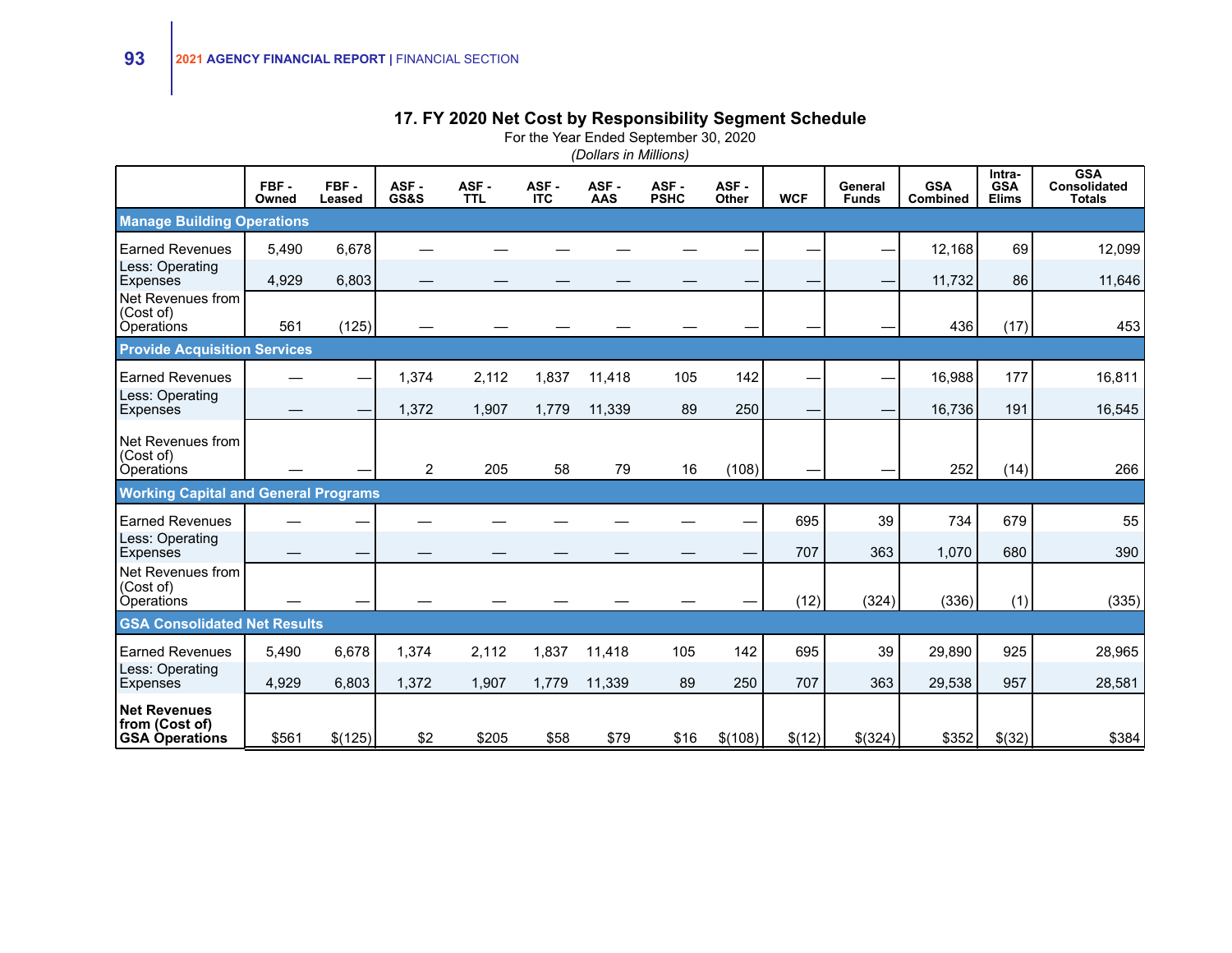# **18. Reclassification of Financial Statement Line Items for Financial Report Compilation Process**

To prepare the Financial Report of the U.S. Government (Financial Report), the U.S. Department of the Treasury requires agencies to submit an adjusted trial balance, which is a listing of amounts by U.S. Standard General Ledger account that appear in the financial statements. Treasury uses the trial balance information reported in the government-wide Treasury Account Symbol Adjusted Trial Balance System (GTAS) to develop a Reclassified Balance Sheet, Reclassified Statement of Net Cost, and a Reclassified Statement of Changes in Net Position for each agency, which are accessed using GTAS. Treasury eliminates all intragovernmental balances from the reclassified statements and aggregates lines with the same title to develop the Financial Report statements. This note shows GSA's financial statements and GSA's reclassified statements prior to elimination of intragovernmental balances and prior to aggregation of repeated Financial Report line items. A copy of the 2020 Financial Report can be found here: <https://www.fiscal.treasury.gov/reports-statements/> and a copy of the 2021 Financial Report will be posted to this site as soon as it is released.

The term "Intragovernmental" is used in this note to refer to amounts that result from other components of the Federal Government. The terms "With the Public" and "Non-Federal" are used in this note to refer to Federal Government amounts that result from transactions with Non-Federal entities. These include transactions with individuals, businesses, non-profit entities, and State, local, and foreign governments.

Please note, in FY 2021 GSA made the transition to present the Balance Sheet in accordance with OMB Circular A-136. Since GSA opted to not present the Funds From Dedicated Collections balances in GSA's Note 21, it is being presented in GSA's Note 18 to provide Treasury with the data they need to prepare the Financial Report.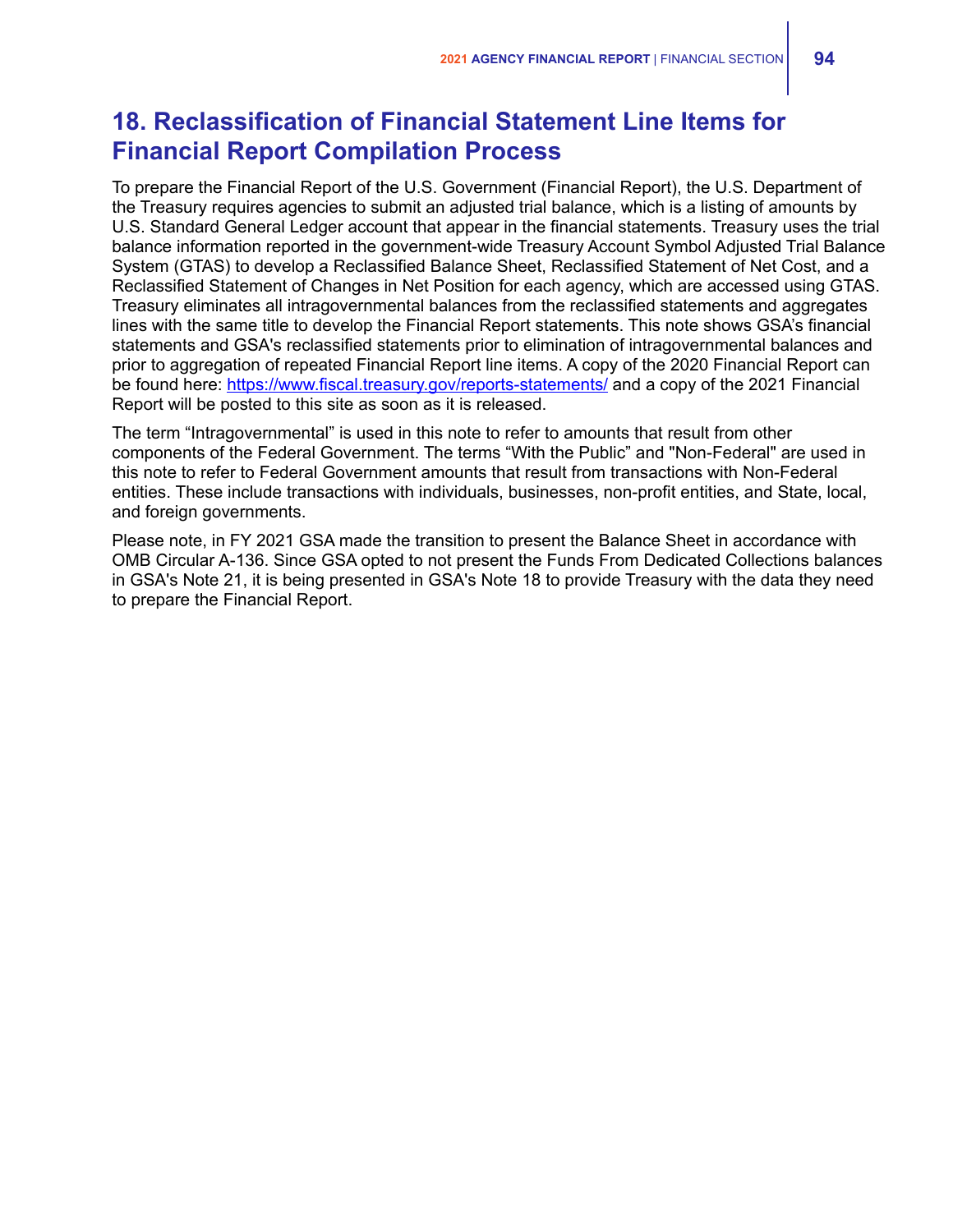### **18. Reclassification of GSA's Balance Sheet for the Financial Report of the U.S. Government**

| FY 2021 GSA Balance Sheet                                           |                |                                                    |                                                               |                                                       |                                                                            |              | Line Items Used to Prepare FY 2021 Government-wide Balance Sheet |
|---------------------------------------------------------------------|----------------|----------------------------------------------------|---------------------------------------------------------------|-------------------------------------------------------|----------------------------------------------------------------------------|--------------|------------------------------------------------------------------|
| <b>Financial Statement Line</b>                                     | <b>Amounts</b> | <b>Dedicated</b><br><b>Collections</b><br>Combined | <b>Dedicated</b><br><b>Collections</b><br><b>Eliminations</b> | All Other<br><b>Amounts</b><br>(with<br>Eliminations) | <b>Eliminations</b><br><b>Between</b><br><b>Dedicated</b><br>and All Other | <b>Total</b> | <b>Reclassified Financial Statement Line</b>                     |
| <b>ASSETS</b>                                                       |                |                                                    |                                                               |                                                       |                                                                            |              | <b>ASSETS</b>                                                    |
| Intragovernmental:                                                  |                |                                                    |                                                               |                                                       |                                                                            |              | Intragovernmental:                                               |
| Fund Balance with Treasury (Notes 1-D,2)                            | \$17,290       | \$168                                              | $s-$                                                          | \$17,122                                              | $s-$                                                                       | \$17,290     | Fund Balance with Treasury (Note 3)                              |
| Accounts Receivable, Net (Note 4)                                   | 5,452          |                                                    |                                                               | 5,452                                                 |                                                                            |              | 5,452 Accounts Receivable, Net (Note 6)                          |
| Advances and Prepayments                                            | 54             |                                                    |                                                               | 54                                                    |                                                                            | 54           | <b>Advances and Prepayments</b>                                  |
| Total Intragovernmental                                             | 22,796         | 168                                                |                                                               | 22,628                                                |                                                                            | 22,796       | Total Intragovernmental                                          |
| With the Public:                                                    |                |                                                    |                                                               |                                                       |                                                                            |              | With the Public:                                                 |
| Accounts Receivable, Net (Note 4)                                   | 138            | 11                                                 |                                                               | 127                                                   |                                                                            | 138          | Accounts Receivable, Net (Notes 6 and 7)                         |
| General Property, Plant, and Equipment,<br>Net (Notes $1-E$ , $6$ ) | 27,297         |                                                    |                                                               | 27,297                                                |                                                                            | 27,297       | General Property, Plant, and Equipment, Net<br>(Note $10$ )      |
| Advances and Prepayments                                            | 14             |                                                    |                                                               | 14                                                    |                                                                            | 14           | Advances and Prepayments                                         |
| Other Assets (Note 5)                                               | 58             |                                                    |                                                               | 58                                                    |                                                                            | 58           | Other Assets (Note 12)                                           |
| <b>Total With the Public</b>                                        | 27,507         | 11                                                 |                                                               | 27,496                                                | —                                                                          | 27,507       | <b>Total With the Public</b>                                     |
| <b>TOTAL ASSETS</b>                                                 | 50,303         | 179                                                | 0                                                             | 50,124                                                | 0                                                                          | 50,303       | <b>TOTAL ASSETS</b>                                              |
| Stewardship PP&E (Note 6-F)                                         |                |                                                    |                                                               |                                                       |                                                                            |              | Stewardship PP&E (Note 11)                                       |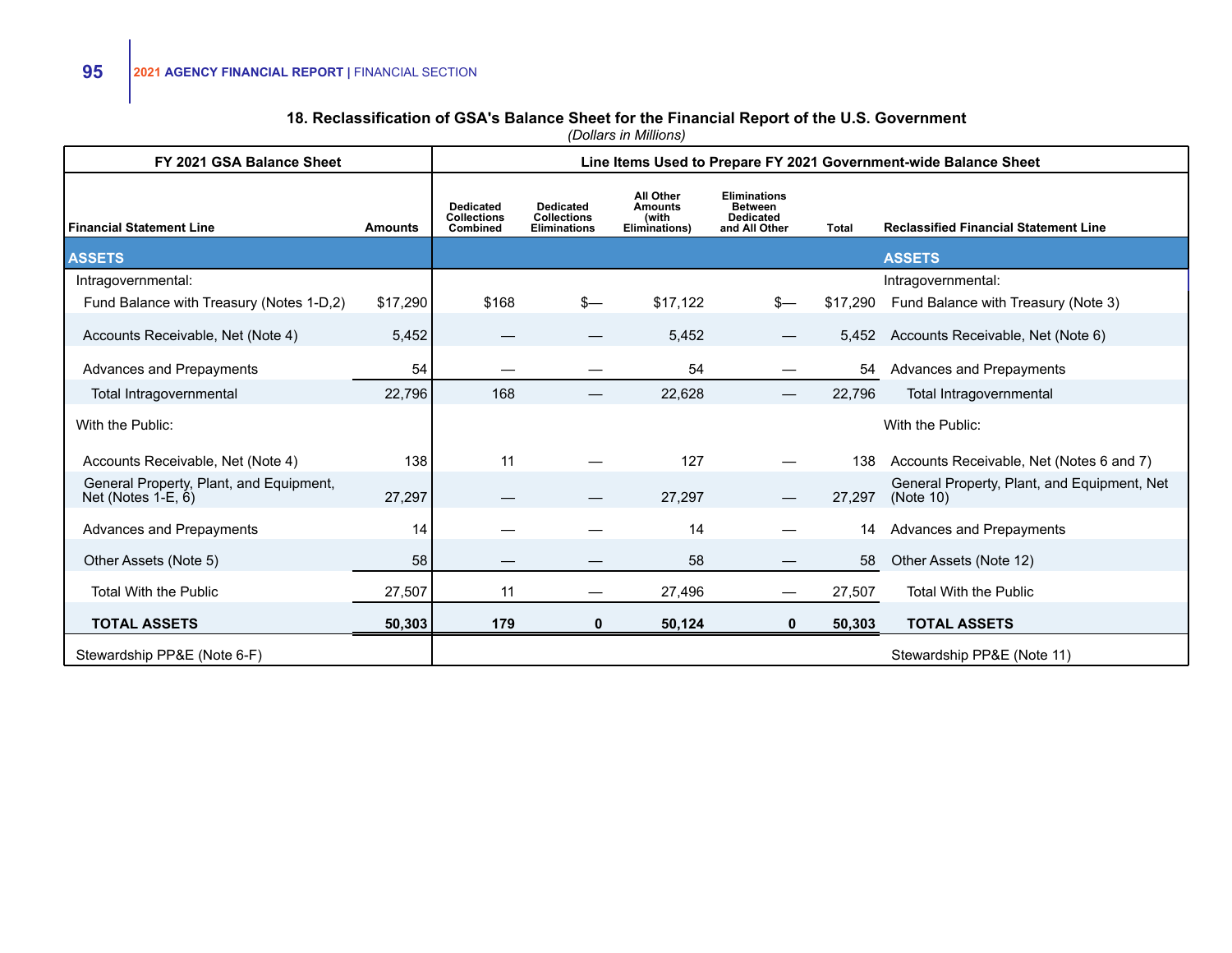### **18. Reclassification of GSA's Balance Sheet for the Financial Report of the U.S. Government**

| FY 2021 GSA Balance Sheet                                                                         |                |                                                    |                                                               |                                                              |                                                                            |          | Line Items Used to Prepare FY 2021 Government-wide Balance Sheet                               |  |  |  |
|---------------------------------------------------------------------------------------------------|----------------|----------------------------------------------------|---------------------------------------------------------------|--------------------------------------------------------------|----------------------------------------------------------------------------|----------|------------------------------------------------------------------------------------------------|--|--|--|
| <b>Financial Statement Line</b>                                                                   | <b>Amounts</b> | <b>Dedicated</b><br><b>Collections</b><br>Combined | <b>Dedicated</b><br><b>Collections</b><br><b>Eliminations</b> | <b>All Other</b><br><b>Amounts</b><br>(with<br>Eliminations) | <b>Eliminations</b><br><b>Between</b><br><b>Dedicated</b><br>and All Other | Total    | <b>Reclassified Financial Statement Line</b>                                                   |  |  |  |
| <b>LIABILITIES</b>                                                                                |                |                                                    |                                                               |                                                              |                                                                            |          | <b>LIABILITIES</b>                                                                             |  |  |  |
| Intragovernmental:<br><b>Accounts Payable</b>                                                     | 1,142          |                                                    |                                                               | 1,142                                                        |                                                                            | 1,142    | Intragovernmental:<br>Accounts Payable (Note 17)                                               |  |  |  |
| Advances From Others and Deferred Revenue                                                         | 45             |                                                    |                                                               | 45                                                           |                                                                            | 45       | Advances From Others and Deferred Revenue                                                      |  |  |  |
| Other Liabilities (Note 9)                                                                        | 61             | 5                                                  |                                                               | 56                                                           | $\qquad \qquad$                                                            | 61       | Other Liabilities (Notes 15 and 17)                                                            |  |  |  |
| Total Intragovernmental                                                                           | 1,248          | 5                                                  |                                                               | 1,243                                                        |                                                                            | 1,248    | Total Intragovernmental                                                                        |  |  |  |
| With the Public:                                                                                  |                |                                                    |                                                               |                                                              |                                                                            |          | With the Public:                                                                               |  |  |  |
| <b>Accounts Payable</b>                                                                           | 5,466          | $\mathbf{1}$                                       |                                                               | 5,465                                                        |                                                                            | 5,466    | <b>Accounts Payable</b>                                                                        |  |  |  |
| Federal Debt and Interest Payable                                                                 | 661            |                                                    |                                                               | 661                                                          |                                                                            | 661      | Federal Debt and Interest Payable (Note 14)                                                    |  |  |  |
| Federal Employee Benefits Payable                                                                 | 278            |                                                    |                                                               | 278                                                          |                                                                            | 278      | Federal Employee [and Veteran] Benefits Payable<br>(Note 15)                                   |  |  |  |
| Environmental and Disposal Liabilities (Notes 6,<br>$10-B$                                        | 1,912          |                                                    |                                                               | 1,912                                                        |                                                                            | 1,912    | Environmental and Disposal Liabilities (Note 16)                                               |  |  |  |
| Advances From Others and Deferred Revenue                                                         | 11             |                                                    |                                                               | 11                                                           | $\qquad \qquad$                                                            | 11       | Advances From Others and Deferred Revenue                                                      |  |  |  |
| Other Liabilities (Note 9)                                                                        | 778            |                                                    |                                                               | 778                                                          | —                                                                          | 778      | Other Liabilities (Notes 17, 18, and 19)                                                       |  |  |  |
| <b>Total With the Public</b>                                                                      | 9,106          | $\mathbf{1}$                                       |                                                               | 9,105                                                        | $\qquad \qquad$                                                            | 9,106    | <b>Total With the Public</b>                                                                   |  |  |  |
| <b>TOTAL LIABILITIES (NOTE 11)</b>                                                                | 10,354         | 6                                                  |                                                               | 10,348                                                       |                                                                            | 10,354   | <b>TOTAL LIABILITIES</b>                                                                       |  |  |  |
| Commitments and Contingencies (Note 10)                                                           |                |                                                    |                                                               |                                                              |                                                                            |          | Commitments and Contingencies (Note 19)                                                        |  |  |  |
| <b>NET POSITION</b>                                                                               |                |                                                    |                                                               |                                                              |                                                                            |          | <b>NET POSITION</b>                                                                            |  |  |  |
| Unexpended Appropriations - Funds Other Than<br>Those From Dedicated Collections                  | 1,972          |                                                    |                                                               | 1,972                                                        |                                                                            |          | Unexpended Appropriations - Funds Other Than<br>1,972 Those From Dedicated Collections         |  |  |  |
| <b>Total Unexpended Appropriations</b>                                                            | 1,972          |                                                    |                                                               | 1,972                                                        |                                                                            | 1,972    | Total Unexpended Appropriations (Combined or<br>Consolidated)                                  |  |  |  |
| Cumulative Results of Operations - Funds From<br>Dedicated Collections (Note 14)                  | 177            | 173                                                |                                                               |                                                              | 4                                                                          |          | Cumulative Results of Operations - Funds From<br>177 Dedicated Collections (Note 20)           |  |  |  |
| Cumulative Results of Operations - Funds Other<br>Than Those From Dedicated Collections (Note 14) | 37,800         | $\hspace{0.05cm}$                                  | —                                                             | 37,804                                                       | (4)                                                                        |          | Cumulative Results of Operations - Funds Other<br>37,800 Than Those From Dedicated Collections |  |  |  |
| <b>Total Cumulative Results of Operations</b>                                                     | 37,977         | 173                                                |                                                               | 37,804                                                       |                                                                            | 37,977   | <b>Total Cumulative Results of Operations (Combined</b><br>or Consolidated)                    |  |  |  |
| <b>TOTAL NET POSITION</b>                                                                         | 39,949         | 173                                                |                                                               | 39,776                                                       |                                                                            | 39,949   | <b>TOTAL NET POSITION</b>                                                                      |  |  |  |
| <b>TOTAL LIABILITIES AND NET POSITION</b>                                                         | \$50,303       | \$179                                              | $s-$                                                          | \$50,124                                                     | $s-$                                                                       | \$50,303 | <b>TOTAL LIABILITIES AND NET POSITION</b>                                                      |  |  |  |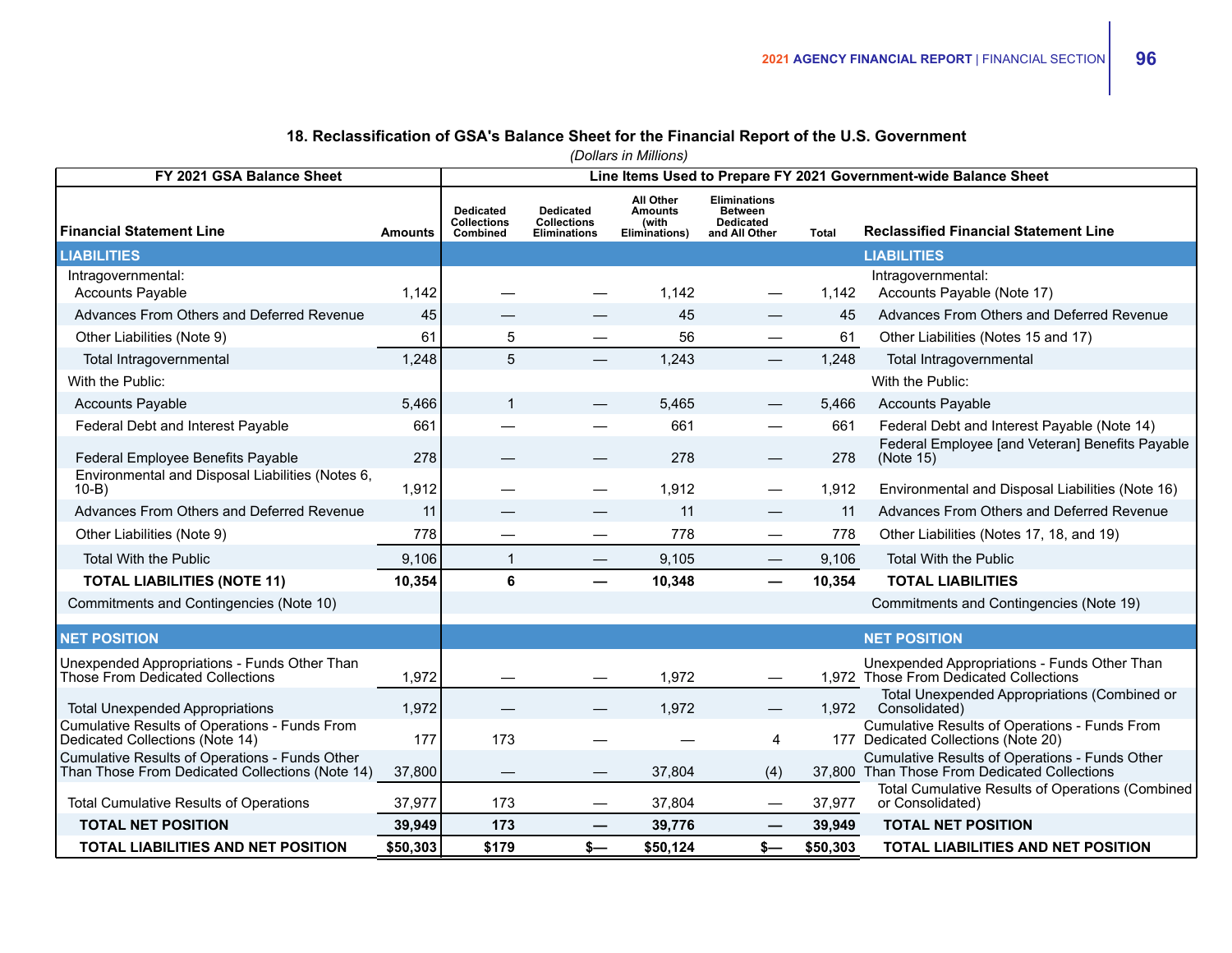### **18. Reclassification of GSA's Statement of Net Cost for the Financial Report of the U.S. Government**

| FY 2021 GSA Statement of Net Cost   |          |                                                    |                                                               |                                                              |                                                                            |              | Line Items Used to Prepare FY 2021 Government-wide Statement of Net Cost |
|-------------------------------------|----------|----------------------------------------------------|---------------------------------------------------------------|--------------------------------------------------------------|----------------------------------------------------------------------------|--------------|--------------------------------------------------------------------------|
| <b>Financial Statement Line</b>     | Amounts  | <b>Dedicated</b><br><b>Collections</b><br>Combined | <b>Dedicated</b><br><b>Collections</b><br><b>Eliminations</b> | <b>All Other</b><br><b>Amounts</b><br>(with<br>Eliminations) | <b>Eliminations</b><br><b>Between</b><br><b>Dedicated</b><br>and All Other | <b>Total</b> | <b>Reclassified Financial Statement Line</b>                             |
| <b>GSA Consolidated Net Results</b> |          |                                                    |                                                               |                                                              |                                                                            |              | <b>GSA Consolidated Net Results</b>                                      |
| Earned Revenues                     | \$31,684 | $s-$                                               | $s-$                                                          | \$1                                                          | $s-$                                                                       |              | \$1 Borrowing and Other Interest Revenue (Exchange) (RC 05) /2           |
|                                     |          |                                                    |                                                               | 30,768                                                       | (4)                                                                        |              | 30,764 Buy/Sell Revenue (Exchange) (RC 24) /2                            |
|                                     |          |                                                    |                                                               | 30,769                                                       | (4)                                                                        | 30,765       | <b>Total Federal Earned Revenue</b>                                      |
|                                     |          |                                                    |                                                               | 919                                                          |                                                                            |              | 919 Non-Federal Earned Revenue                                           |
|                                     |          |                                                    |                                                               | 31,688                                                       | (4)                                                                        | 31,684       | <b>Total Earned Revenue</b>                                              |
| Less: Operating Expenses            | \$30,769 |                                                    |                                                               | 336                                                          |                                                                            |              | 337 Benefit Program Costs (RC 26) /2                                     |
|                                     |          | 9                                                  |                                                               | 250                                                          | (4)                                                                        |              | 255 Buy/Sell Costs (RC 24) /2                                            |
|                                     |          |                                                    |                                                               | 147                                                          | $\hspace{0.05cm}$                                                          |              | 147 Imputed Cost (RC 25) /2                                              |
|                                     |          |                                                    |                                                               | 96                                                           |                                                                            |              | 96 Other Expenses (Without Reciprocals) (RC 29)                          |
|                                     |          | 10                                                 |                                                               | 829                                                          | (4)                                                                        | 835          | <b>Total Federal Gross Costs</b>                                         |
|                                     |          | 12                                                 |                                                               | 29,922                                                       | $\hspace{0.1mm}-\hspace{0.1mm}$                                            |              | 29,934 Non-Federal Gross Cost                                            |
|                                     |          | 22                                                 | $\hspace{0.05cm}$                                             | 30,751                                                       | (4)                                                                        | 30,769       | <b>Total Gross Costs</b>                                                 |
| <b>Net Revenues from Operations</b> | \$915    | \$(22)                                             | s—                                                            | \$937                                                        | $s-$                                                                       | \$915        | <b>Net Costs of Operations</b>                                           |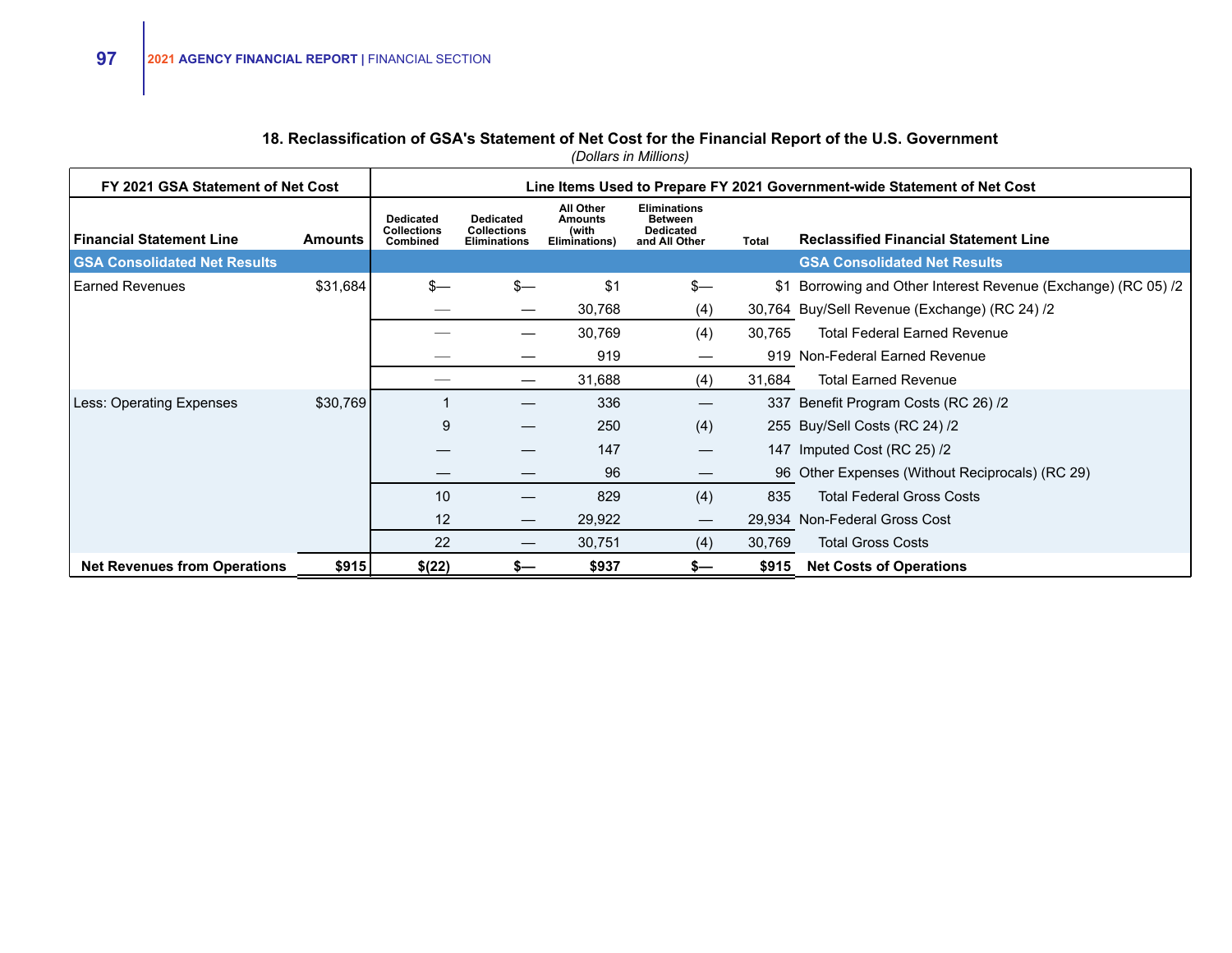## **18. Reclassification of GSA's Statement of Changes in Net Position for the Financial Report of the U.S. Government**

*(Dollars in Millions)*

| FY 2021 GSA Statement of Changes in Net Position                              |         |                                             |                                                               |                                                       |                                                                               |         | Line Items Used to Prepare FY 2021 Government-wide Statement of Changes in Net Position       |
|-------------------------------------------------------------------------------|---------|---------------------------------------------|---------------------------------------------------------------|-------------------------------------------------------|-------------------------------------------------------------------------------|---------|-----------------------------------------------------------------------------------------------|
| <b>Financial Statement Line</b>                                               | Amounts | Dedicated<br><b>Collections</b><br>Combined | <b>Dedicated</b><br><b>Collections</b><br><b>Eliminations</b> | All Other<br><b>Amounts</b><br>(with<br>Eliminations) | <b>Eliminations</b><br><b>Between</b><br><b>Dedicated</b><br>and All<br>Other | Total   | <b>Reclassified Financial Statement Line</b>                                                  |
| <b>BEGINNING BALANCE OF NET POSITION:</b>                                     |         |                                             |                                                               |                                                       |                                                                               |         | <b>BEGINNING BALANCE OF NET POSITION:</b>                                                     |
| Unexpended Appropriations                                                     | \$933   | $s-$                                        | $s-$                                                          | \$933                                                 | $s-$                                                                          |         | \$933 Net Position, Beginning of Period                                                       |
| <b>Cumulative Results of Operations</b>                                       | 36,372  | 138                                         |                                                               | 36,234                                                | —                                                                             |         | 36,372 Net Position, Beginning of Period                                                      |
| <b>Net Position Beginning Balance</b>                                         | 37,305  | 138                                         |                                                               | 37,167                                                |                                                                               | 37,305  | <b>Net Position Beginning of Period</b>                                                       |
| <b>CHANGES IN UNEXPENDED</b><br><b>APPROPRIATIONS:</b>                        |         |                                             |                                                               |                                                       |                                                                               |         | <b>CHANGES IN UNEXPENDED APPROPRIATIONS:</b>                                                  |
| <b>Appropriations Received</b>                                                | 1,449   |                                             |                                                               | 1,449                                                 |                                                                               |         | Appropriations Received as Adjusted (Recissions and<br>1,449 Other Adjustments) (RC 41) /1    |
| <b>Appropriations Used</b>                                                    | (403)   |                                             |                                                               | (403)                                                 |                                                                               |         | (403) Appropriations Used (RC 39)                                                             |
| Appropriations Adjustments and Transfers (To)<br>From Other Agencies or Funds | (7)     |                                             |                                                               | (6)                                                   |                                                                               | (6)     | Appropriations Received as Adjusted (Recissions and<br>Other Adjustments) (RC 41) /1          |
|                                                                               |         |                                             |                                                               | (1)                                                   |                                                                               | (1)     | Nonexpenditure Transfers-Out of Unexpended<br>Appropriations and Financing Sources (RC 08) /1 |
| <b>Net Change in Unexpended Appropriations</b>                                | \$1,039 |                                             |                                                               | \$1,039                                               | s—                                                                            | \$1,039 | <b>Net Change in Unexpended Appropriations</b>                                                |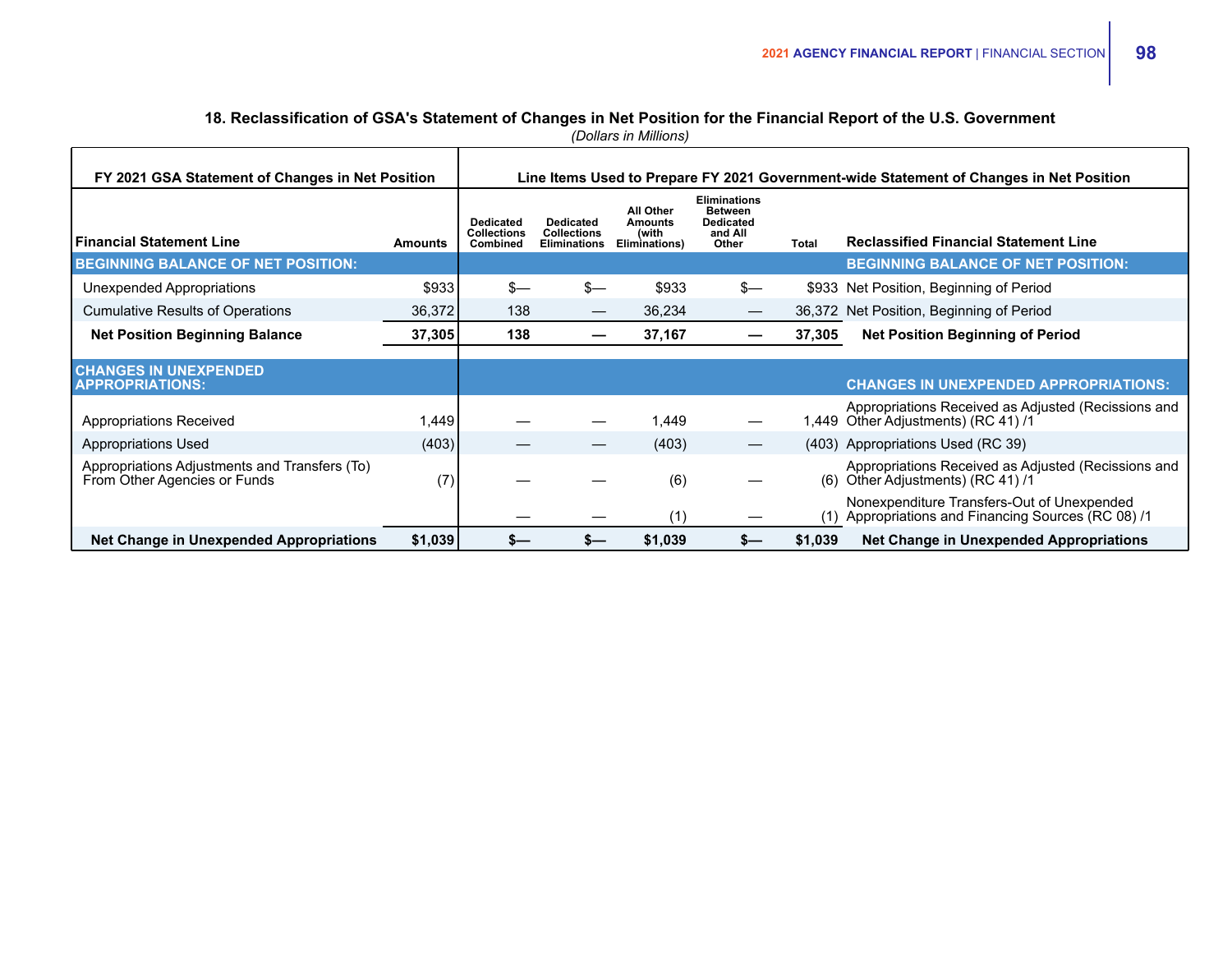### **18. Reclassification of GSA's Statement of Changes in Net Position for the Financial Report of the U.S. Government (continued)**

|                                                                             |                |                                                    |                                        | (Dollars in Millions)                                                     |                                                                               |       |                                                                                                                                           |
|-----------------------------------------------------------------------------|----------------|----------------------------------------------------|----------------------------------------|---------------------------------------------------------------------------|-------------------------------------------------------------------------------|-------|-------------------------------------------------------------------------------------------------------------------------------------------|
| FY 2021 GSA Statement of Changes in Net Position                            |                |                                                    |                                        |                                                                           |                                                                               |       | Line Items Used to Prepare FY 2021 Government-wide Statement of Changes in Net Position                                                   |
| <b>Financial Statement Line</b>                                             | <b>Amounts</b> | <b>Dedicated</b><br><b>Collections</b><br>Combined | <b>Dedicated</b><br><b>Collections</b> | All Other<br><b>Amounts</b><br>(with<br><b>Eliminations Eliminations)</b> | <b>Eliminations</b><br><b>Between</b><br><b>Dedicated</b><br>and All<br>Other | Total | <b>Reclassified Financial Statement Line</b>                                                                                              |
| <b>RESULTS OF OPERATIONS:</b>                                               |                |                                                    |                                        |                                                                           |                                                                               |       | <b>RESULTS OF OPERATIONS:</b>                                                                                                             |
| Net Revenues From (Cost of) Operations                                      | 915            | (22)                                               |                                        | 937                                                                       |                                                                               |       | 915 Net Cost of Operations                                                                                                                |
| Appropriations Used (Note 1-C)                                              | 403            | —                                                  |                                        | 403                                                                       |                                                                               |       | 403 Appropriations Expended (RC 38) /1                                                                                                    |
| Non-Exchange Revenue (Notes 1-C, 1-D)                                       | 96             | 41                                                 |                                        | 55                                                                        |                                                                               |       | 96 Other Taxes and Receipts                                                                                                               |
| Imputed Financing Provided By Others                                        | 147            | —                                                  |                                        | 147                                                                       |                                                                               |       | 147 Imputed Financing Sources (RC 25) /1                                                                                                  |
| Transfers of Financing Sources (To) From the<br>U.S.Treasury                | (10)           | 9                                                  |                                        |                                                                           |                                                                               |       | Accrual of Collections Yet to be Transferred to a TAS<br>Other Than the General Fund of the U.S. Government<br>9 - Nonexchange (RC 16)    |
|                                                                             |                |                                                    |                                        | (1)                                                                       |                                                                               |       | Accrual for Non-Entity Amounts to be Collected and<br>Transferred to the General Fund of the U.S. Gov't (RC<br>$(1)$ 48)                  |
|                                                                             |                | 39                                                 | (39)                                   |                                                                           |                                                                               |       | Appropriation of Unavailable Special or Trust Fund<br>- Receipts Transfers - In (RC 07) /1                                                |
|                                                                             |                | (39)                                               | 39                                     |                                                                           |                                                                               |       | Appropriation of Unavailable Special or Trust Fund<br>- Receipts Transfers -Out (RC 07) /1                                                |
|                                                                             |                | 23                                                 |                                        | (41)                                                                      |                                                                               |       | Non-Entity Collections Transferred to the General<br>(18) Fund of the U.S. Gov't (RC 44)                                                  |
| Transfers of Net Assets and Liabilities (To)<br>From Other Federal Agencies | 70             |                                                    |                                        | 70                                                                        |                                                                               |       | 70 Transfers-In Without Reimbursement (RC 18) /1                                                                                          |
| Other                                                                       | (16)           | (12)                                               |                                        |                                                                           |                                                                               |       | Accrual of Collections Yet to be Transferred to a TAS<br>Other Than the General Fund of the U.S. Government<br>(12) - Nonexchange (RC 16) |
|                                                                             |                | (4)                                                |                                        |                                                                           |                                                                               |       | (4) Other Non-Budgetary Financing Sources (RC 29) /1,9                                                                                    |
| Net Change in Cumulative Results of<br><b>Operations</b>                    | 1,605          | 35                                                 |                                        | 1,570                                                                     |                                                                               |       | 1,605 Net Change in Cumulative Results of Operations                                                                                      |
| <b>ENDING BALANCE OF NET POSITION:</b>                                      |                |                                                    |                                        |                                                                           |                                                                               |       | <b>ENDING BALANCE OF NET POSITION:</b>                                                                                                    |
| Unexpended Appropriations                                                   | 1,972          |                                                    |                                        | 1,972                                                                     |                                                                               |       | 1,972 Net Position, End of Period                                                                                                         |
| <b>Cumulative Results of Operations</b>                                     | 37,977         | 173                                                |                                        | 37,804                                                                    |                                                                               |       | 37,977 Net Position, End of Period                                                                                                        |
| <b>Net Position Ending Balance</b>                                          | \$39,949       | \$173                                              | $s-$                                   | \$39,776                                                                  | \$—                                                                           |       | \$39,949 Net Position, End of Period                                                                                                      |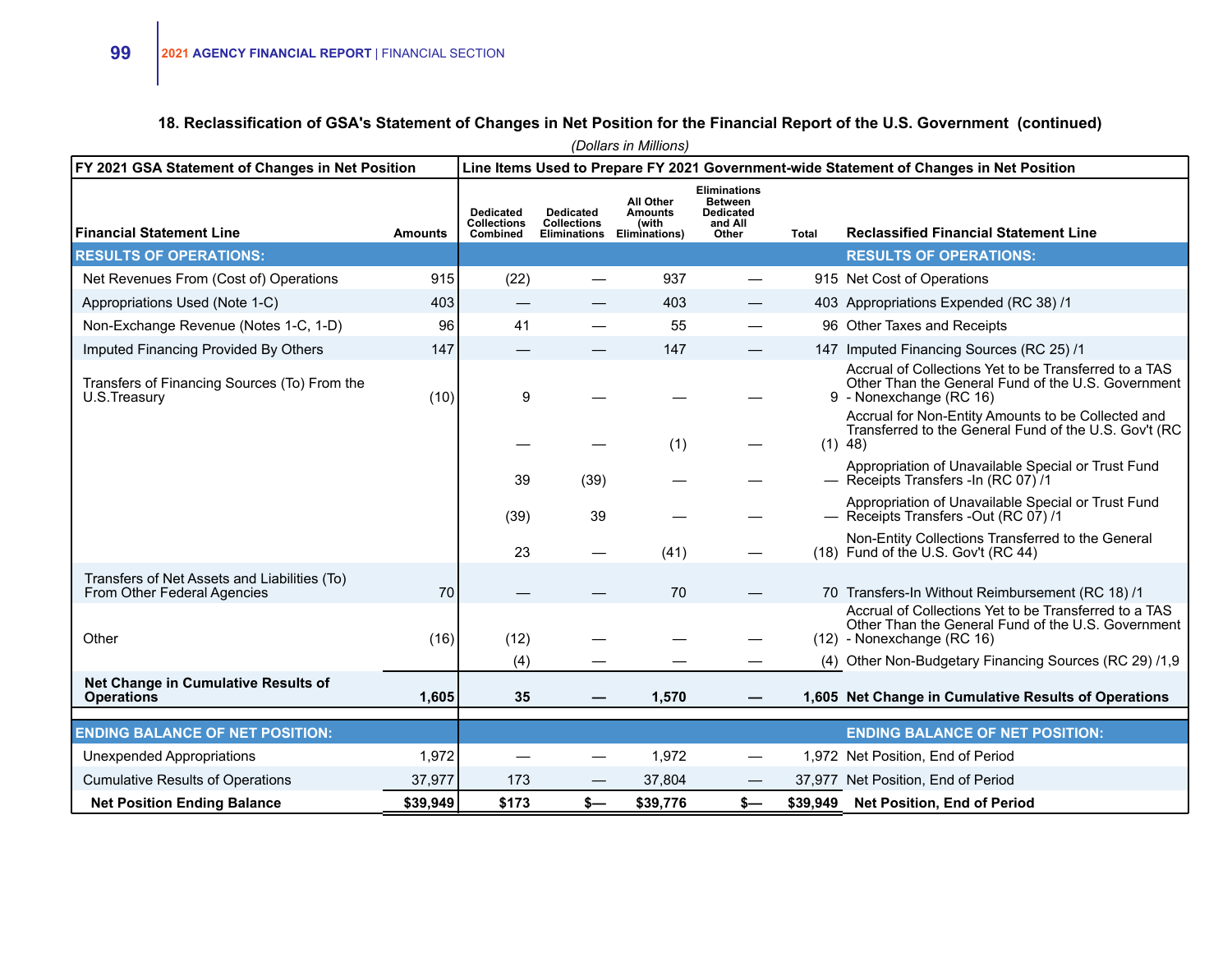## **19. Public-Private Partnerships (P3s)**

SFFAS 49, *Public-Private Partnerships*, helps achieve the operating performance and budgetary integrity objectives outlined in Statement of Federal Financial Accounting Concepts 1, *Objectives of Federal Financial Reporting,* by making Public-Private Partnerships (P3s) more understandable. This statement establishes principles to ensure that any necessary disclosures about P3s are presented in the agency's AFR. SFFAS 49 mandates that when arrangements with private entities meet certain characteristics, these arrangements must be disclosed in the AFR.

PBS enters into long-term (greater than five years) arrangements (contracts) with private corporations, where: 1) There is a risk-reward relationship; 2) The arrangement results in a longlived asset; and 3) PBS relies on the P3s partner's determination of the performance or return on investment.

### **Outleases<sup>5</sup>**

Outleasing is an asset-management tool to help maximize Federal revenue generation. It is used when a property, or a portion thereof, is vacant and not needed for current or projected agency purposes. It can also be used to encourage certain activities within or near public buildings, such as food courts, farmers markets, rooftop antennas, and motion picture projects.

GSA has several authorities that it may use to enter into outlease agreements with non-federal entities. These include 40 U.S.C. § 543, which authorizes the disposal of surplus property by lease and other means; 40 U.S.C. § 581(h), which authorizes the lease of certain spaces in public buildings for commercial, cultural, educational, or recreational activity; 54 U.S.C. § 306121, which authorizes the lease of historic property, if the lease contains provisions that will adequately ensure the preservation of the historic property; and Section 412 of the Consolidated Appropriations Act of 2005, Public Law No. 108-447, which authorizes the conveyance by lease and other means of real and related personal property, or interests therein.

Some of GSA's outlease arrangements are long-term (i.e., greater than five years), and entail 1) a risk reward relationship; 2) a term that encumbers a significant portion of the economic life of the asset; and 3) rent that is based, in part, on a percentage of gross revenues reported by the tenant. The term of an outlease arrangement can vary, from a single day usage of space to multiple years in length. Currently, the longest outlease term is 65 years.

The general risk of loss to the Federal Government is low, but there is risk associated with an uncured tenant default that may result in a lease termination and unexpected vacancy or damage to the property. In this instance, GSA may incur costs to repair any damage to the property or to operate and maintain the property during any period of vacancy.

The outlease agreements generally require the non-federal entity to assume all of the costs and expenses associated with maintaining and operating the leased property during the term of the agreement.

Agreement amounts due monthly to GSA are shown below for the fixed amounts from Outleases with terms greater than five years. The amounts reported below do not include any variable payment portions due to GSA from the business entities sales in outyears, as those are not known.

 $5$  Non-Federal entity funding sources for outleases is unknown.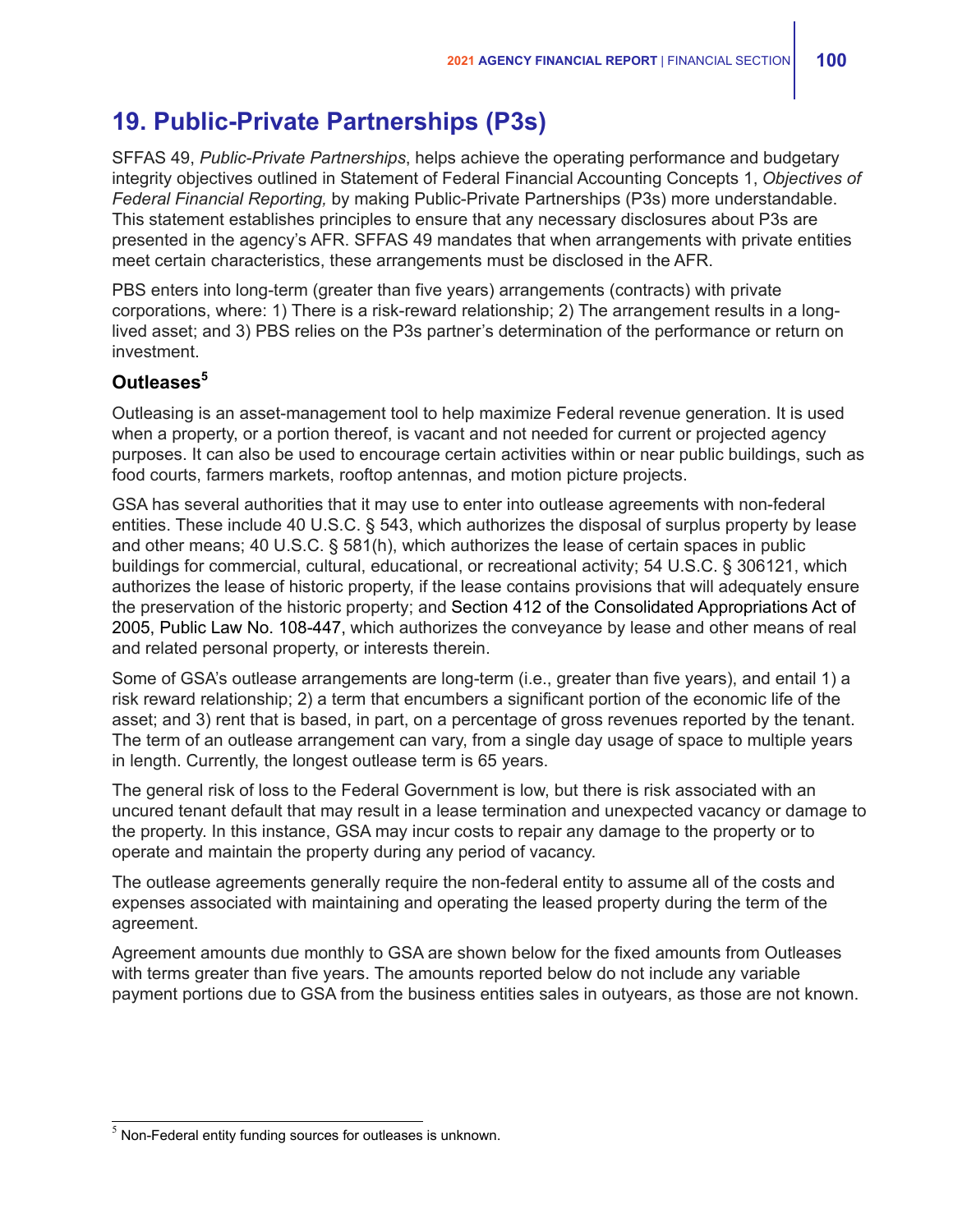### **Energy Savings Performance Contracts with Energy-Service Companies**

The National Energy Conservation Policy Act, as amended, authorizes Federal agencies to enter into energy savings performance contracts (individually, an ESPC) with energy service companies (individually, an ESCO) for the purpose of achieving energy savings and other related benefits. This authority is codified at 42 U.S.C.§ 8287. Agencies enter into these contracts with limited to no upfront capital costs, thereby minimizing the need for Congressional appropriations. The ESCO conducts a comprehensive energy audit for the Federal facility and identifies improvements to achieve energy saving. In consultation with the agency, the ESCO designs and constructs a project that meets the agency's needs and arranges the necessary funding. The ESCO guarantees that the improvements will generate energy cost savings sufficient to pay for the project over the term of the ESPC. The cost of an ESPC project must be covered by the energy, water, and related cost savings generated at the project site(s). The ESPC's cost savings must be verified and documented annually. After the contract ends, any additional cost savings accrue to the agency.

Generally, the risk of loss to the Federal Government is low, but there is risk associated with, (a) the potential failure of an ESCO to provide ongoing satisfactory performance throughout the project lifecycle to ensure that the project is successful as designed; (b) the potential of equipment being improperly operated and maintained resulting in less than expected savings; and (c) the potential financial loss from early contract termination could include termination fees. All costs for the actual ESPC equipment installed in GSA's buildings are recognized when the assets are initially accepted and recognized as installment contract liabilities on the Consolidated Balance Sheets. The payback period with the ESCO varies per arrangement, however, it is generally between 10 and 20 years. Since the costs of ESPC projects are intended to be paid for via energy savings with no need for additional funding, if savings are not realized as planned, alternative funding sources may have to be used to satisfy contractual commitments. This potential for a shortfall in energy savings is the primary financial risk related to ESPCs. With regard to any technical performance risk, generally, the ESCO is responsible for ensuring that energy savings are met throughout the performance period.

In the table below, of the total \$1,446 million shown as the amount to be paid in future periods, \$652 million has been recognized as installment contract liability as of September 30, 2021; \$218 million is for the future interest costs associated with the long-term financing of that liability; and \$576 million represents the contractual estimate of operations and maintenance support costs to be incurred over the life of the ESPCs.

|                             | 2020                                |                          | 2021                                              |                                               |                                                               | <b>Future Periods</b>                           |
|-----------------------------|-------------------------------------|--------------------------|---------------------------------------------------|-----------------------------------------------|---------------------------------------------------------------|-------------------------------------------------|
| <b>Agreements/Contracts</b> | Actual<br>Amount<br><b>Received</b> | Actual<br>Amount<br>Paid | <b>Actual</b><br><b>Amount</b><br><b>Received</b> | <b>Actual</b><br><b>Amount</b><br><b>Paid</b> | <b>Estimated</b><br><b>Amount to</b><br>be<br><b>Received</b> | <b>Estimated</b><br><b>Amount to</b><br>be Paid |
| <b>Outleases</b>            | \$21                                |                          | \$18                                              |                                               | \$252                                                         |                                                 |
| <b>ESPCs</b>                |                                     | \$94                     |                                                   | \$96                                          |                                                               | \$1,446                                         |

## **19. Public-Private Partnerships (P3s) Revenues and Expenses**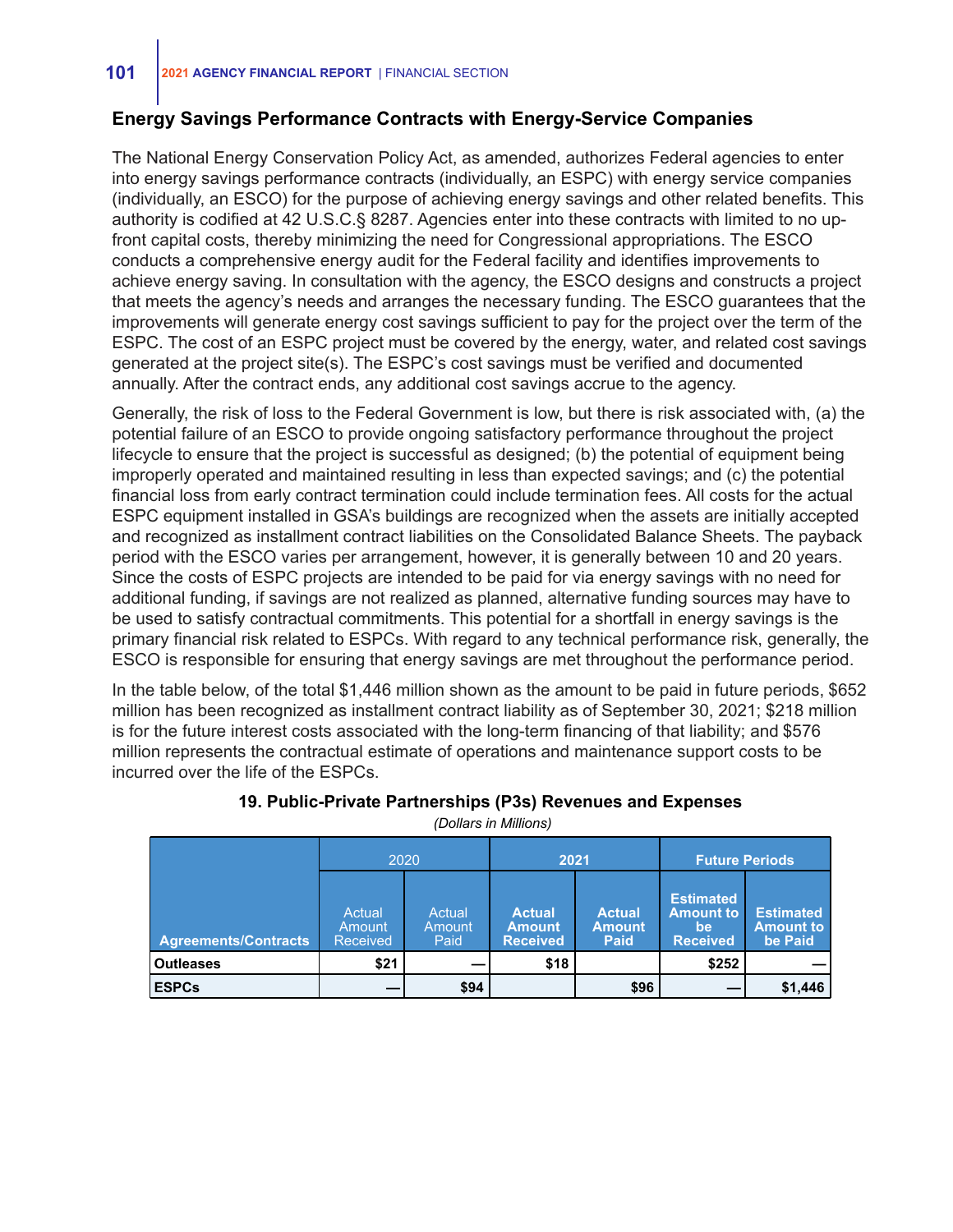## **20. COVID-19 Activity**

Three funds at GSA — the FBF, WCF, and FCSF — received funding through the Coronavirus Aid, Relief, and Economic Security Act (P.L. 116-136) to help prevent, prepare and respond to the coronavirus pandemic. Additionally, in order to stimulate the economy from the ongoing effects of the Coronavirus pandemic, GSA received multi-year funding through the American Rescue Plan Act (P.L. 117-2), for the TMF and the FCSF. The TMF received \$1 billion and the FCSF received an additional \$150 million to assist in conducting their missions. Appropriations provided to GSA, as well as expenditures as of September 30, 2021, and September 30, 2020, are displayed in the tables below<sup>6</sup>.

| 2021                                    | <b>FBF</b>          | <b>WCF</b>        | <b>FCSF</b>         | <b>TMF</b>        | <b>Total</b>          |
|-----------------------------------------|---------------------|-------------------|---------------------|-------------------|-----------------------|
| <b>Unobligated Balance</b><br>Beginning | \$230               | \$1               | \$5                 | s—                | \$236                 |
| Appropriations Received                 |                     |                   | 150                 | 1,000             | 1,150                 |
| <b>Less Current Year</b><br>Obligations | 86                  |                   | 9                   |                   | 95                    |
| <b>Unobligated Balance</b><br>Ending    | \$144               | \$1               | \$146               | \$1,000           | \$1,291               |
|                                         |                     |                   |                     |                   |                       |
|                                         |                     |                   |                     |                   |                       |
| 2020<br>Appropriations Received         | <b>FBF</b><br>\$275 | <b>WCF</b><br>\$2 | <b>FCSF</b><br>\$18 | <b>TMF</b><br>\$- | <b>Total</b><br>\$295 |
| <b>Less Current Year</b><br>Obligations | 45                  |                   | 13                  |                   | 59                    |

### **20A. COVID-19 Budgetary Resources**

### **20B. COVID-19 Expenditures**

| (Dollars in Millions)                         |            |            |             |            |              |
|-----------------------------------------------|------------|------------|-------------|------------|--------------|
| 2021                                          | <b>FBF</b> | <b>WCF</b> | <b>FCSF</b> | <b>TMF</b> | <b>Total</b> |
| Contractual Services and<br>Supplies          | \$65       | \$1        | \$5         | S-         | \$71         |
| <b>Personnel Compensation</b><br>and Benefits | 10         |            |             |            | 10           |
| <b>Acquisition of Assets</b>                  |            |            |             |            |              |
| Total COVID-19<br>Expenditures                | \$75       | \$1        | \$9         |            | \$85         |
|                                               |            |            |             |            |              |
| 2020                                          | <b>FBF</b> | <b>WCF</b> | <b>FCSF</b> | <b>TMF</b> | <b>Total</b> |
| Contractual Services and<br>Supplies          | \$17       | \$-        | \$4         | \$-        | \$21         |
| <b>Personnel Compensation</b><br>and Benefits | 14         |            |             |            | 14           |
| <b>Acquisition of Assets</b>                  |            |            | 2           |            |              |

 $6$  Note, the impacts to GSA's assets, liabilities, costs, revenues, net position, and other budgetary resources and expenditures, beyond those displayed above, are immaterial.